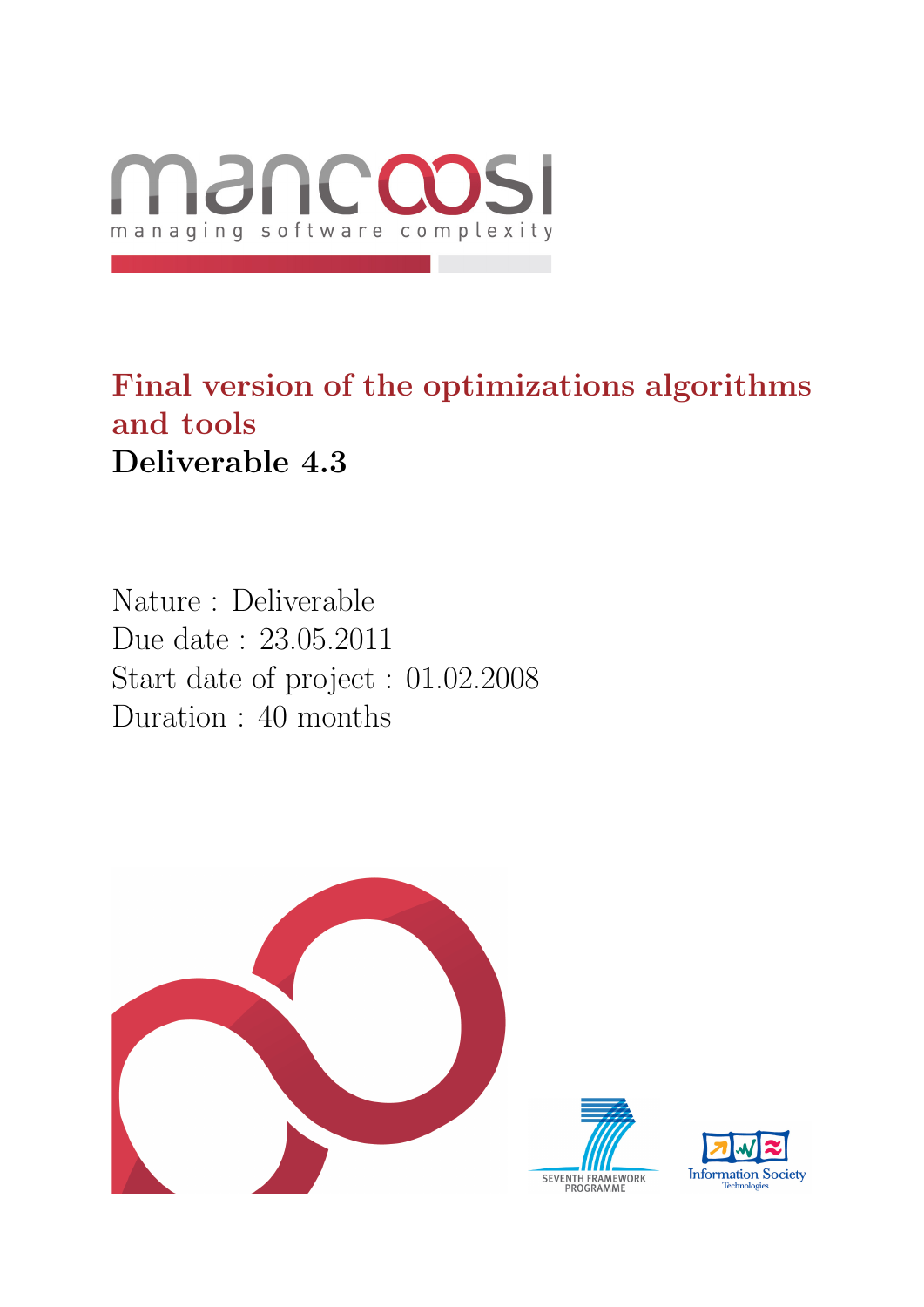

Specific Targeted Research Project Contract no.214898 Seventh Framework Programme: FP7-ICT-2007-1

| Project acronym        | Mancoosi                                                                            |
|------------------------|-------------------------------------------------------------------------------------|
| Project full title     | Managing the Complexity of the Open Source Infrastructure                           |
| Project number         | 214898                                                                              |
| Authors list           | Gustavo Guttierez <gutierrez.gustavo@uclouvain.be></gutierrez.gustavo@uclouvain.be> |
|                        | Mikoláš Janota <mikolas@sat.inesc-id.pt></mikolas@sat.inesc-id.pt>                  |
|                        | Inês Lynce <ines@sat.inesc-id.pt></ines@sat.inesc-id.pt>                            |
|                        | Olivier Lhomme $\langle 0 \rangle$ ivier. Lhomme@fr. ibm. com>                      |
|                        | Vasco Manquinho <vmm@sat.inesc-id.pt></vmm@sat.inesc-id.pt>                         |
|                        | Joao Marques-Silva < jpms@ucd.ie>                                                   |
|                        | Claude Michel <claude.michel@i3s.unice.fr></claude.michel@i3s.unice.fr>             |
| Workpackage number     | WP4                                                                                 |
| Deliverable number     | 3                                                                                   |
| Document type          | Deliverable                                                                         |
| <b>Version</b>         | 1                                                                                   |
| Due date               | 23/05/2011                                                                          |
| Actual submission date | 23/05/2011                                                                          |
| Distribution           | Public                                                                              |
| Project coordinator    | Roberto Di Cosmo                                                                    |

#### A list of the authors and reviewers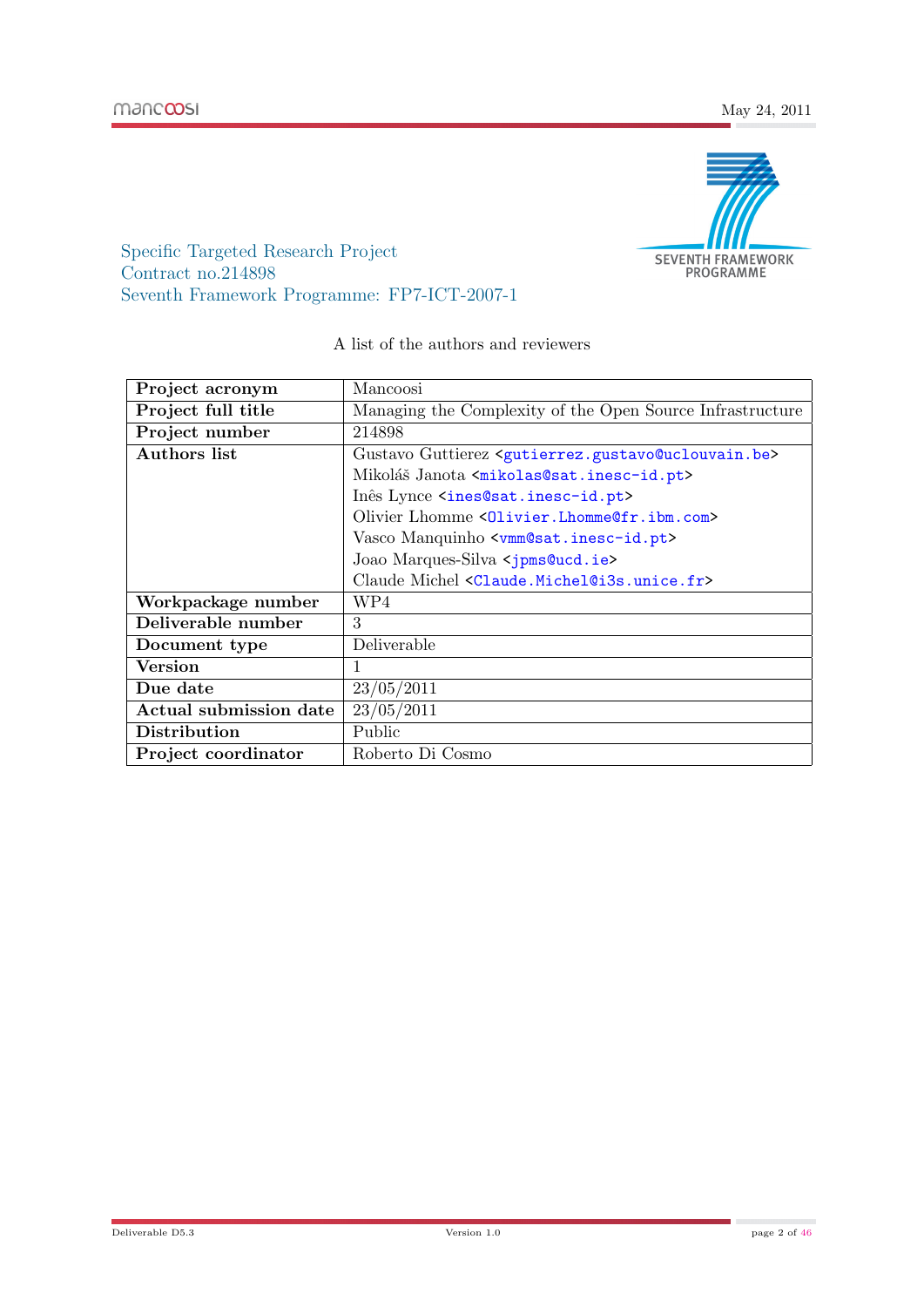## Abstract

The Mancoosi project aims at solving the upgradeability problem that users of Free and Open Source Software distributions experience when trying to install, remove, or upgrade packages. The specific aim of Workpackage 4 was to study and develop specialized upgradeability solvers.

A first insight of the algorithms and tools to solve the upgradeability problem has be given in deliverable D4.2 [\[ALLM10\]](#page-44-0). This new document enhances this description with the new developments that have occurred during the last period of the Mancoosi project.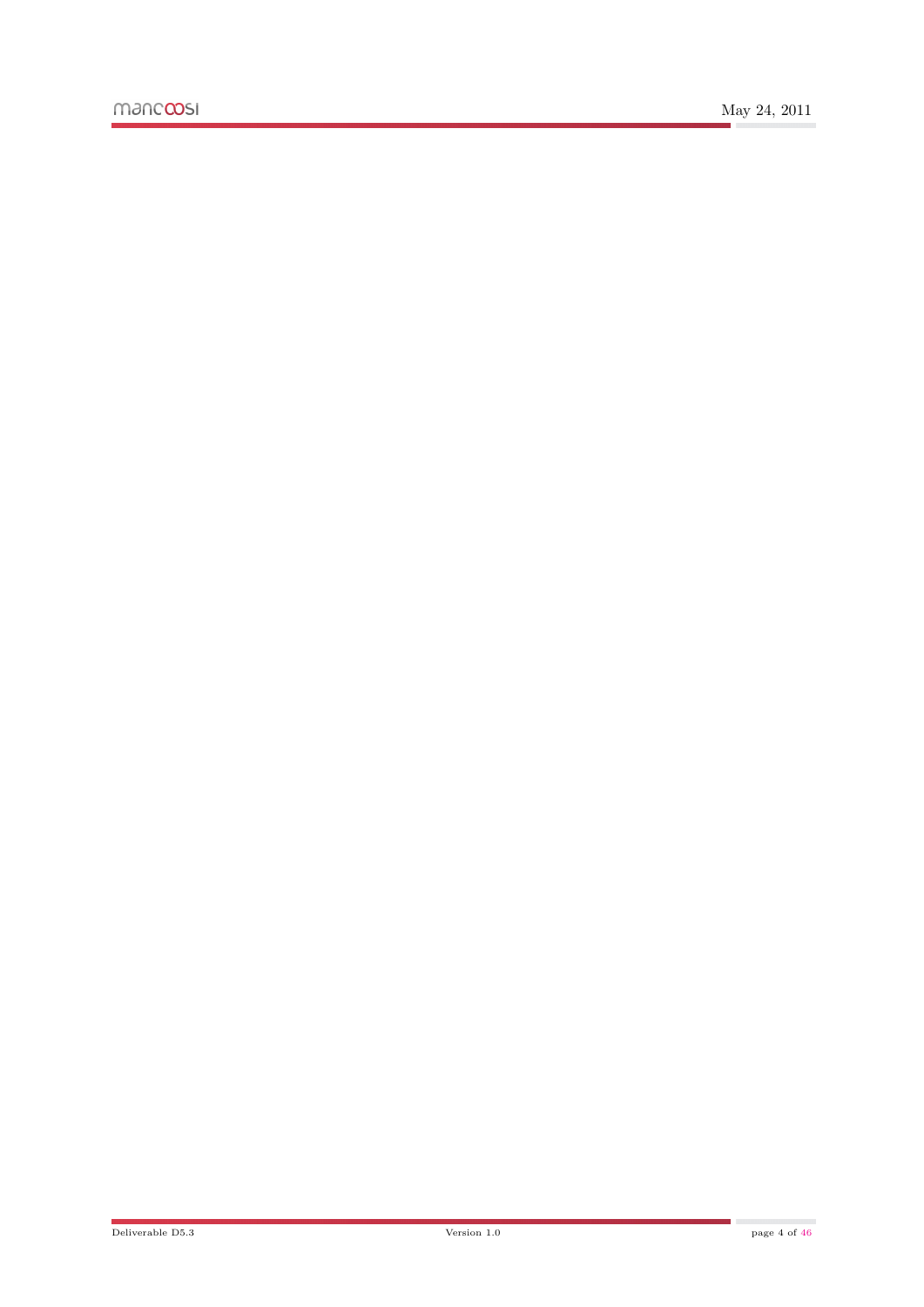# **Contents**

| 1                                                                   |     | Introduction                       |                                                                                            | 9             |  |  |
|---------------------------------------------------------------------|-----|------------------------------------|--------------------------------------------------------------------------------------------|---------------|--|--|
| $\bf{2}$                                                            |     | Solving the upgradeability problem |                                                                                            |               |  |  |
|                                                                     | 2.1 |                                    | Upgradeability problem as multi-criteria optimization $\ldots \ldots \ldots \ldots \ldots$ | -11           |  |  |
|                                                                     |     | 2.1.1                              |                                                                                            | 12            |  |  |
|                                                                     |     | 2.1.2                              |                                                                                            | <sup>12</sup> |  |  |
|                                                                     |     |                                    |                                                                                            | <sup>12</sup> |  |  |
|                                                                     |     |                                    | Maximizing the minimum $\ldots \ldots \ldots \ldots \ldots \ldots \ldots \ldots \ldots$    | 13            |  |  |
|                                                                     |     |                                    | Dynamic ordering of the criteria $\ldots \ldots \ldots \ldots \ldots \ldots \ldots$        | -13           |  |  |
|                                                                     |     |                                    |                                                                                            | 13            |  |  |
|                                                                     |     |                                    |                                                                                            | <sup>13</sup> |  |  |
|                                                                     | 2.2 |                                    | Algorithms for solving the upgradeability problem $\ldots \ldots \ldots \ldots \ldots$     | -14           |  |  |
|                                                                     |     | 2.2.1                              | Implementation of Lexicographic optimization                                               | -14           |  |  |
|                                                                     |     | 2.2.2                              | Implementation of Leximin/Leximax optimization                                             | <sup>15</sup> |  |  |
| Handling multiple criteria in an integer programming framework<br>3 |     |                                    |                                                                                            | 17            |  |  |
|                                                                     | 3.1 |                                    |                                                                                            | -17           |  |  |
|                                                                     | 3.2 | Criteria                           |                                                                                            |               |  |  |
|                                                                     |     | 3.2.1                              |                                                                                            | 17            |  |  |
|                                                                     |     | 3.2.2                              |                                                                                            | 18            |  |  |
|                                                                     |     | 3.2.3                              |                                                                                            | 18            |  |  |
|                                                                     |     | 3.2.4                              |                                                                                            | 19            |  |  |
|                                                                     |     | 3.2.5                              |                                                                                            | 19            |  |  |
|                                                                     |     | 3.2.6                              |                                                                                            | <b>20</b>     |  |  |
|                                                                     | 3.3 |                                    |                                                                                            | <b>20</b>     |  |  |
|                                                                     |     | 3.3.1                              |                                                                                            | <b>20</b>     |  |  |
|                                                                     |     |                                    |                                                                                            | <b>20</b>     |  |  |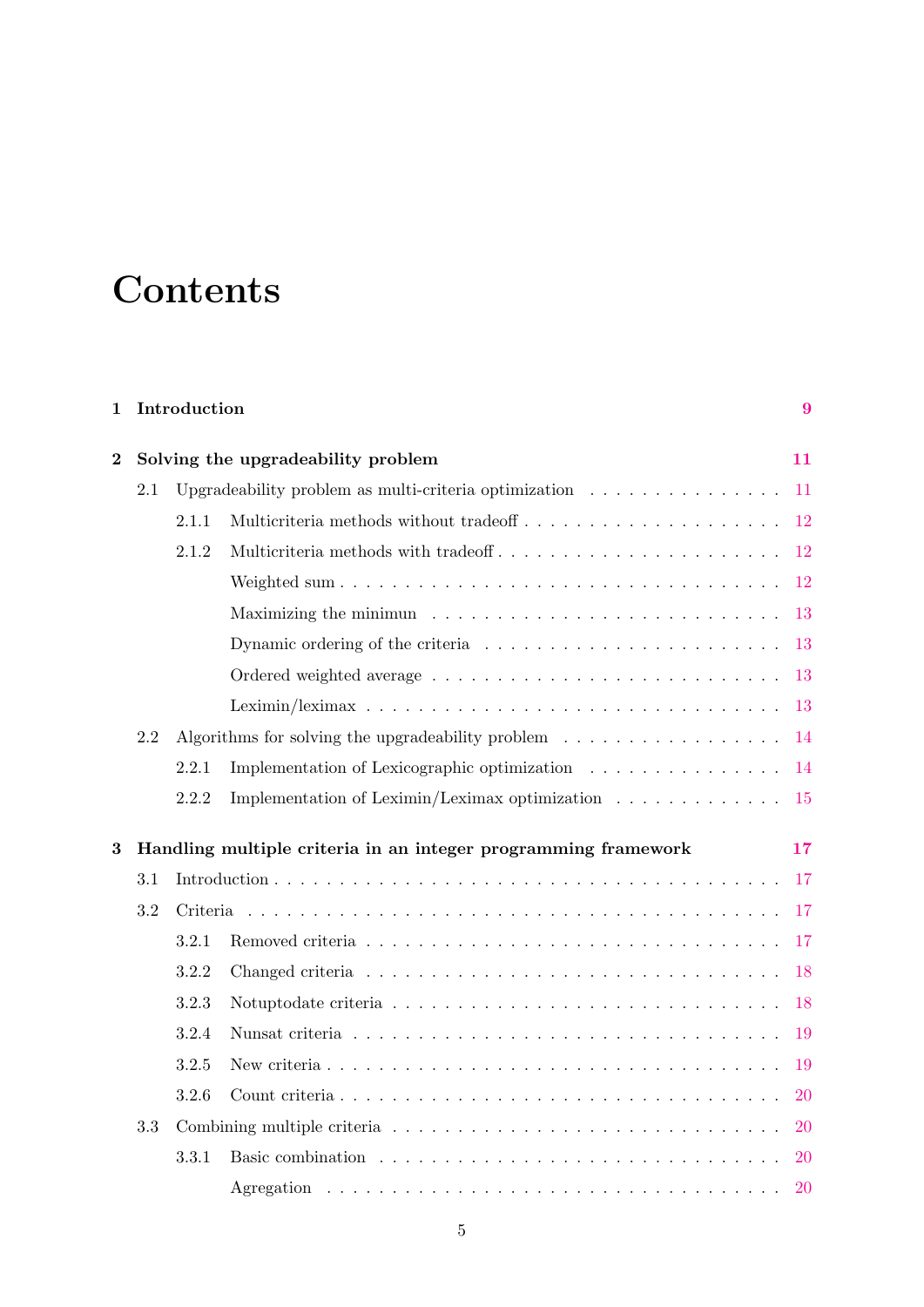|          |     |          |                                                                                              | <b>20</b> |
|----------|-----|----------|----------------------------------------------------------------------------------------------|-----------|
|          |     |          |                                                                                              | 21        |
|          |     | 3.3.2    |                                                                                              | 21        |
|          |     | 3.3.3    | A small language for user defined combination                                                | 22        |
|          | 3.4 |          | Solver modifications and extension $\ldots \ldots \ldots \ldots \ldots \ldots \ldots \ldots$ | 24        |
|          |     | 3.4.1    | Solver implementation modification $\ldots \ldots \ldots \ldots \ldots \ldots \ldots$        | 24        |
|          |     | 3.4.2    | Criteria and combiner implementation $\ldots \ldots \ldots \ldots \ldots \ldots \ldots$      | 24        |
| 4        |     | PackUP   |                                                                                              | 27        |
|          | 4.1 |          |                                                                                              | 27        |
|          | 4.2 | Encoding |                                                                                              | 29        |
|          | 4.3 |          |                                                                                              | 31        |
| $\bf{5}$ |     |          | Constraint programming and the package installability problem                                | 33        |
|          | 5.1 |          |                                                                                              | 33        |
|          |     | 5.1.1    |                                                                                              | 33        |
|          |     | 5.1.2    |                                                                                              | 36        |
|          | 5.2 |          | Constraint based solver for the PIP using binary relations $\dots \dots \dots \dots$         | 37        |
|          |     | 5.2.1    |                                                                                              | 37        |
|          |     |          | Variables                                                                                    | 37        |
|          |     |          |                                                                                              | 38        |
|          |     | 5.2.2    |                                                                                              | 39        |
|          |     | 5.2.3    |                                                                                              | 40        |
|          |     |          |                                                                                              | 41        |
|          |     | 5.2.4    |                                                                                              | 41        |
|          |     | 5.2.5    |                                                                                              | 42        |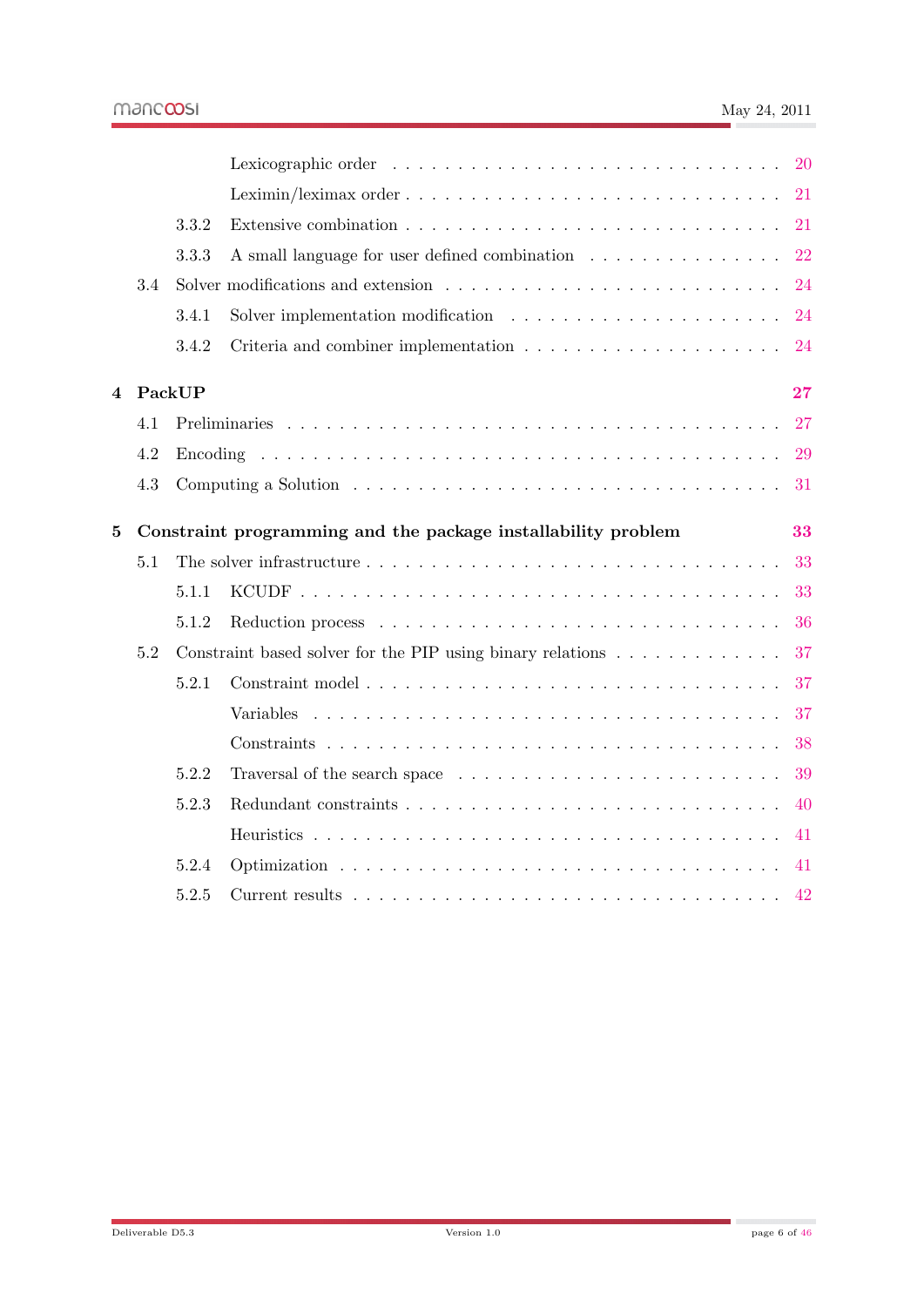# List of Figures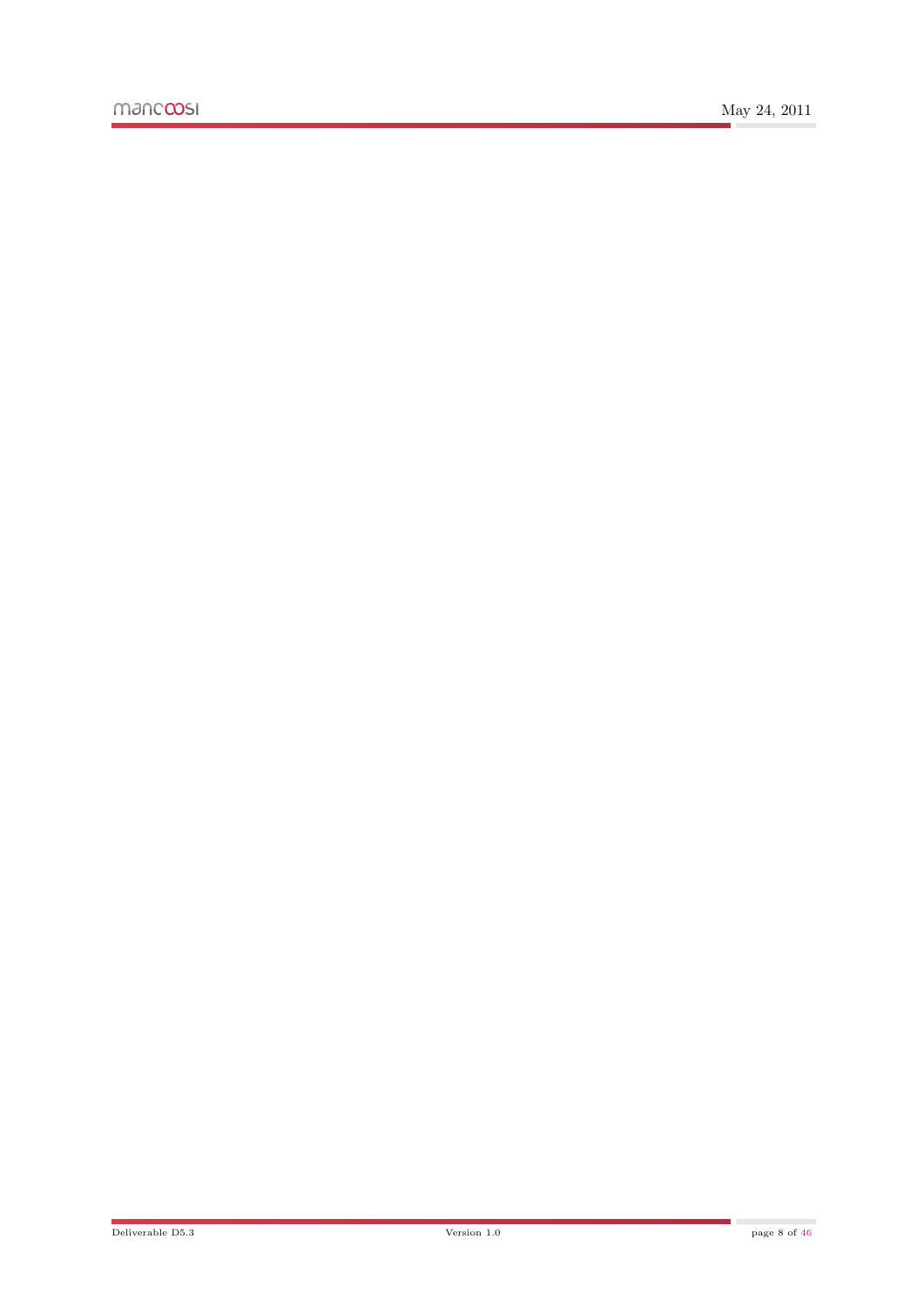## <span id="page-8-0"></span>Chapter 1

## Introduction

Mancoosi workpackage 4 purpose was to develop tools and algorithmsin order to solve the upgradeability problem. In other words, from an upgradeability problem described using the CUDF format [\[TZ09a\]](#page-45-1), WP4 tools compute the best solution according to a set of multicriteria defining user preferences. This problem is harder than the installability problem which has proven to be NP-hard  $[MBC^+06]$  $[MBC^+06]$ . Thus, one of the main WP4 issue was to find the right techniques to solve the upgradeability problem in a reasonable amount of time.

WP4 efforts have resulted in the development of four CUDF solvers:

- apt-pbo from CAIXA magica,
- PackUP from INESC-ID,
- cpp-kcudf from UCL.
- and mccs from UNS.

All these solvers have explored different techniques ranging from pseudo boolean solvers to integer programming techniques with various success. Indeed, CUDF problems offer different structures which are more or less fitted to the underlying solver technique.

Note that apt-pbo is not described in the report. This solver is a pseudo boolean solver which have benefited from the work and the know how of INESC-ID. As a result, it uses techniques similar to the CUDF solver developed at INESC-ID. However, apt-pbo has been included in deliverable D4.3 as it represents a clear effort to integrate CUDF solvers in a linux distribution.

The report is organized as follows:

- chapter [2](#page-10-0) gives a detailed picture of the study of multicriteria issues done at IBM.
- chapter [3](#page-16-0) focuses on the implementation of multicriteria combination within the mccs solver from UNS, an integer programming based framework to solve the upgradeability problem.
- chapter [4](#page-26-0) describes the last developments of the PackUP solver from INESC-ID, a framework to solve the upgradeability problem relying on weighted partial MaxSAT solvers.
- chapter [5](#page-32-0) introduces the ccp-kcudf solver, a constraint based solver which relies on new techniques to handle binary relations that are the origins of the CUDF problem.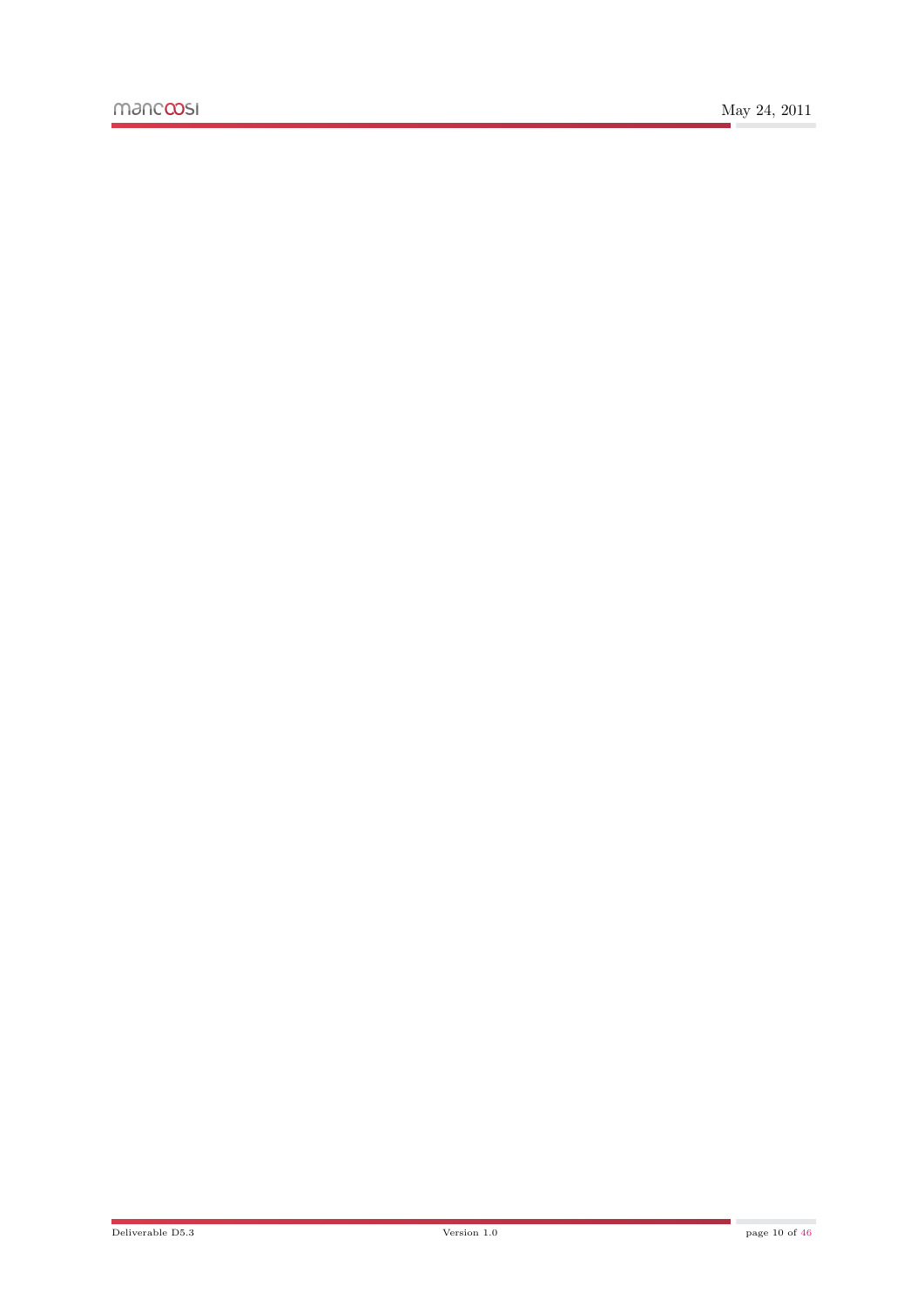## <span id="page-10-0"></span>Chapter 2

# Solving the upgradeability problem

### <span id="page-10-1"></span>2.1 Upgradeability problem as multi-criteria optimization

The upgradeability problem can be expressed as a mathematical model as follows:

- A boolean variable is associated to each versioned package.
- Dependencies or incompatibilities between packages or versioned packages are constraints on the corresponding boolean variables.
- Requirements, like *install package X* are also modelized as constraints.
- Measures of the quality of a solution to the upgradeability problem are modelized as objective functions.

In general, we have several measures of the quality of the solutions of the upgradeability problem. For example, we may want to minimize the download time, but in the meantime we want to get the most recent versions of packages and also to minimize the perturbation to the current configuration. Solving the upgradeability problem amounts to solve a combinatorial optimization problem: find values for the variables that maximize the criteria and satisfy the constraints. However, these different measures are often contradictory: clearly, on an old intallation, we can not simultaneously minimize the download time and maximize the recency of the versions of the packages. That is to say that the upgradeability problem, in its generality, is a multi-criteria optimization problem.

The problem is not only to find a good or an optimal solution. Indeed, before solving the problem, we first need to define what kind of solution we want. If we take again the above example of an old intallation, for which we consider two criteria: minimize the download time, and maximize the recency of the versions of the packages, we need to decide what kind of tradeoff between the two criteria we want to have. For example, a solution with an acceptable tradeoff may be a download time of 5 minutes, and the choice to update some specific more important packages first. In general, the ability to express the kind of tradeoff we want depends on the method chosen for solving the multi-criteria optimization problem.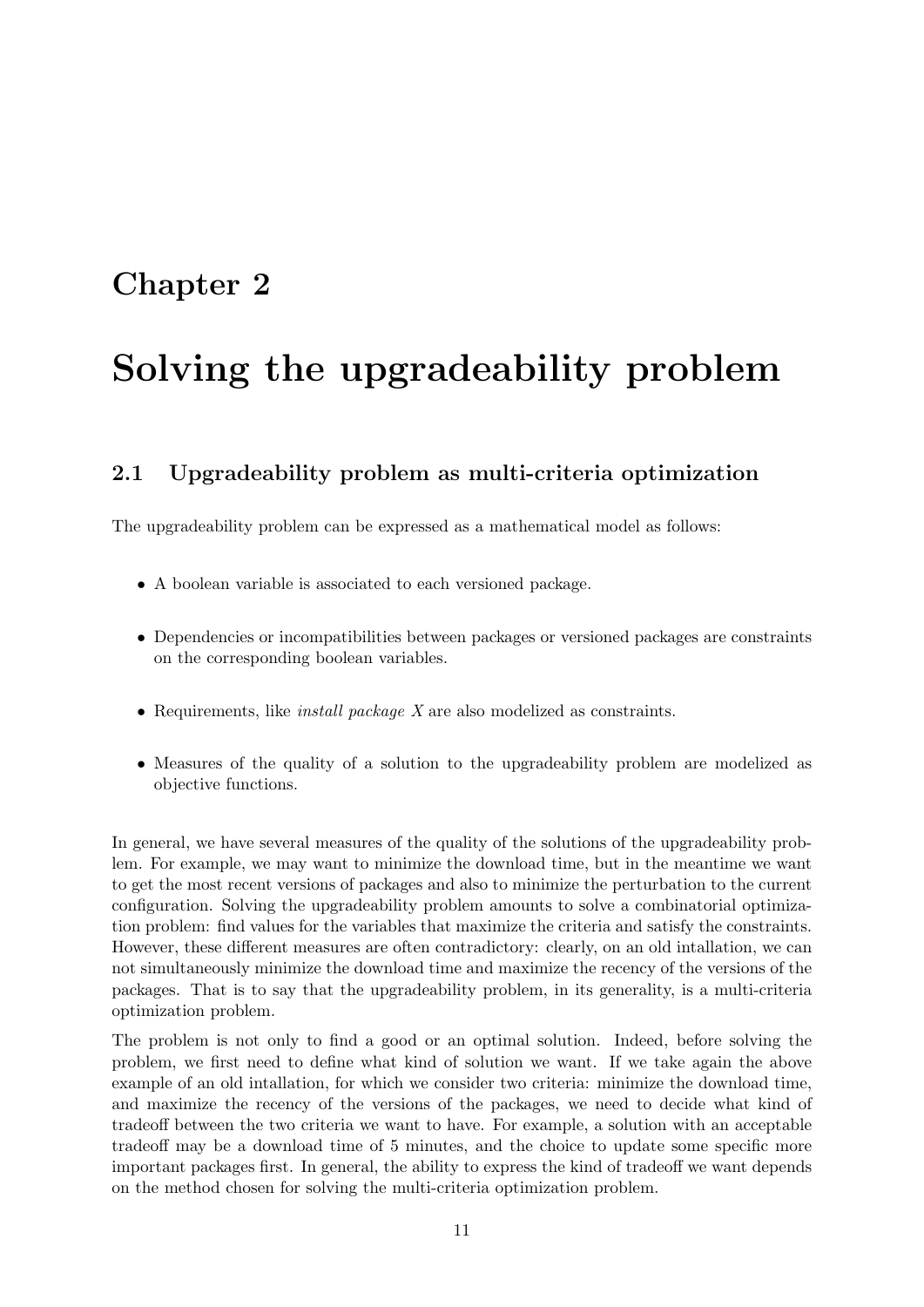#### <span id="page-11-0"></span>2.1.1 Multicriteria methods without tradeoff

The simpliest approach, the *lexicographic optimality*, defines a first kind of tradeoff: do not make any tradeoff. It amounts to prefer any improvement of the most important criterion, even a very small improvement, to any improvement of the second criterion, even a huge improvement. We have a strong hierarchical preference between criteria. In other words, the criteria are ordered lexicographically: a solution  $s_1$  is better than  $s_2$  iff it is equivalent for criteria 1..i-1, and is better for the i-th criterion. This approach has a great advantage, it does not need the values of the criteria to be compared. Indeed, the comparison of the values of different criteria is a difficult task, and can be specific to a user, and a problem.

Another approach, avoiding the difficult task of defining how the values of different criteria can be compared, is simply to generate all the solutions which may be prefered. A solution may be prefered if and only if it is not dominated by another one. Such a non dominated solution is called a pareto-solution. A solution  $s_1$  is better than  $s_2$  iff for each criterion,  $s_1$  is at least equivalent to  $s_2$ , and there exists a criterion such as  $s_1$  is strictly better than  $s_2$ . Intuitively, we cannot improve a criterion of a pareto-solution without a loss for another criterion. In practice, the set of pareto solutions is huge, and the usual approach is to compute an approximation of this set.

#### <span id="page-11-1"></span>2.1.2 Multicriteria methods with tradeoff

The comparison of the values of different criteria is needed in all multi-criteria methods in order to define what a good tradeoff is. The lexicographic approach, indeed, defines the tradeoff as no possible tradeoff, and therefore does not need such a comparison. In general, this comparison is made thanks to a *utility function* associated to each criterion. A utility function  $u<sub>z</sub>$  maps a value v of the criteria z to a number  $u_z(v)$ . A utility function  $u_z$  should satisfy an intuitive property:  $v_1 < v_2 \rightarrow u_z(v1) < u_z(v2)$ .

The aim of utility functions is to make possible the comparison between different criteria. The utility functions of different criteria are strongly related, in such a way that the numbers coming from different criteria can be compared: let  $z_1, z_2$  be two criteria and  $v_1, v_2$  be the values of  $z_1, z_2$  in a given solution. We can know that, in this solution, the criterion  $z_1$  is more favoured than the criterion  $z_2$  when  $u_{z_1}(v_1) > u_{z_2}(v_2)$ .

Given the values  $u_1, \ldots, u_k$  and  $u'_1, \ldots, u'_k$  of the utility functions for two solutions s and s', we want now to define when s is prefered to s', noted  $s >_m s'$ . Many different preference orders  $>_{m}$ , and many corresponding multi-criteria methods exist. For the upgradeability problem, we considered the following as particularly interesting methods.

#### Weighted sum

<span id="page-11-2"></span>An extremely frequent approach is to maximize a weighted sum  $\sum w_i * u_i$ , where  $w_1, \ldots, w_k$ are weights associated to each criterion.

Formally, we have:  $s >_m s'$  iff  $\sum w_i * u_i > \sum w_i * u'_i$ .

This approach seems to be quite intuitive and satisfactory. Nevertheless, despite its general use in many domains, this approach has some strong drawbacks. The function  $\sum w_i * u_i$  is linear, and, when maximizing this function for a concave set of solutions, many good solutions are not reachable. Furthermore, its sensitivity to the weights is very high.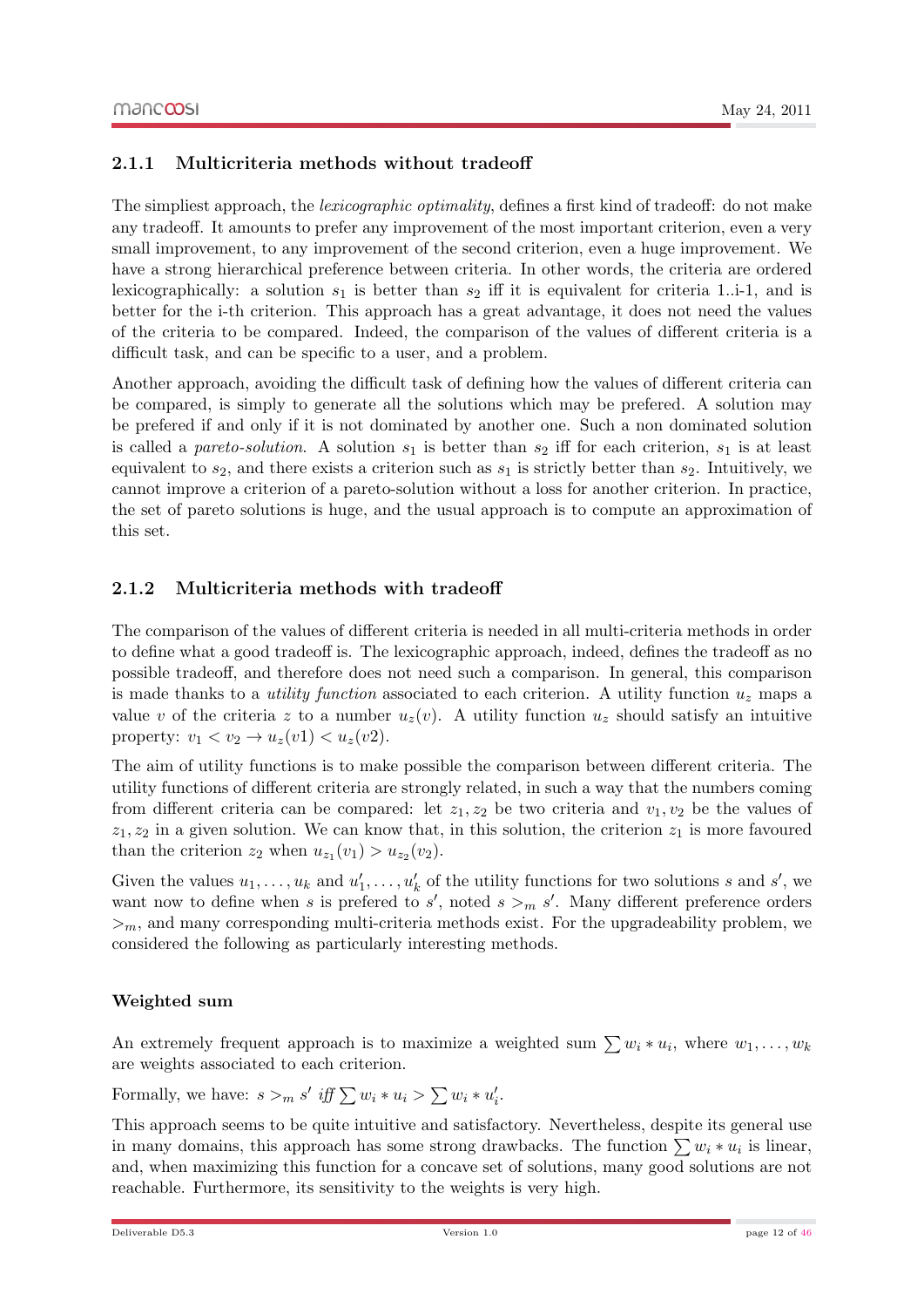#### Maximizing the minimun

<span id="page-12-0"></span>A different approach, which has many applications too, is to maximize the minimum value among the criteria.  $s >_m s'$  iff  $\min u_i > \min u'_i$ .

This approach unfortunately produces many undistinguishable solutions, and some of them are not pareto solutions.

#### Dynamic ordering of the criteria

<span id="page-12-1"></span>The weighted sum method, as well as the method of maximizing the minimun have clear drawbacks. Indeed, these two quite different methods can be strongly improved by integrating in them the same following idea. This idea is to order the criteria depending on the values they take in a solution. Then, aggregation of the criteria can be done depending on the rank of the criteria. The weighted sum method, where the weights depend on the rank of the criteria in the dynamic ordering, becomes the ordered weighted average method. The method of maximizing the minimun can be extended in the case of a tie: when the minimum in the two solutions to compare are equal, the extended method takes into account the second minimum, and if necessary the third minimum, the fourth one, and so on. This extension gives the *leximin* approach. These two methods are decribed below.

#### Ordered weighted average

<span id="page-12-2"></span>Let  $p_1, ..., p_k$  be the sorted permutation of  $u_1, ..., u_k$  in increasing order of values. Let w be a vector of weights such that  $w_i \geq w_{i+1}$ .

The idea is to maximize  $\sum w_i * p_i$ . We can see that if  $w_1 = w_2 = \ldots = w_k$ , we get the sum. If  $w_1 = 1, w_2 = w_3 = \ldots = 0$ , we get the methods which maximize the minimum.

This method has been introduced by [\[Yag88\]](#page-45-2).

#### Leximin/leximax

<span id="page-12-3"></span>Once again, let  $p_1, ..., p_k$  be the sorted permutation of  $u_1, ..., u_k$  in increasing order of values.

Then a Leximin solution is simply a lexicographic optimal solution on  $p_1, ..., p_k$ .

Leximin/leximax have nice properties, that make them intuitive for user:

- They produce only pareto solutions;
- They are egalitarist: a leximin solution is always a solution for the method which maximizes the minimum;
- They verify the property of reducibility: if a criteria is set to a value it has in an optimal solution, we get the same set of optimal solutions.

This method has been introduced in social choice community and then used for multicriteria optimization [\[Ehr00\]](#page-44-2). An efficient algorithm has been proposed in [\[Ogr97\]](#page-45-3). Note also a clear presentation of this method in [\[BL09\]](#page-44-3), where different algorithmic adaptations for constraint programming are described.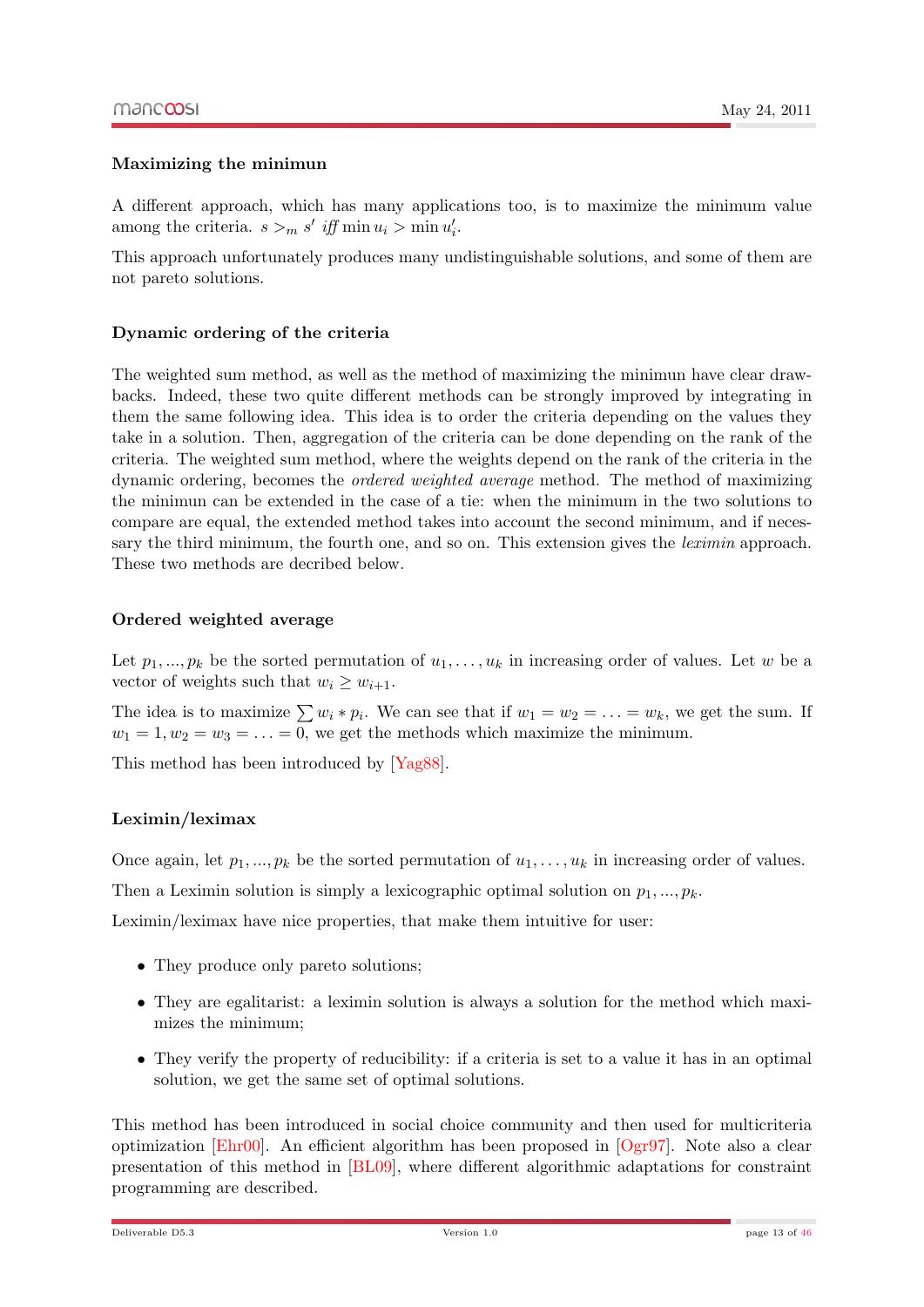### <span id="page-13-0"></span>2.2 Algorithms for solving the upgradeability problem

Within the Mancoosi project, we focused the work on a basic multicriteria approach without tradeoff, the lexicographic opimization, and on a method with tradeoff that seems well adapted to upgradeability problems: the leximin approach. The next sections present algorithms for implementing these approaches.

#### <span id="page-13-1"></span>2.2.1 Implementation of Lexicographic optimization

Different possibilities exist for implementating a lexicographic optimization. In this section, we describe a general approach that can be implemented on top of any existing optimization solver, but which does not depend on the underlying solver.

The underlying optimization solver is only required to be able to maximize an objective function F subject to the set of constraints C.

Let  $max(F, C)$  be the minimal value of F among all the feasible solutions of the constraint system C. This optimal value is computed by calling the underlying optimization solver.

Given n criteria  $F_1, \ldots, F_n$ , and a a set of constraints C, the lexicographic optimization problem amounts to maximize lexicographically  $F_1, \ldots, F_n$  while satisfying the set of constraints C.

A lexicographic optimization problem  $P$  can be solved by solving a sequence of (single criterion) optimization problems  $\{P_i\}_{i\in[1,n]}$  with an underlying optimization solver.

Each problem  $P_i$  consists of maximizing  $F_i$  while satisfying the constraints  $C_i$  where:

- $\bullet \ \ C_1 = C,$
- for  $i \in [2, n], C_i = C_{i-1} \cup \{F_{i-1} = max(F_{i-1}, C_{i-1})\}$

The solution of the optimization problem  $\{P_n\}$  is the solution of the lexicographic optimization problem P.

We can see that solving the problem  $P_i$  needs the optimal value of the problem  $P_{i-1}$ . Therefore, the algorithm for computing the solution of the lexicographic optimization problem simply amounts to compute the solutions of the subproblems  $\{P_i\}_{i\in[1,n]}$  with the underlying optimization solver in the order  $P_1$ , then  $P_2, \ldots$ , until  $P_n$  (see Figure 2.1).

procedure Lexicographic Maximize $(F_1, \ldots, F_n, C)$ 

```
1 for i := 1 \dots n//define problem P_i2 if i>13 C:=C \cup \{F_{i-1} = max\}//solve problem P_i4 maximize(F_i, C) with the underlying solver
5 max:= max(F_i, C)6 print solution of problem P_n
```
<span id="page-13-2"></span>Figure 2.1: lexicographic optimization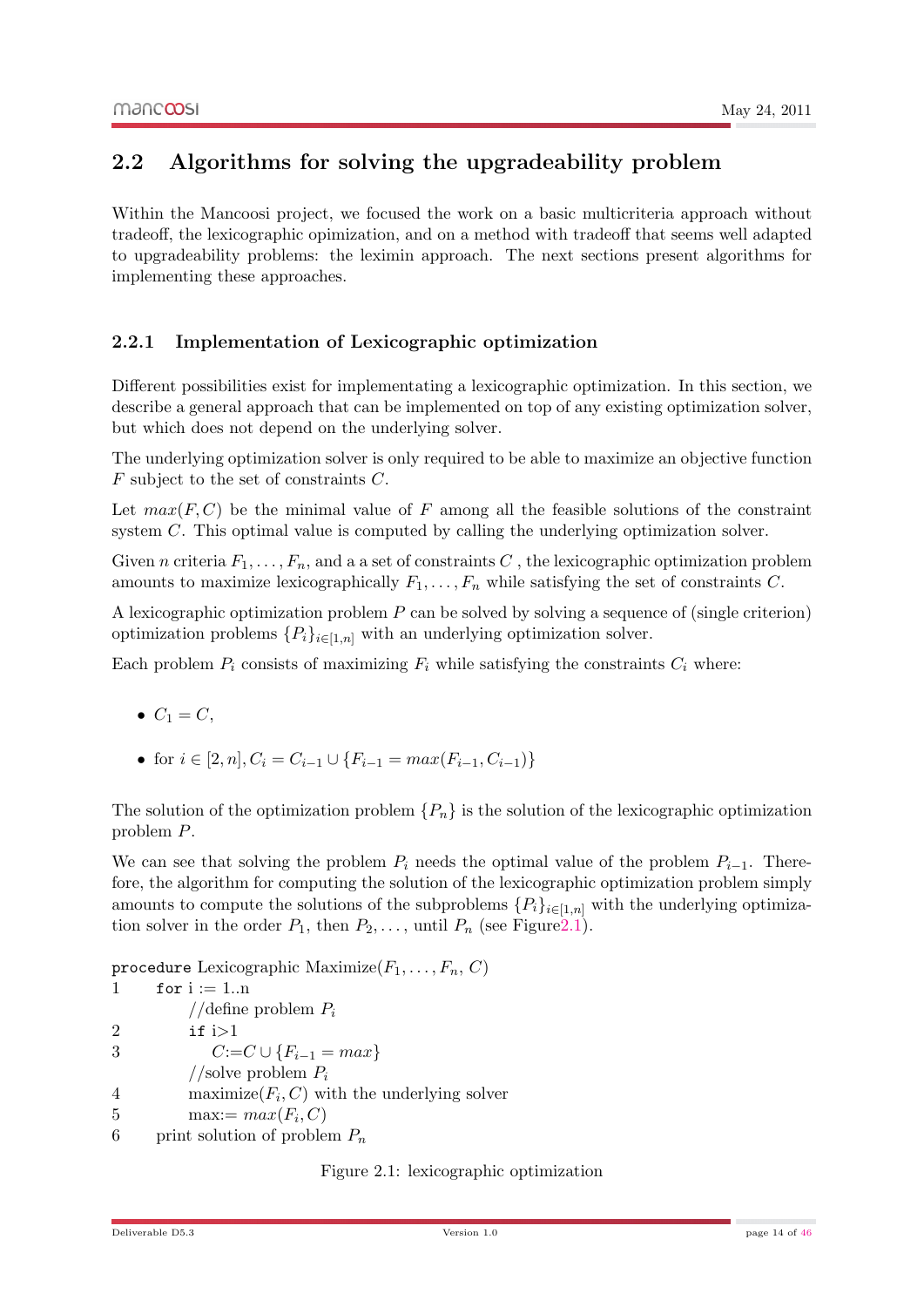#### <span id="page-14-0"></span>2.2.2 Implementation of Leximin/Leximax optimization

As for lexicographic optimization, leximin/leximax optimization relies on the existence of an optimization solver. The approach described in this section is general and can be implemented on many existing optimization solvers. The approach is presented in a form compatible with a linear solver with 0-1 variables.

The underlying optimization solver is required to be able to maximize an objective function  $F$ subject to the set of constraints  $C$ , and also to be able to handle sum constraints.

Let  $max(F, C)$  be the minimal value of F among all the feasible solutions of C. This optimal value is computed by calling the underlying optimization solver.

A leximin optimization problem P, defined by its n criteria  $F_1, \ldots, F_n$ , and its set of constraints C, can be solved by solving a sequence of (single criterion) optimization problems  $\{P_i\}_{i\in[1,n]}$ with the underlying optimization solver. The subproblems  $P_i$  are defined as follows.

Subproblem  $P_i$  needs to maximize  $v_i$  while satisfying the constraints  $C_i$  where:

- $v_i$  is a new variable which is contrained to be the  $i th$  worst criterion by:
	- 1. Constraining it to be less or equal than at least  $n-i+1$  criteria, and,
	- 2. Maximizing it.
- $C_1 = C \cup \{v_1 \leq F_1, \ldots, v_1 \leq F_n\}$
- for  $i \in [2, n], C_i =$

$$
C_{i-1}
$$

$$
\cup
$$

$$
\{v_i \le F_1 + a_{i,1}M, \dots, v_i \le F_n + a_{i,n}M\}
$$

$$
\bigcup_{j=1..n} \mathcal{A}_{i,j} \leq i-1 \}
$$

$$
\{v_{i-1} = max(v_{i-1}, C_{i-1})\}
$$

where:

- $-$  *M* is a big number.
- $a_{i,j}$  are 0-1 variables:
	- $∗ a<sub>i,j</sub> = 1$  means that the constraint  $v<sub>i</sub> ≤ F<sub>j</sub> + a<sub>i,j</sub>M$  is trivially true, and, thus, that  $v_i \leq F_i$  is not enforced.
	- ∗ Conversely,  $a_{i,j} = 0$  means that the constraint  $v_i \leq F_j + a_{i,j}M$  can be rewritten as  $v_i \leq F_i$  which, therefore, is enforced.

Note that the sum constraint,  $\sum_{j=1..n} a_{i,j} \leq i-1$ , forces at least  $n-i+1$  constraints of the form  $v_i \leq F_j$  to be satisfied.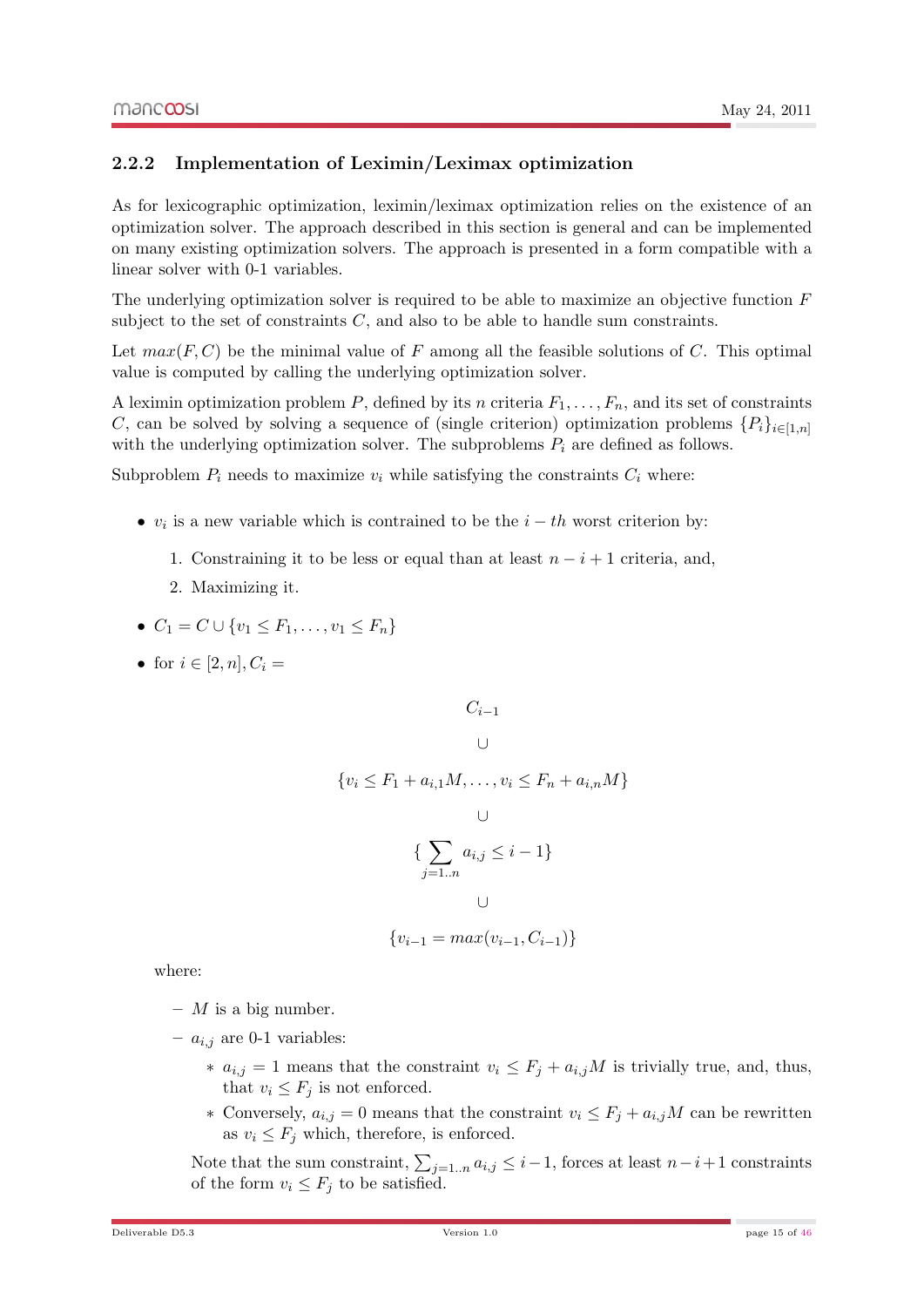The solution of the optimization problem  $\{P_n\}$  is the solution of the leximin optimization problem P.

Solving the problem  $P_i$  needs the optimal value of the problem  $P_{i-1}$ . Therefore, the algorithm for computing the solution of the leximin optimization problem amounts to compute the solutions of the subproblems  $\{P_i\}_{i\in[1,n]}$  with the underlying optimization solver in the order  $P_1$ , then  $P_2, \ldots$ , until  $P_n$  (see Figure [2.2\)](#page-15-0).

procedure  $\text{Leximin}(F_1, \ldots, F_n, C)$ 1 for  $i := 1 \dots n$ //define problem  $P_i$ 2 if  $i=1$ 3  $C:=C\cup \{v_1 \leq F_1,\ldots,v_1 \leq F_n\}$ 4 else 5  $C:=C \cup \{v_i \leq F_1 + a_{i,1}M, \ldots, v_i \leq F_n + a_{i,n}M\}$ 6  $C:=C\cup\{\sum_{j=1..n}a_{i,j}\leq i-1\}$ 7  $C:=C \cup \{v_{i-1} = max\}$ // solve problem  $P_i$ 8 maximize $(v_i, C)$  with the underlying solver 9 max:=  $max(v_i, C)$ 10 print solution of problem  $P_n$ 

<span id="page-15-0"></span>Figure 2.2: leximin optimization

Note that the line 3 of the algorithm, handling the case of  $i = 1$ , is a simple rewriting of the general case: it corresponds to the general case where all the  $a_{1,j}$  are equal to 0, and thus all the constraints  $v_1 \leq F_j$  are to be satisfied.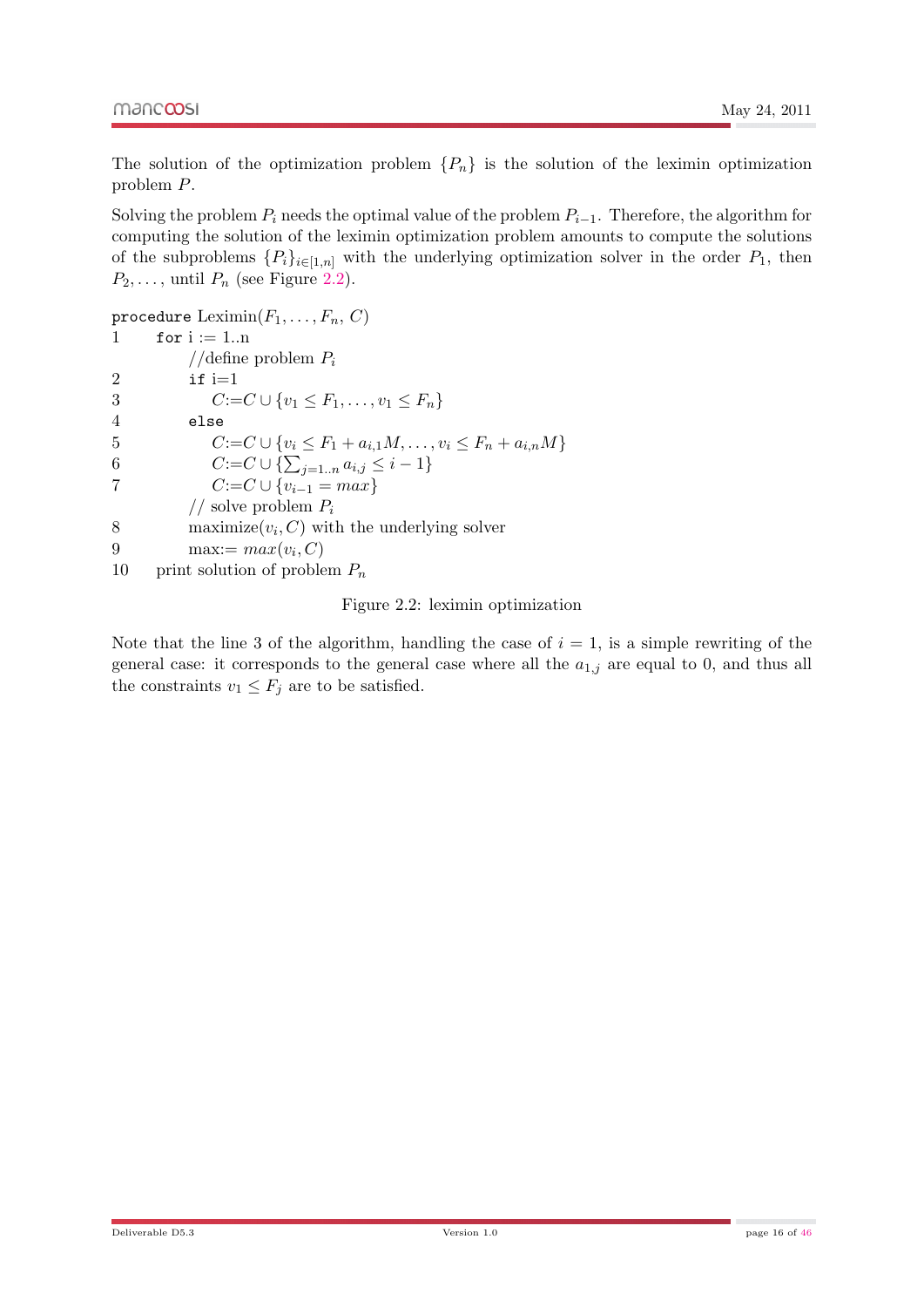## <span id="page-16-0"></span>Chapter 3

# Handling multiple criteria in an integer programming framework

### <span id="page-16-1"></span>3.1 Introduction

mccs, which stands for Multi Criteria CUDF Solver, provides an integer programming platform to solve CUDF problems as defined in the Mancoosi project<sup>[1](#page-16-4)</sup>. It translates a CUDF problem and a set of criteria in one or more integer programs that are then solved by an underlying integer programming solver. mccs has been developped at UNS in C++ and offers interfaces to many integer programming, as well as pseudo boolean, solvers.

The main features of this solver<sup>[2](#page-16-5)</sup> have alredy been described in section 4 of  $[ALLM10]$ . Therefore, this chapter focuses on a new feature of mccs: its capability to let the user combine criteria in different ways. The first solver version was only capable to combine criteria in a lexicographic order. Though such an order is useful, the user might want to combine its criteria in a less strict order that do no give a so strong priority to the first criterion. For this purpose, mccs has been enhanced with the capability to handle criteria in a leximin/leximax order, as well as, a more simple agregate of criteria. These criteria combinations are the basis of a particularly fexible system of criteria combination.

#### <span id="page-16-2"></span>3.2 Criteria

As a preliminary, this section describes the criteria available in mccs. Among the six available criteria, five of them have been introduced in the Mancoosi competition. The last one is aimed at choosing among the solutions the one which, for example, reduces the installation size or the bandwith required to download the new packages.

#### <span id="page-16-3"></span>3.2.1 Removed criteria

removed counts the number of packages  $r_p$  which have been removed from the initial configuration  $\mathcal{C}_i$  in the final configuration  $\mathcal{C}_f$ . Let  $\mathcal{I}(\mathcal{C}_i)$  be the set of packages with at least one

<span id="page-16-4"></span><sup>1</sup>See <http://www.mancoosi.org/>

<span id="page-16-5"></span><sup>&</sup>lt;sup>2</sup>Note that we changed the solver name from CUDFsolver to mccs to avoid confusion with other solvers.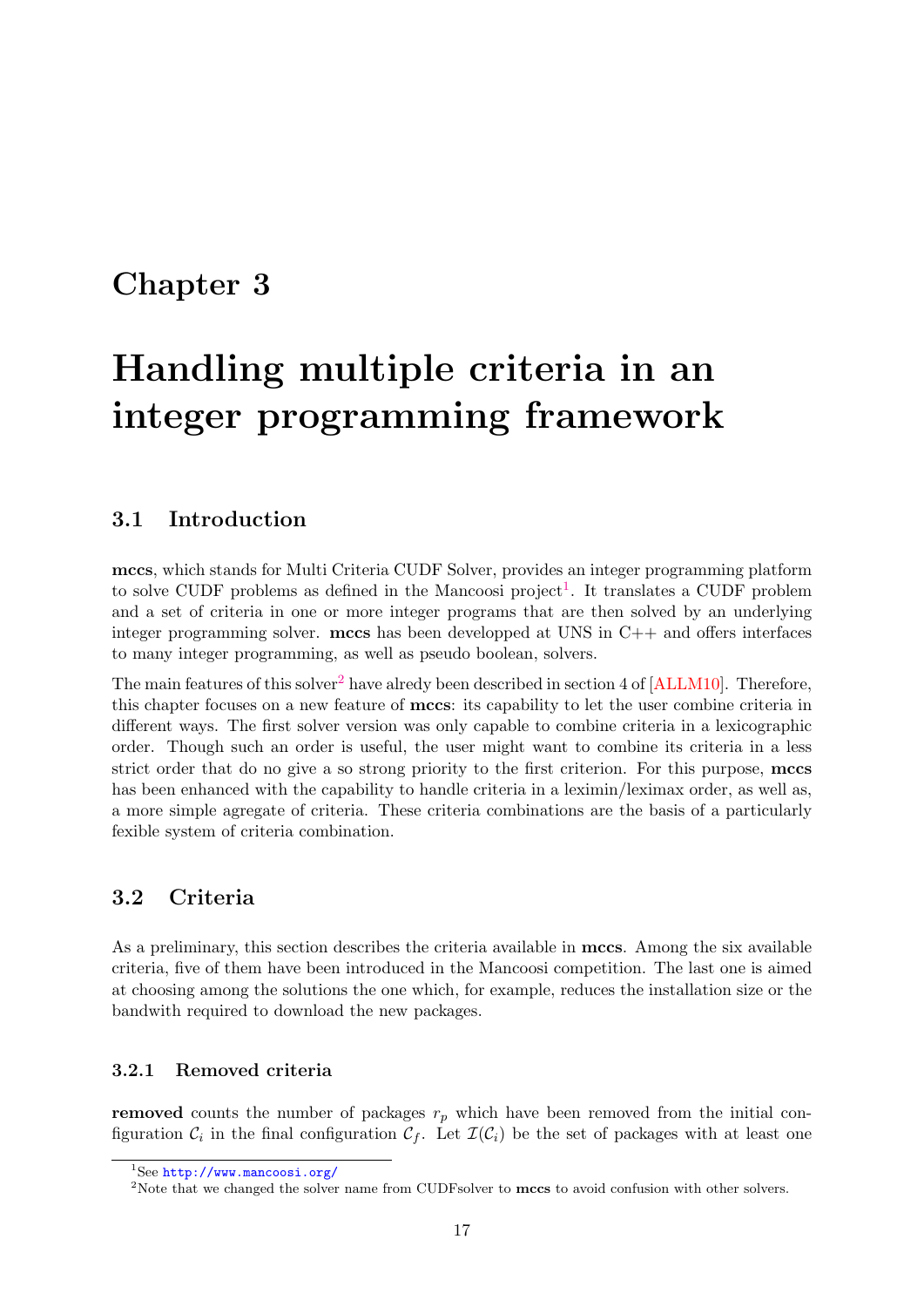installed version in the initial configuration and  $\mathcal{V}(p)$  be the set of p versions, then,  $n_{removed}$ , the number of removed feature is

$$
n_{removed} = \sum_{p \in \mathcal{I}(\mathcal{C}_i)} r_p
$$

with each  $r_p$  being subject to the two following constraints

$$
r_p + \sum_{v \in \mathcal{V}(p)} p^v \ge 1
$$

and

$$
|\mathcal{V}(p)|r_p + \sum_{v \in \mathcal{V}(p)} p^v \leq |\mathcal{V}(p)|
$$

where the first constraint forces  $r_p$  to 1 if none of p versions is installed and the second constraints sets  $r_p$  to zero if at least one of p versions is installed.

#### <span id="page-17-0"></span>3.2.2 Changed criteria

changed: counts the number of packages which have a modified set of version in the solution with respect to the initial configuration. Let  $\mathcal{IV}(p)$  be the set of installed versions of p in  $\mathcal{C}_i$ and  $\mathcal{UV}(p)$  be the set of uninstalled versions of p in  $\mathcal{C}_i$ , then  $n_{changed}$  is given by

$$
n_{changed} = \sum_{p \in C_i} c_p
$$

with each  $c_p$  being subject to the two following constraints

$$
-c_p - \sum_{v_i \in \mathcal{IV}(p)} p^{v_i} + \sum_{v_u \in \mathcal{UV}(p)} p^{v_u} \ge -|\mathcal{IV}(p)|
$$

and

$$
-|\mathcal{V}(p)|c_p - \sum_{v_i \in \mathcal{IV}(p)} p^{v_i} + \sum_{v_u \in \mathcal{UV}(p)} p^{v_u} \le -|\mathcal{IV}(p)|
$$

where the sum  $-\sum_{v_i \in \mathcal{IV}(p)} p^{v_i} + \sum_{v_u \in \mathcal{UV}(p)} p^{v_u}$  will increase if a version of package p installed in the initial configuration is uninstalled in the final configuration or if a version of package  $p$  uninstalled in the initial configuration is installed in the final one. Note that, in the initial configuration, this sum is equal to  $-|\mathcal{IV}(p)|$ , the cardinality of the set of installed versions of p. As a consequence, the first constraint sets  $c_p$  to zero if no change in the installed versions occurs while the second constraint forces  $c_p$  to one on any change.

#### <span id="page-17-1"></span>3.2.3 Notuptodate criteria

notuptodate counts the number of installed packages which are not installed in their latest available configuration. Let  $sup(V(p))$  be the highest available version of p, then  $n_{notupdate}$  is given by

$$
n_{notup to date} = \sum_{p \;\in \;\mathcal{C}_i} n u_p
$$

May 24, 2011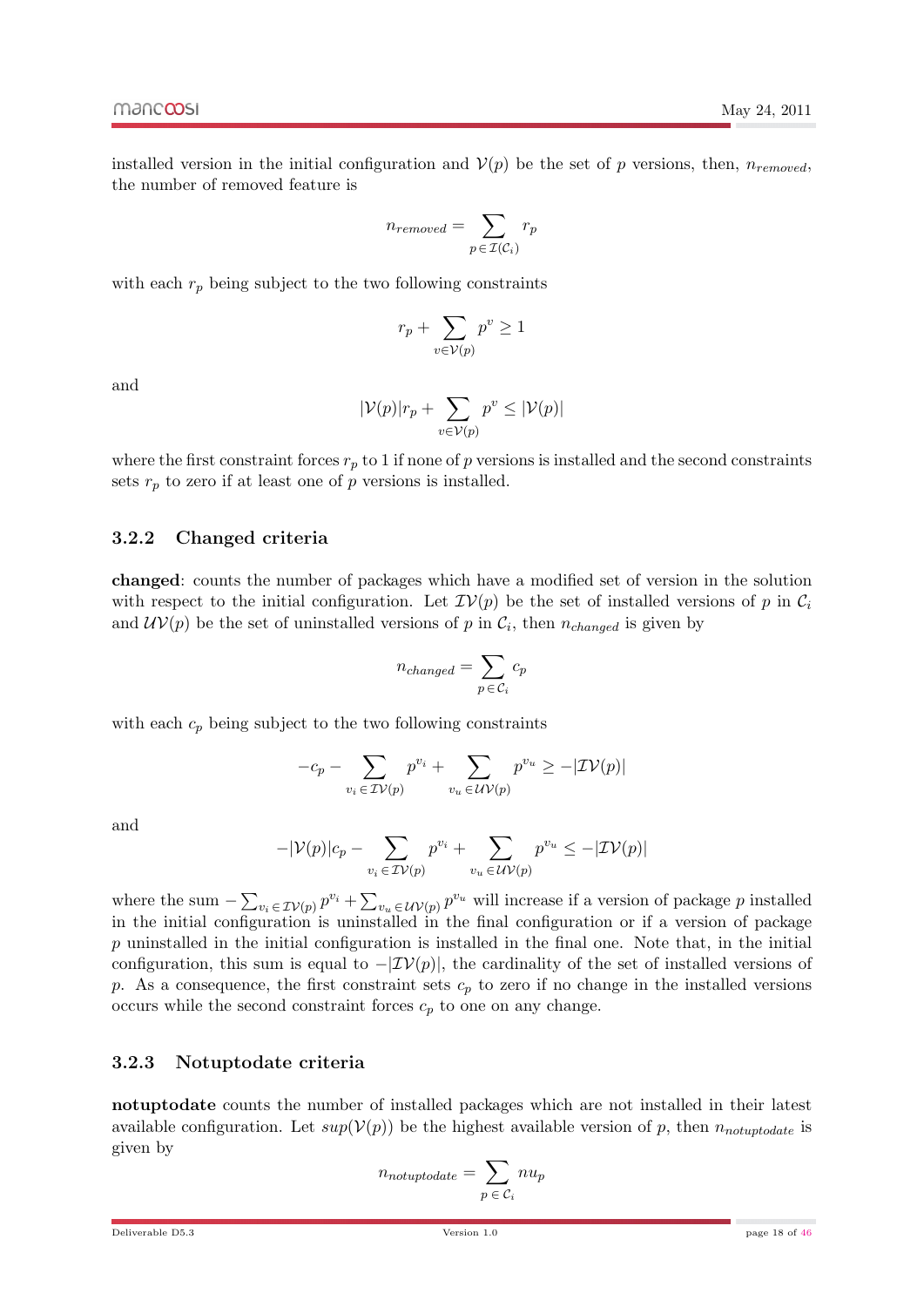with each  $nuc_p$  being subject to the two following constraints

$$
-|\mathcal{V}(p)|nu_p - (|\mathcal{V}(p)| - 1)p^{sup(\mathcal{V}(p))} + \sum_{v \in \mathcal{V}(p) - sup(\mathcal{V}(p))} p^v \le 0
$$

and

$$
-|\mathcal{V}(p)|nu_p - (|\mathcal{V}(p)| - 1)p^{sup(\mathcal{V}(p))} + \sum_{v \in \mathcal{V}(p) - sup(\mathcal{V}(p))} p^v \ge -|\mathcal{V}(p)| + 1
$$

where the first constraint sets  $nu_p$  to one if one of p version is installed while the highest version of  $p$  is not installed, and the second constraint sets it to zero if the highest version of  $p$  is installed or none of the lower versions of  $p$  are installed.

#### <span id="page-18-0"></span>3.2.4 Nunsat criteria

Nunsat counts the number of disjunctions in a vpkgformula property of installed packages that are not satisfied by final configuration.

$$
n_{nunsat} = \sum_{p \in C_i} \sum_{v \in V(p)} \sum_{d \in Disjunct(property(p^v))} ur_d
$$

with each  $ur<sub>d</sub>$  being subject to the following constraints

$$
ur_d - p^v \le 0
$$

$$
ur_d - ns_d \le 0
$$

$$
ur_d - p^v - ns_d \ge -1
$$

where  $ns_d$  is true iff d is unsatisfied

$$
ns_d + \sum_{p_d^v \in d} p_d^v \ge 1
$$
  

$$
|d|ns_d + \sum_{p_d^v \in d} p_d^v \le |d|
$$

Here, the two first constraints set  $ur_d$  to 0 when  $p^v$ , i.e., version v of package p is not installed or the disjunct is satisfied (i.e.,  $ns_d = 0$ ). The third constraint sets  $ur_d$  to one if  $p^v$  is installed and the disjunct is unsatisfied (i.e.,  $ns_d = 1$ ). The fourth constraint sets  $ns_d$  to 1 (i.e., unsat) if none of package  $p$  version is installed while the last constraint sets it to  $0$  (i.e., sat) if one or more version of  $p$  are installed.

#### <span id="page-18-1"></span>3.2.5 New criteria

new counts the number of newly installed packages. Let  $\mathcal{U}(\mathcal{C}_i)$  be the set of packages with none installed version in the initial configuration, then,  $n_{new}$ , the number of removed feature is given by

$$
n_{new} = \sum_{p \in \mathcal{U}(\mathcal{C}_i)} new_p
$$

with each  $new_p$  being subject to the two following constraints

$$
-new_p + \sum_{v \in \mathcal{V}(p)} p^v \ge 0
$$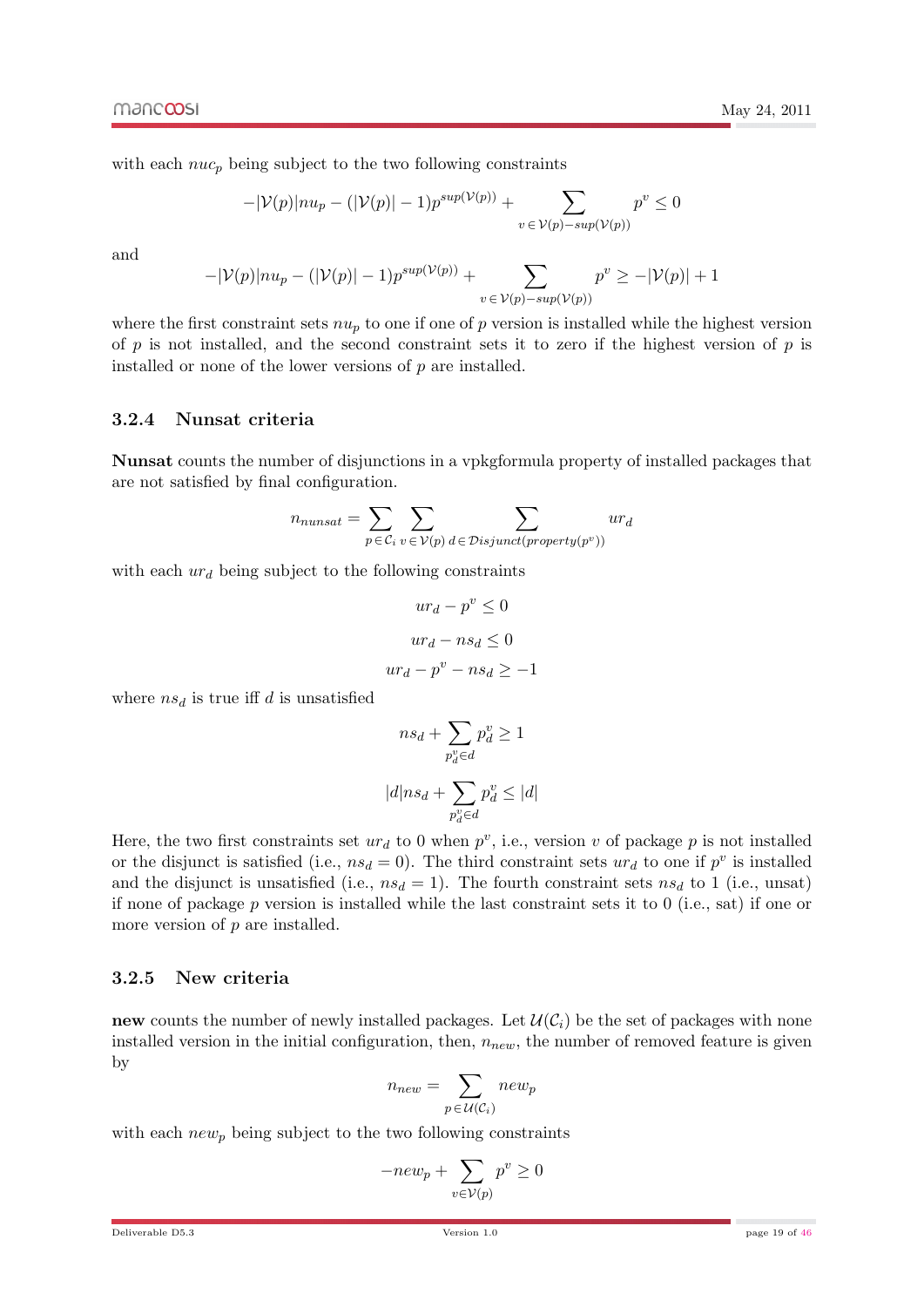and

$$
-|\mathcal{V}(p)|new_p + \sum_{v \in \mathcal{V}(p)} p^v \le 0
$$

May 24, 2011

where the first constraint sets  $new_p$  to 0 if no version of p is installed while the second constraint sets it to 1 if at least one version of  $p$  is installed.

#### <span id="page-19-0"></span>3.2.6 Count criteria

count computes the weight of a given property on installed versionned packages

$$
count = \sum_{p \in C_i} \sum_{v \in V(p)} value(property) * p^v
$$

Using an option, the set of handled packages can be reduced to the set of newly installed pacakages. In such a case, the previous function will be reduced to the set of uninstalled packages in the initial configuration.

### <span id="page-19-1"></span>3.3 Combining multiple criteria

All the underlying integer programming solvers used to solve CUDF problems only do monoobjective optimisation. As a consequence, solving multicriteria problems requires a mean to translate the initial multicriteria problem in a set of monocriteria problems. This section describes the different options that mccs offer the possiblity to carry out such a translation.

#### <span id="page-19-2"></span>3.3.1 Basic combination

#### Agregation

<span id="page-19-3"></span>The easiest way to combine multiple criteria is through a simple agregation of the criteria. Let  $c_i$  be n criteria and  $\lambda_i$  be the user defined weight of criteria  $c_i$ , the objective function of a criteria agregation is given by:

$$
obj = \sum_{i=1}^{n} \lambda_i * c_i
$$

Though easy to define and to solve, a criteria agregation is not always easy to understand. For instance, assuming that criteria  $c_1$  has weight 1 and criteria  $c_2$  has weight 2, decreasing  $c_1$  by 2 is equivalent to decreasing  $c_2$  by 1. This behavior can lead to consider two very different solutions as equivalent.

#### Lexicographic order

<span id="page-19-4"></span>The lexicographic order allows a clear and well defined behavior of the solver: each criteria is ordered according to its lexicographic specification, i.e., the highest priority is given to the first specified criteria . The two common ways to solve a lexicographic order are by using an algorithm implementation or a lexicographic agregate of the criteria.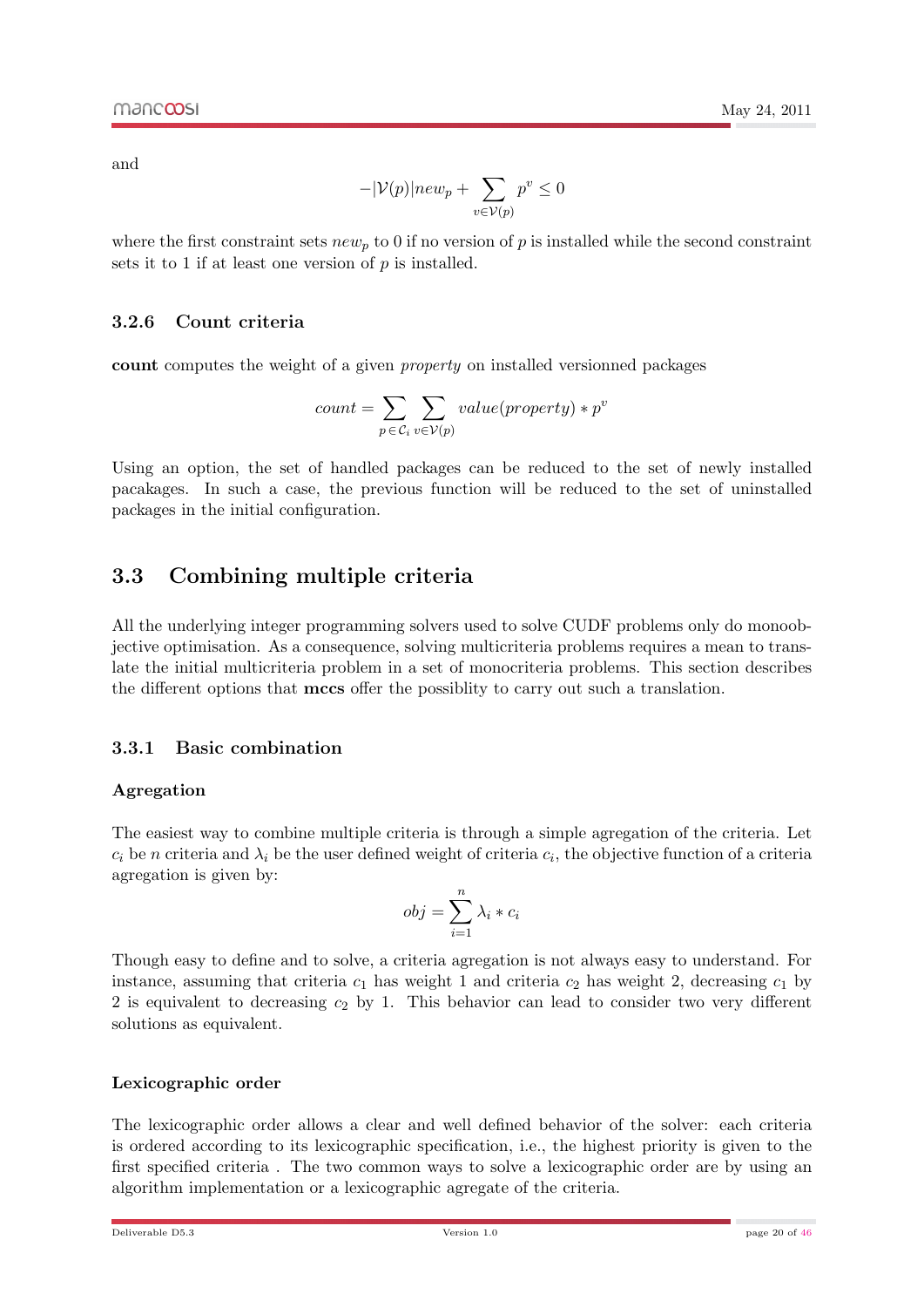Algorithm implementation optimises each criteria after the other in order to reach the lexicographic order. The first criteria  $c_1$  is optimised subject to the problem constraint set  $P$ , i.e., dependency and conflict constraints:

$$
\begin{array}{c}\nmin\ c_1 \\
subject \ to \\
P\n\end{array}
$$

Then, a new constraint is introduced to insure that the first criteria is equal to the computed objective function value  $O_1$ , the objective function is set to  $c_2$  and the problem is solved again to get  $O_2$ , the optimal value of  $c_2$ . This process is repeated for each criteria:

$$
min \ c_i
$$
\n
$$
subject \ to
$$
\n
$$
c_1 = 0_1
$$
\n
$$
\cdots
$$
\n
$$
c_{i-1} = O_{i-1}
$$
\n
$$
P
$$

Thus, this algorithm which requires solving one optimisation problem for each criteria could be costly.

Lexicographic agregate is another way to implement a lexicographic order. Instead of calling the underlying solver for each criteria, they are agregated in a single objective function:

$$
obj = \sum_{i=1}^{n} \lambda_i * c_i
$$

where

$$
\lambda_i > sup(\sum_{j=i+1}^n \lambda_j * c_j)
$$

The key issue here is to correctly choose criteria weights so that any change in  $c_{i+1}, \ldots, c_n$ criteria values does not affect  $c_i$ . mccs computes such weights. However, all solvers have limited domain values for their objective functions. So, in practice, combining more than 2 to 3 criteria in a lexicographic agregate can lead to a solver failure.

#### Leximin/leximax order

<span id="page-20-0"></span>The leximin/leximax order offers more balanced solutions than the lexicographic order. It is suitable when the user does not want to give a strict priority to some criteria. mccs implementation of the leximin/leximax has been described in section [2.2.2.](#page-14-0)

Note that this algorithm relies on integer variables which are not available in pseudo boolean solvers. Thus, the use of leximin/leximax order is restricted to actual integer programming solvers.

#### <span id="page-20-1"></span>3.3.2 Extensive combination

The criteria combination introduced in the previous section offers much more possible criteria combination than expected. A key observation here is that all these combiners can be viewed as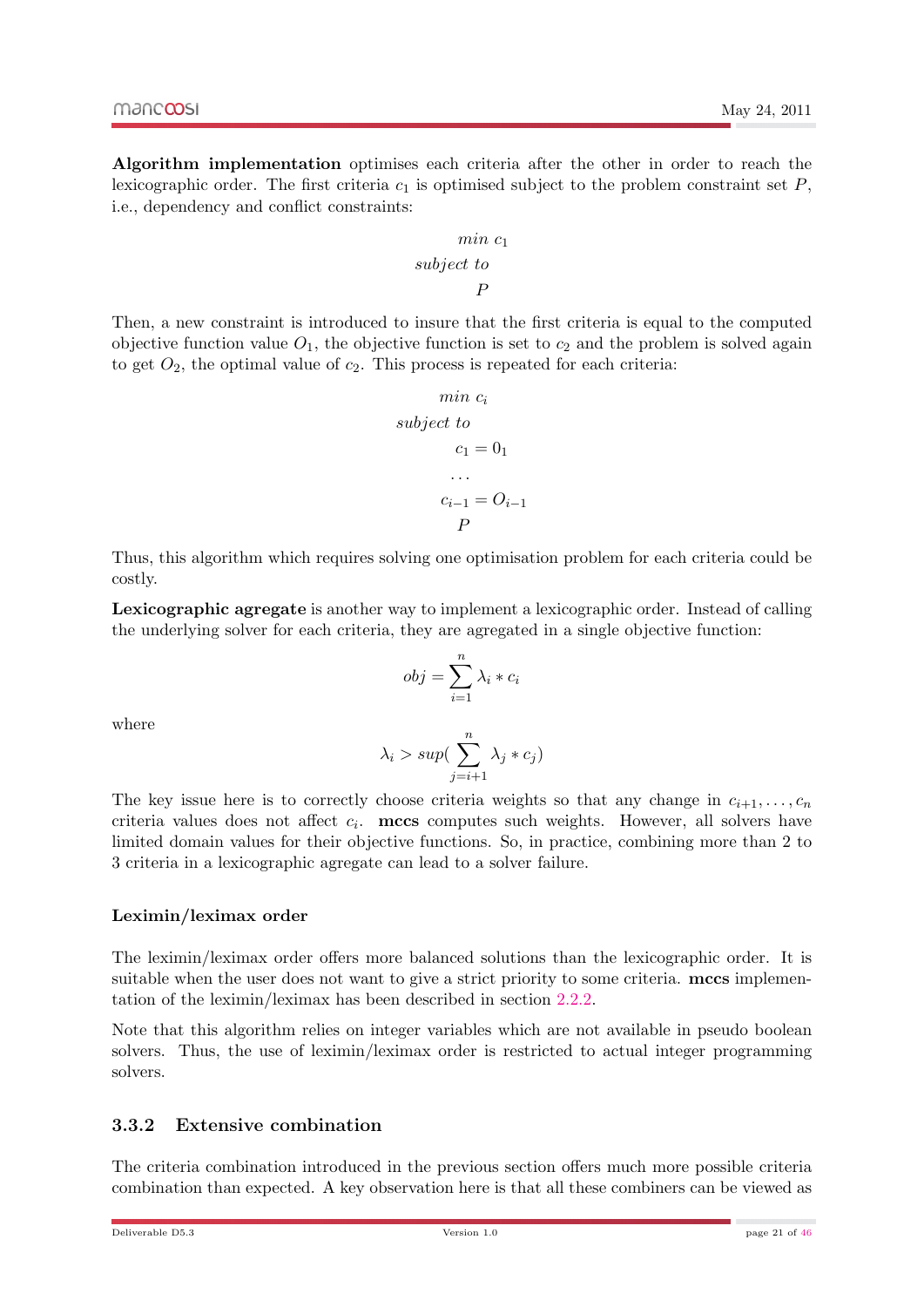a variation of the lexicographic algorithm: the agregate and lexagregate combiners use only one objective function which could be solved using the lexicographic algorithm. The leximin/leximax combiners are implemented using such an algorithm. These properties have been used to extend criteria combination capabilities.

Both agregate and lexagregate combine their criteria through a single linear combination which only requires one call to the underlying integer programming solver. A lexicographic algorithm might solve one of these combination but, it can also solve more than one of these combination. For example, the trendy set of criteria is composed of four different criteria which have to be solved in a lexicographic order. Solving the four criteria using the lexicographic algorithm requires four calls to the underlying solver, and that is a quite time consumming approach. Solving them using the lexagregate combiner requires a linear combination of the criteria which does not fit to the objective function domain limitations of the underlying solver. A compromise could be reached by combining the two previous combiners, i.e., by using a lexicographic algorithm on two lexagregate pairing the criteria two by two. This approach preserves the combination semantics (it does select the same set of solutions) while improving time consumption.

Combining agregate and lexagregate together or between themselves is also possible and it results in a linear combination of linear combinations. Such combinations can then be used like criteria within a lexicographic or a leximin/leximax order.

Finally, the leximin/leximax combiners offer less flexibility. They can only be combined with a lexicographic order. However,they provide a useful mean to address some user's needs. For example, assuming that three criteria have to be combined and that, while the first criteria is critical, the two next ones are quite equivalent to the user. Then, applying a lexicographic algorithm on the first criteria, followed by a leximin/leximax order on the two last criteria will fit with users needs.

#### <span id="page-21-0"></span>3.3.3 A small language for user defined combination

mccs provides a small dedicated language to let the user define its own criteria combination. The key idea is to map, at least, virtually, any possible criteria combination to an underlying lexicographic order. Indeed, monoobjective criteria combinations, like a simple agregation, fits directly to a lexicographic algorithm reduced to one criteria and the leximin/leximax order implementation do rely on an underlying lexicographic order implementation. Therefore, the basic criteria combination is the lexicographic one:

#### -lexicographic[<lccriteria>{,<lccriteria>}\*]

The next level of criteria combination gives access to the leximin/leximax order:

#### <lccriteria> ::= {+,-}leximax[<ccriteria>{,<ccriteria>}\*] | {+,-}leximin[<ccriteria>{,<ccriteria>}\*] | <ccriteria>

As a consequence, one, two or more leximin/leximax orders can be lexicographically ordered, meaning that, for instance, the user does not want to order the two first criteria, neither he wants to order the third and fourth criteria, while he clearly wants the set of the two first criteria to be handled before the rest of the criteria.

Note that the leading sign gives the optimisation direction, i.e., a leading - for a minimisation and a leading + for a maximisation.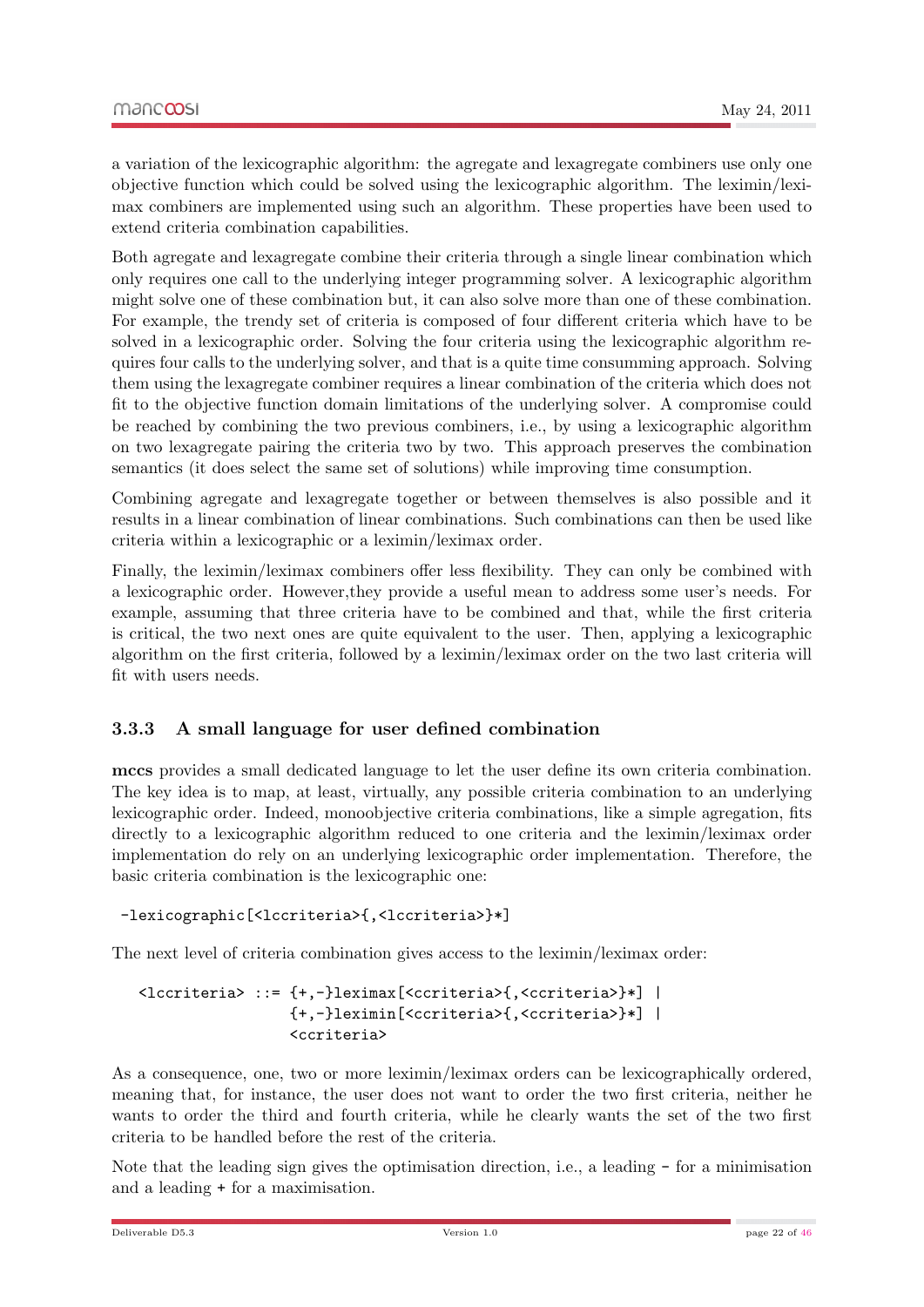The final level of combiners gives access to the agregate and lexagregate combination:

```
<ccriteria> ::= {+,-}agregate[<ccriteria>{,<ccriteria>}*]{[lambda]}? |
                {+,-}lexagregate[<ccriteria>{,<cccriteria>}*]{[lambda]}? |
                <criteria>
```
This recursive definition allows the user to define agregate of agregate or lexagregate. An optional lambda value gives the opportunity to attach a weight to the agregate by means of a positive integer. All the coefficients of the criteria will be multiplied by this weight.

At last, the user can choose among the following criteria which one he wants to optimize:

```
\langlecriteria> ::= {+,-}removed{[lambda]}? |
                \{+, -\}changed\{[lambda]\}? |
                {+,-}notuptodate{[lambda]}? |
                {+,-}new{[lambda]}? |
                {+,-}nunsat[<property:>,<withproviders>]{[lambda]}?
                {+,-}count[<property:>]{[lambda]}?
```
With such a language, the trendy set of criteria can be defined using a pure lexicographic order: -lexicographic[-removed,-notuptodate,-nunsat[recommends:,true],-new] or a combination of lexicographic order and lexicographic agregate to balance the number of optimisation to do and the limitation of the solver to handle big values: -lexicographic[-lexagregate[-removed,-notuptodate],

```
-lexagregate[-nunsat[recommends:,true],-new]]
```
Note that, spaces can not be used within a criteria combination.

This final example shows how weights could be used to give more priority to some criteria: -lexicographic[-removed,-agregate[-count[size:,true][10],-count[installedsize:,true]]]

To facilitate criteria combination definition by the user, the following criteria combination shortcuts have been introduced:

- -lex[<lccriteria>{,<lccriteria>}\*] which is equivalent to -lexicographic[<lccriteria>{,<lccriteria>}\*]
- -lexagregate[<ccriteria>{,<ccriteria>}\*] which is equivalent to -lex[-lexagregate[<ccriteria>{,<ccriteria>}\*]]
- -lexsemiagregate[<ccriteria>{,<ccriteria>}\*] which is equivalent to -lex[-lexagregate[<ccriteria>,<ccriteria>],-lexagregate[<ccriteria>,<ccriteria>],...]
- -agregate[<ccriteria>{,<ccriteria>}\*] which is equivalent to -lex[-agregate[<ccriteria>{,<ccriteria>}\*]]
- -leximax[<ccriteria>{,<ccriteria>}\*] which is equivalent to -lex[-leximax[<ccriteria>{,<ccriteria>}\*]]
- -leximin[<ccriteria>{,<ccriteria>}\*] which is equivalent to -lex[-lexmin[<ccriteria>{,<ccriteria>}\*]]
- -lexleximax[<ccriteria>{,<ccriteria>}\*] which is equivalent to -lex[<ccriteria>,-leximax[<ccriteria>{,<ccriteria>}\*]]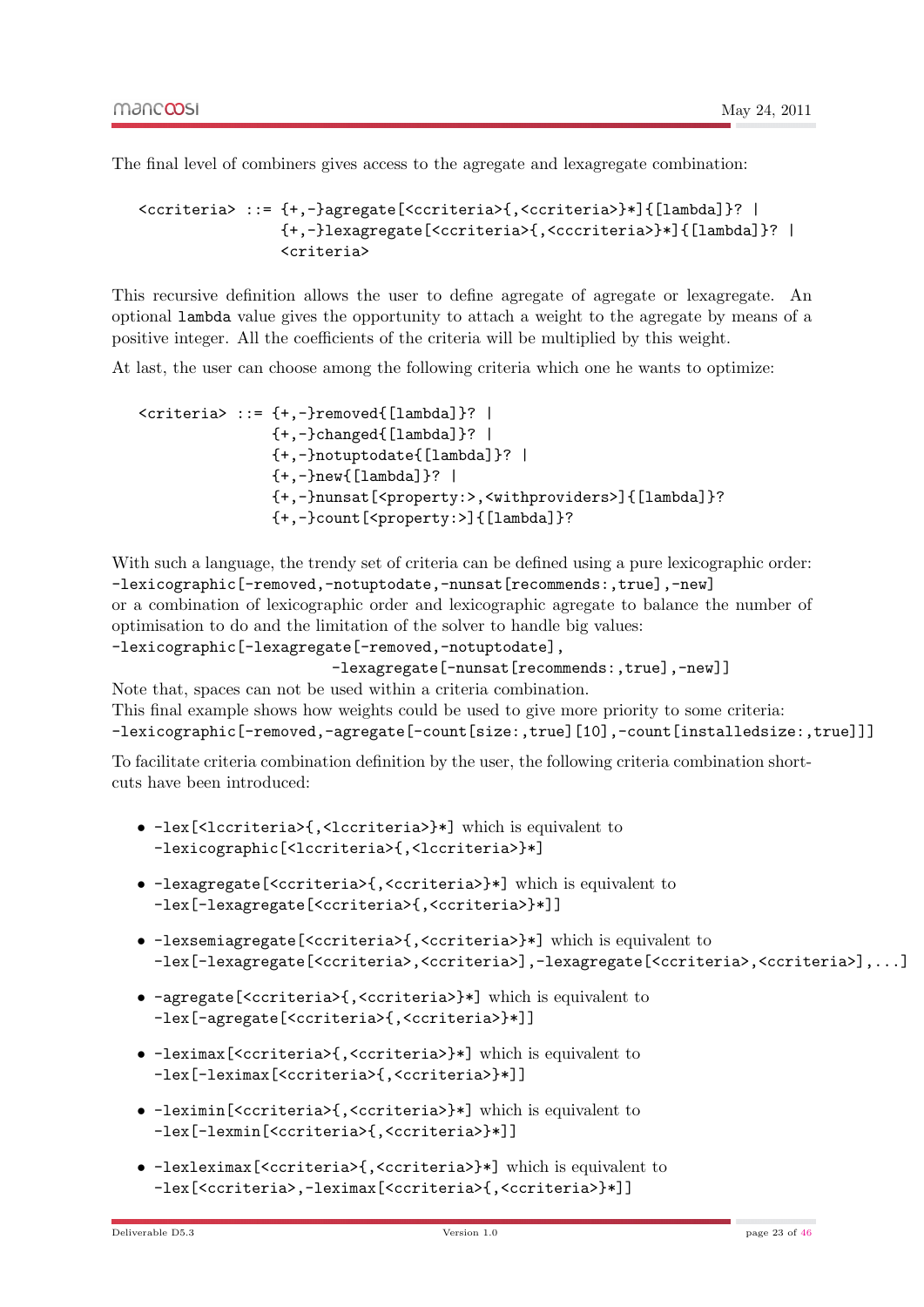• -lexleximin[<ccriteria>{,<ccriteria>}\*] which is equivalent to -lex[<ccriteria>,-leximin[<ccriteria>{,<ccriteria>}\*]]

Thus, for example, instead of writing

```
-lex[-lexagregate[-removed,-notuptodate],-lexagregate[-nunsat[recommends:,true],-new]]
to describe the trendy set of criteria, the user can more simply write
```

```
-lexsemiagregate[-removed,-notuptodate,-nunsat[recommends:,true],-new]
or, instead of
```

```
-lex[-removed,-leximax[-count[installedsize:,true],-count[size:,true]]]
he could more simply write
```
-lexleximax[-removed,-count[installedsize:,true],-count[size:,true]]

### <span id="page-23-0"></span>3.4 Solver modifications and extension

A first description of the mccs architecture was made in [\[ALLM10\]](#page-44-0). This section describes the main modifications that have been done to the solver to cope with its new multicriteria capabilities.

#### <span id="page-23-1"></span>3.4.1 Solver implementation modification

The support of a lexicographic algorithm have required changes in the solver interface implementation. The previous interface was relying on a monocriteria approach and thus, had only to deal with a unique objective function. Now that mccs allows the handling of multiple criteria and flexible combination of these criteria, a deep modification of the solve function of each solver interface was required. To this regard, the abstract solver class was modified to allow the handling of a list of criteria and, each solver implementation was modified to handle a lexicographic order in its solve method.

The abstract solver class is implemented by the following classes:

- cplex solver.h & cplex solver.c which implements an interface with the Cplex solver.
- gurobi solver.h & gurobi solver.c which implements an interface with the Gurobi solver.
- lpsolve\_solver.h & lpsolve\_solver.c which implements an interface with the Lpsolve solver.
- glpk solver.h & glpk solver.c which implements an interface with the GLPK solver.
- lp\_solver.h & lp\_solver.c which implements an interface with lp format compliant solvers. Note that the lp format used here is the one defined by cplex and that it has only be tested with the cbc and scip solvers.
- pblib solver.h & pblib solver.c which implements an interface with pblib compliant solvers (file based interface).

#### <span id="page-23-2"></span>3.4.2 Criteria and combiner implementation

A flexible implementation of criteria and combiners has been introduced. Criteria are implementation of the abstract class abstract criteria while combiners are implementation of the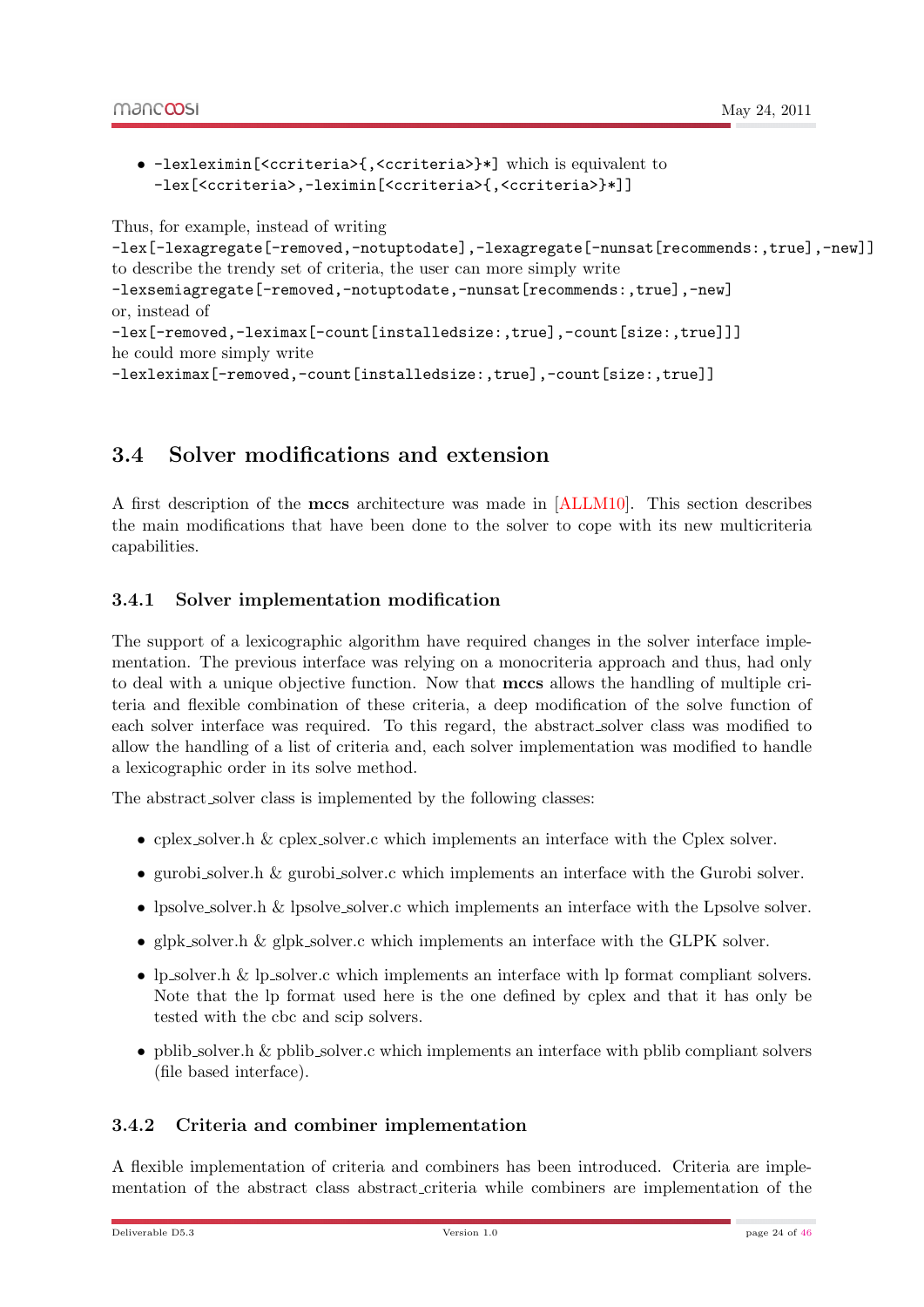abstract class abstract combiner. Note that some combiners, like the agregate combiner, are implementation of both the abstract criteria and the abstract combiner classes. Such combiners can thus be either used as combiner or criteria. This architecture supports the flexible user defined criteria combination introduced in mccs.

Pure combiners are:

- lexicographic combiner.h & lexicographic combiner.c
- lexsemiagregate combiner.h & lexsemiagregate combiner.c
- lexleximin\_combiner.h & lexleximin\_combiner.c
- lexleximax combiner.h & lexleximax combiner.c

Classes which implement both combiner and criteria are:

- agregate\_combiner.h & agregate\_combiner.c
- lexagregate\_combiner.h & lexagregate\_combiner.c
- leximin\_combiner.h & leximin\_combiner.c
- leximax combiner.h & leximax combiner.c

#### Pure criteria are:

- removed criteria.h & removed criteria.c
- changed criteria.h & changed criteria.c
- notuptodate criteria.h & notuptodate criteria.c
- nunsat criteria.h & nunsat criteria.c
- $\bullet$  new criteria.h  $\&$  new criteria.c
- count criteria.h & count criteria.c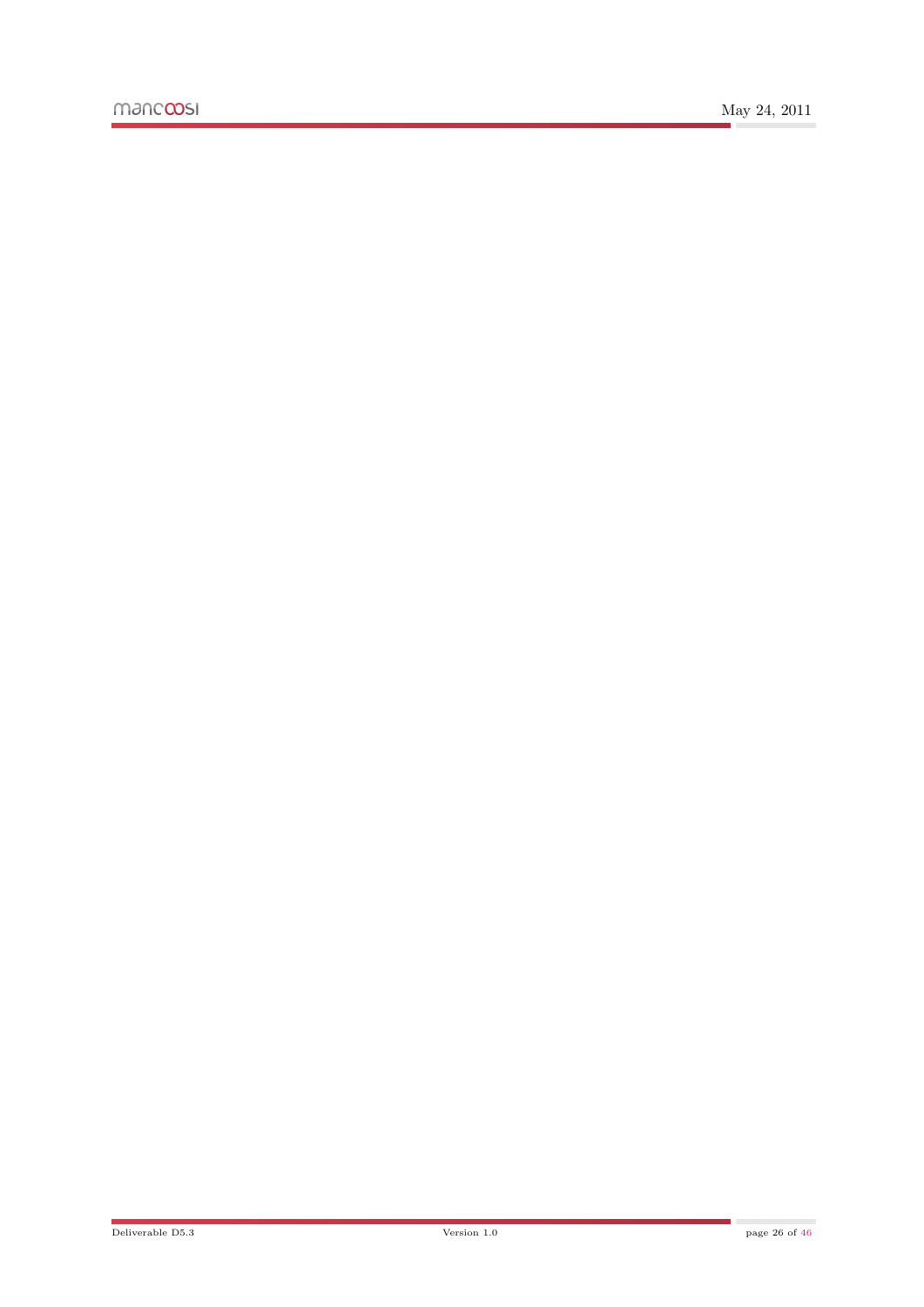## <span id="page-26-0"></span>Chapter 4

## PackUP

PackUP is a framework for solving the package upgradability problem. It translates the problem to a weighted partial MaxSAT formula [\[LM09\]](#page-44-4) and uses a dedicated solver for the formula. The following are the options for solving the formula.

- 1. the MaxSAT solver msuncore
- 2. the optimization pseudo-Boolean problem (OPB) solver WBO
- 3. an external OPB solver, for example minisat+

The options (1) and (2) provide two distinct approaches to solving the problem. The option (3) should be seen as an open platform for other researchers trying their solvers on the upgradability problems. Moreover, PackUP together with minisat+ provide a free and open-source implementation of an upgradability solver.

[Figure 4.1](#page-27-0) schematically depicts the possible workflows in PackUp. The input given in the format CUDF is encoded into a weighted MaxSAT formula by the tool cudf2msu. This formula can either be solved by the MaxSAT solver integrated in cudf2msu, or, by the solver bmo-pblex. Since bmo-pblex is a separate tool, which operates solely on the formula, a mapping between packages and variables is required to produce a solution in CUDF; the script sol2cudf reconstructs a solution for the package upgradability problem from a solution of the formula. Finally, when an external OPB solver is used, cudf2msu calls it repeatedly to obtain the solution.

The encoding of the problem is carried out in similar fashion to the encoding of the solvers presented in deliverable 4.2 [\[ALLM10\]](#page-44-0). However, some novel techniques were explored and these are described in [section 4.2](#page-28-0) using the notation introduced in the following section. [section 4.3](#page-30-0) discuss the techniques used for solving the weighted partial MaxSAT formula.

#### <span id="page-26-1"></span>4.1 Preliminaries

PackUp supports CUDF 2.0 [\[TZ09b\]](#page-45-4), but since the full description of CUDF 2.0 is beyond the scope of this report, only the prominent features of the format are considered. The following concepts and notations are simplifications of the formal semantics used in the CUDF 2.0 standard [\[TZ09b\]](#page-45-4). Each package has a name, version, dependencies, conflicts, recommended packages, and information whether the package is installed or not. A package universe is modeled as a package description, which is as a partial function from name-version pairs to a tuple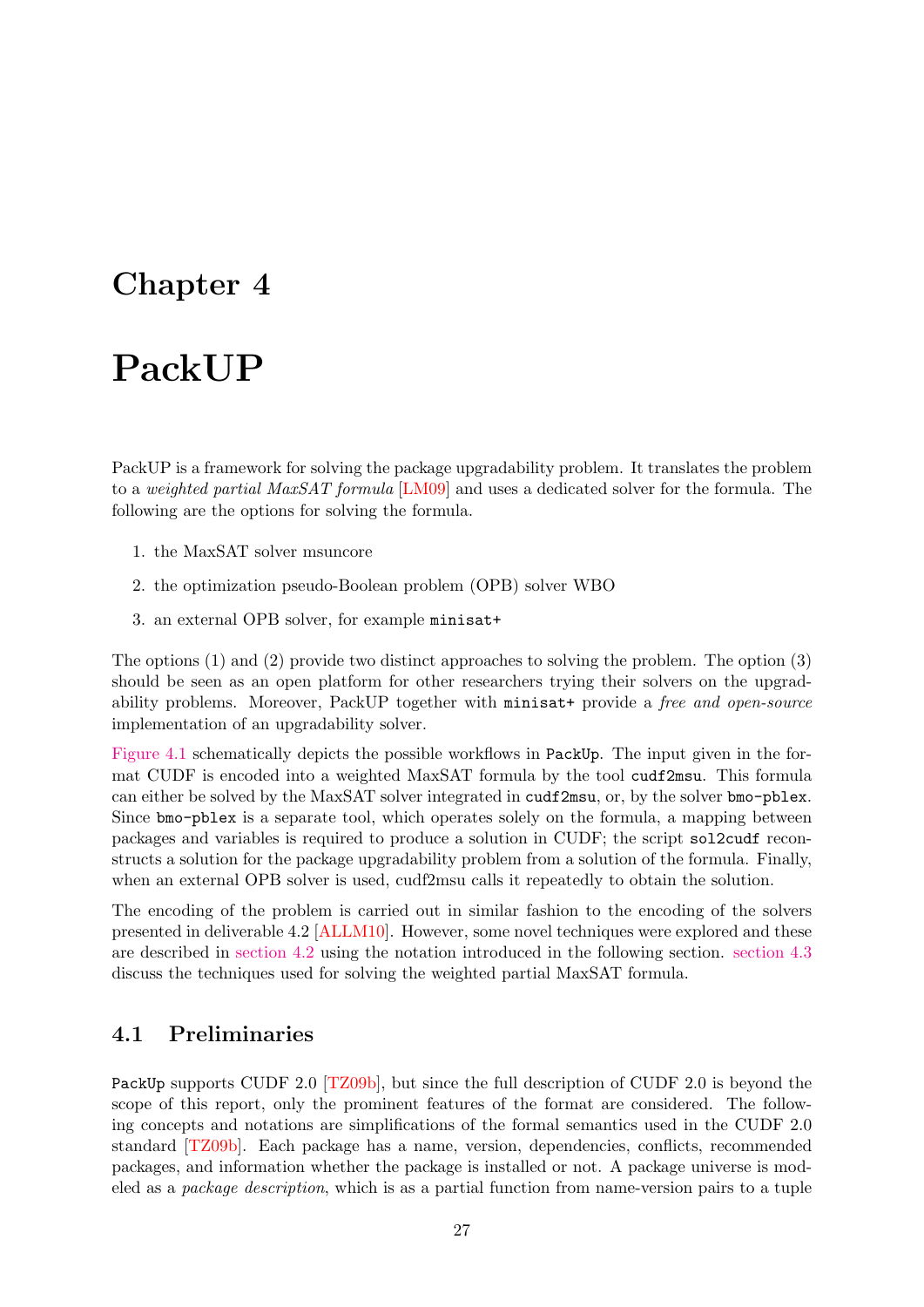

<span id="page-27-0"></span>Figure 4.1: Workflows in PackUp

of the package's properties. For a package description  $\phi$ , name p, and version v, we write  $\phi(p, v)$ . installed,  $\phi(p, v)$ . conflicts,  $\phi(p, v)$ . depends, and  $\phi(p, v)$ . recommends, for the respective properties of package  $p$  with version  $v$ .

The installed property of a package determines if the package is installed and has either the value true or false. The other properties hinge on the concept of constraints, which are triples  $(p,$  relop, n), where p is a package name, n a version number, and relop is one of the binary operators  $= \neq, \geq, \leq$ . A package description  $\phi$  satisfies a constraint  $(p,$  relop, n) iff there is a package in  $\phi$  that is installed, has the name p, and version v satisfying v relop n. For instance,  $(x, =, 4)$  is satisfied by descriptions where  $\phi(x, 4)$ . *installed* = true and  $(x, \ge 0, 4)$  is satisfied by descriptions where  $\phi(x, v)$ . installed = true for some  $v \geq 4$ .

The conflicts property is a set of constraints corresponding to packages that must not be installed along with the pertaining package, i.e. if  $\phi(x, y)$  installed = true then none of the  $\phi(x, v)$ . conflicts can be satisfied. For instance,

$$
\phi(p, 1). \text{ conflicts} = \{(x, =, 2), (y, \neq, 3)\}
$$

means that the version 1 of package  $p$  conflicts with the version 2 of package  $x$  and with all the versions of the package y except for the version 3. For simplicity, we assume that only  $(y, \neq, v)$ is allowed to be a member of  $\phi(p, v)$ . conflicts when  $p = y$ , meaning that version v conflicts with all other versions of p.

The depends property is a conjunction of disjunctions of constraints whose satisfiability is the satisfiability of constraints extended by the standard semantics of conjunction and disjunction. Hence, if  $\phi(x, v)$ . installed = true then  $\phi(x, v)$ . depends must be satisfied. For instance,

$$
\phi(p,2). depends = ((x, \geq, 3) \land (y, \geq, 3)) \lor (z, \geq, 10)
$$

means that version 2 of package  $p$  requires a version 10, or higher, of package  $z$ , or, packages  $x$ and y with versions at least 3.

The *recommends* property has the same format as *depends* but is not enforced and is used only for expressing optimization criteria.

A request is a pair  $(l_i, l_d)$  where  $l_i$  is a set of constraints determining the packages that must be installed and  $l_d$  is a set of constraints determining the packages that must be removed.

Given a package description  $\phi$  and a request  $(l_i, l_d)$ , a *solution* to the package upgradability problem is a package description  $\psi$  such that  $\psi$  differs from  $\phi$  only on the *installed* properties; all the *depends* properties are satisfied; no *conflicts* properties are violated in  $\psi$ ; all constraints in  $l_i$  are satisfied and no constraints in  $l_d$  are satisfied by the installed packages.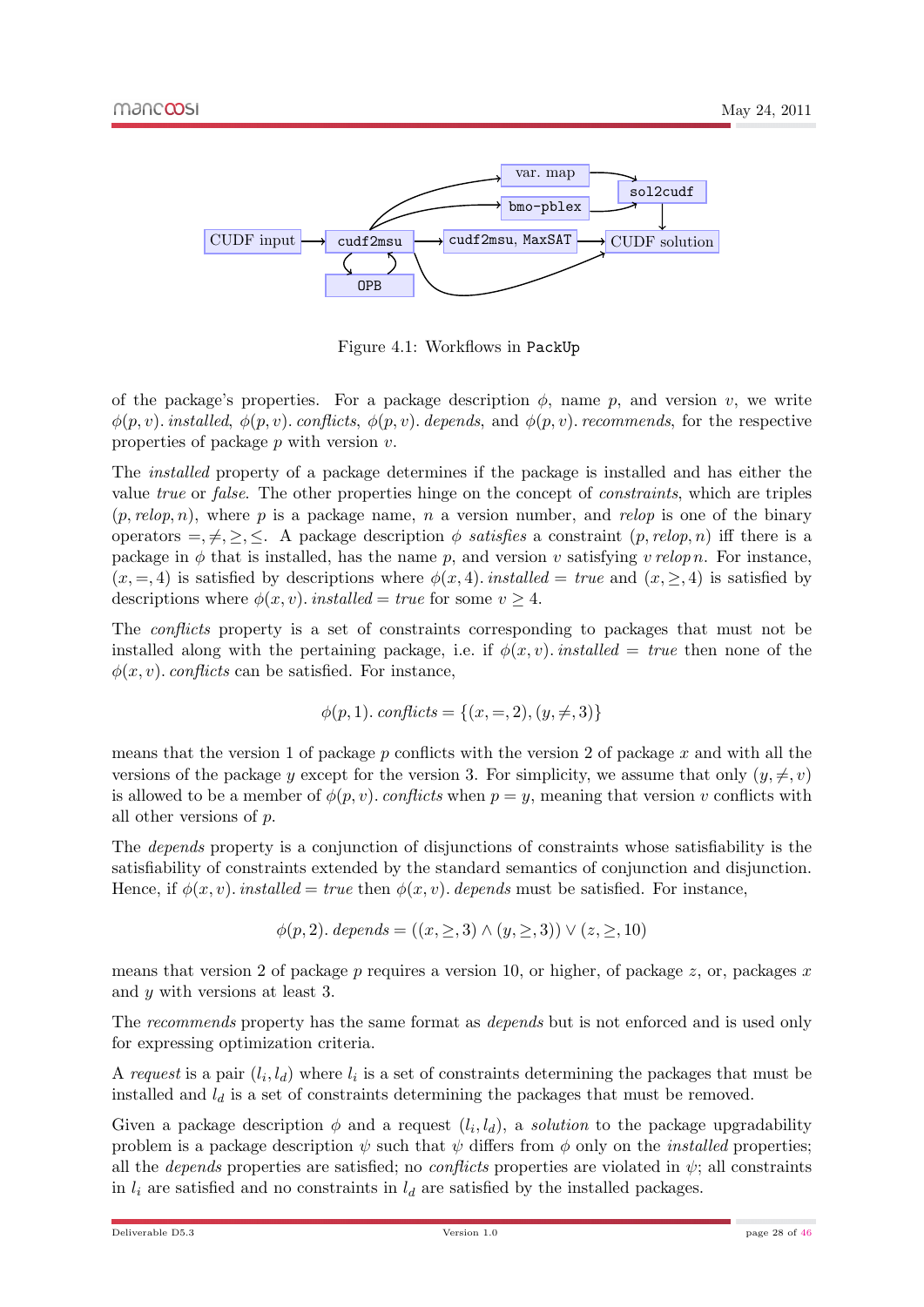To introduce the optimization criteria we use several auxiliary definitions. We write  $i_{\phi}(p)$  for the set of versions of a given package, We introduce a collection of measures of how much a solution  $\psi$  changes the original package universe  $\phi$ : the number of packages removed, number of new packages, number of packages changed,

| $i_{\phi}(p)$         | $= \{v \mid (p, v) \in Dom(\phi) \land \phi(p, v)$ . installed $= true\}$                              |
|-----------------------|--------------------------------------------------------------------------------------------------------|
| $removed(\phi, \psi)$ | $=   \{ p   i_{\phi}(p) \neq \emptyset \wedge i_{\psi}(p) = \emptyset \}  $                            |
| $new(\phi, \psi)$     | $=   \{ p \mid i_{\phi}(p) = \emptyset \wedge i_{\psi}(p) \neq \emptyset \}  $                         |
| $changed(\phi, \psi)$ | $=   \{ p \mid i_{\phi}(p) \neq i_{\psi}(p) \}  $                                                      |
|                       | notuptodate $(\phi, \psi) =  \{p \mid i_{\psi}(p) \neq \emptyset \land v_{\max} \notin i_{\psi}(p)\} $ |

In addition, unmet-recommends( $\phi, \psi$ ) is the number of unsatisfied disjunctions in recommends property of installed packages in  $\psi$ .

A criterion is a tuple  $(f_1, \ldots, f_n)$  where  $f_i$  is one of the removed, new, changed, and notuptodate, e.g. (removed, new). A score of a solution  $\psi$  for an initial installation  $\phi$  is the tuple

$$
(f_1(\phi,\psi),\ldots,f_n(\phi,\psi))
$$

Given a package description  $\phi$ , request  $(l_i, l_d)$ , and a criterion  $\mathcal{T}$ , a solution is *optimal* iff its score is minimal among all the other solutions under the lexicographic ordering. For instance, for the criterion (removed, changed) a solution  $\psi_1$  is better than  $\psi_2$  iff

> $removed(\phi, \psi_1) < removed(\phi, \psi_1)$  $∨$  (removed( $φ, ψ_1$ ) = removed( $φ, ψ_1$ ) ∧ changed( $φ, ψ_1$ ) < changed( $φ, ψ_1$ ))

### <span id="page-28-0"></span>4.2 Encoding

The encoding process is performed in the following sequence of steps.

- 1. read in the problem: reads the problem into dedicated data structures;
- 2. slice: traverses the data structures obtained in the previous step and discards all packages that are certainly unnecessary to provide a solution [\[TSJL07\]](#page-45-5);
- 3. encode package constraints: captures conflicts and depends:
- 4. encode request: captures the given request;
- 5. encode preference: captures the given preferences;
- 6. encode auxiliary variables: generates additional formulas giving semantics to auxiliary variables used in the previous steps.

The encoding relies on propositional logic with the standard notions of clause being a disjunction of literals and a literal either a Boolean variable or its negation. To encode the problem we produce a weighted partial MaxSAT formula [\[LM09\]](#page-44-4), which comprises two sets of clauses: hard clauses and soft clauses where each soft clause has a non negative weight. A solution to such formula is a variable valuation that satisfies all the hard clauses and maximizes the sum of weights of satisfied soft clauses. A soft clause c with the weight W will be denoted as  $(W, c)$ .

Whether a package p with version v is installed, is modeled by a Boolean variable  $x_p^v$ . Constraints are encoded with the use of the following four types of variables, called interval variables (similar to order encoding [\[TTKB09\]](#page-45-6)):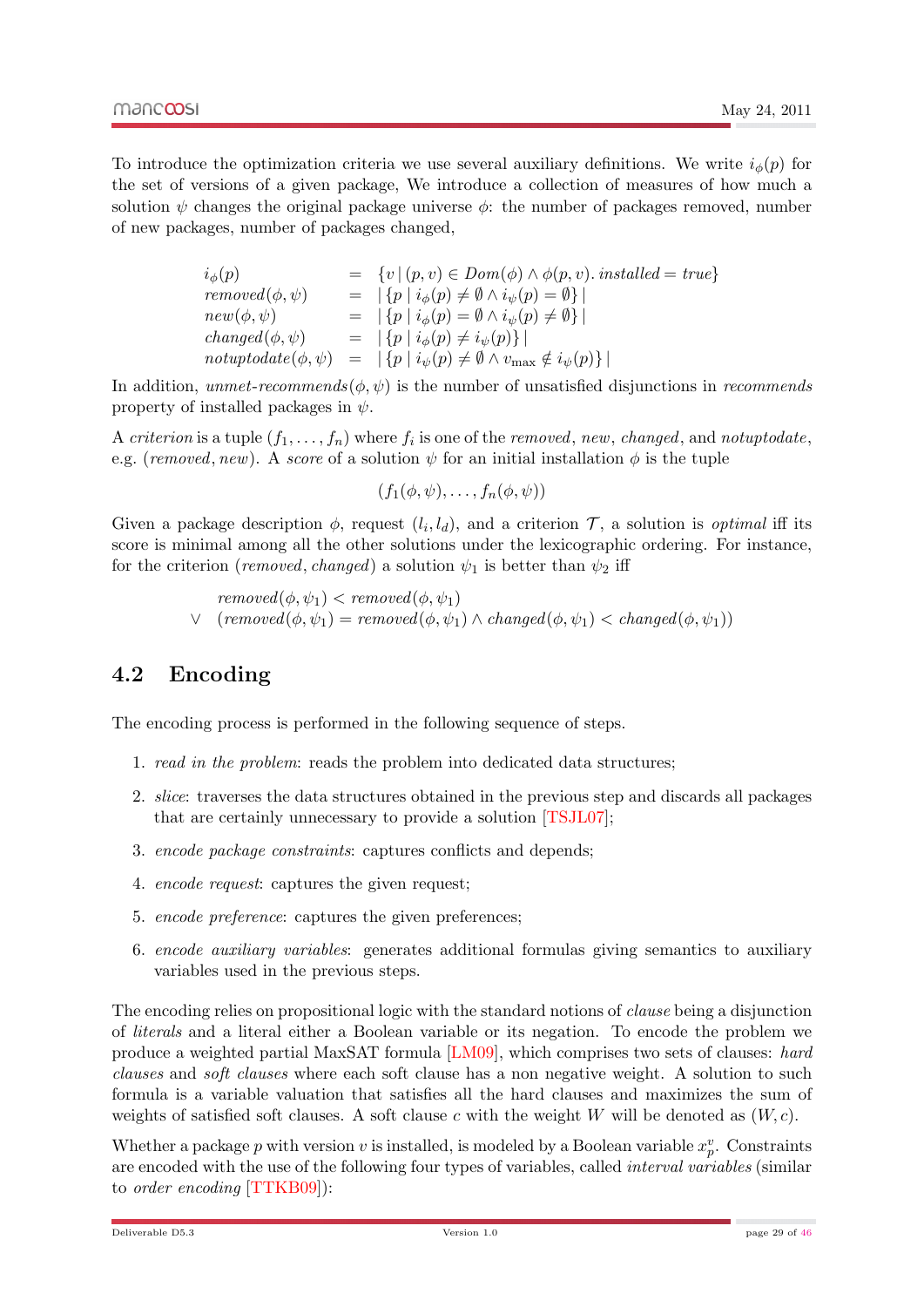| relop | $\mathcal{C}[x,(q, relop, n)]$                                                 | $\mathcal{D}[x,(q, relop, n)]$                                              |
|-------|--------------------------------------------------------------------------------|-----------------------------------------------------------------------------|
|       | $\neg x \vee \neg x_a^n$                                                       | $\neg x \vee x_a^n$                                                         |
|       | $(\neg x \vee \mathfrak{u}_{q}^{n-1}) \wedge (\neg x \vee \mathfrak{u}^{n+1})$ | $\neg x \vee \mathrm{i}_{\downarrow}{}^{n-1}_{q} \vee \mathrm{i}_{q}^{n+1}$ |
|       | $\neg x \vee \mathbf{u} \uparrow_a^n$                                          | $\neg x \vee \mathbf{i} \uparrow_a^n$                                       |
|       | $\neg x \vee u_{\alpha}^n$                                                     | $\neg x \vee \mathrm{i} \mathbb{I}^n$                                       |

<span id="page-29-0"></span>Table 4.1: Definition of the operators  $\mathcal C$  and  $\mathcal D$  for constraints.

- $\mathbf{u}^{\uparrow} v \longrightarrow$  all versions greater than or equal to v of p are uninstalled
- $\mathbf{u}_{p}^{v}$  all versions less than or equal to v of p are uninstalled
- if  $_p^v$  at least one version greater than or equal to v of p is installed
- $\mathbf{i}_{\downarrow p}^v$  at least one version less than or equal to v of p is installed

To define the encoding, we use two auxiliary operators  $\mathcal C$  and  $\mathcal D$ . The operators correspond to the encoding of conflicts and dependencies, respectively. [Table 4.1](#page-29-0) defines the operators at the level of single constraints. So for instance  $\mathcal{C}\left[x_p^v, (q, \leq, n)\right]$  yields the formula  $\neg x_p^v \vee \psi_q^n$ ,<br>which represents that if version *v* of *n* is installed then all the packages *a* with versions less or which represents that if version  $v$  of  $p$  is installed, then all the packages  $q$  with versions less or equal to *n* must be uninstalled. Analogously,  $\mathcal{D}\left[x_p^v, (q, \leq, n)\right]$  yields  $\neg x_p^v \vee \mathfrak{i}_q^n$  which represents that if version *n* of *n* is installed, then at least one package *g* with a version less or equal to that if version v of p is installed, then at least one package q with a version less or equal to n must be installed. Observe that  $C[x,(q, relop, n)]$  always yields one or two clauses and that  $\mathcal{D}[x,(q, relop, n)]$  always yields one clause.

To extend  $\mathcal C$  to a set of constraints l, we take the conjunction of encodings of the constraints in the set. To extend  $D$  to a conjunctive normal form of constraints, we reconstruct the conjunctive normal form from the translations of those constraints:

$$
\mathcal{C}[x,l] = \bigwedge_{r \in l} \mathcal{C}[x,r] \qquad \mathcal{D}[x,l_1 \wedge l_2] = \mathcal{D}[x,l_1] \wedge \mathcal{D}[x,l_2]
$$

$$
\mathcal{D}[x,l_1 \vee l_2] = \mathcal{D}[x,l_1] \vee \mathcal{D}[x,l_2]
$$

Apart from encodings of constraints between packages, we need to give the interval variables their intended meaning. To this end, we generate the following clauses for each package p and version v.

$$
I_p^v = (\neg \mathbf{i}_{p}^v \vee x_p^v \vee \mathbf{i}_{p}^{v+1}) \wedge (\neg \mathbf{u}_{p}^v \vee \neg x_p^v) \wedge (\neg \mathbf{u}_{p}^v \vee \mathbf{u}_{p}^{v+1})
$$
  
 
$$
\wedge (\neg \mathbf{i}_{p}^v \vee x_p^v \vee \mathbf{i}_{p}^{v-1}) \wedge (\neg \mathbf{u}_{p}^v \vee \neg x_p^v) \wedge (\neg \mathbf{u}_{p}^v \vee \mathbf{u}_{p}^{v-1})
$$

where  $x_p^v$  for nonexistent packages is treated as *false*, unneeded interval variables are not generated, and the formulas are simplified accordingly.

To encode the non-preferential part of the upgradability problem comprising a package description  $\phi$  and a request  $(l_i, l_d)$ , we generate the following formula:

$$
r \wedge \mathcal{D}(r, l_i) \wedge \mathcal{C}(r, l_d) \wedge \bigwedge I_p^v \wedge
$$
  

$$
\bigwedge_{(p,v) \in Dom(\phi)} \mathcal{D}[x_p^v, \phi(p, v). \text{ depends}] \wedge \mathcal{C}[x_p^v, \phi(p, v). \text{ conflicts}]
$$

where  $r$  is a fresh variable corresponding to an always-installed package.

To encode preferences we generate soft clauses capturing the objective to minimize the functions in the given criterion. The weights for these clauses are generated in such a way that they will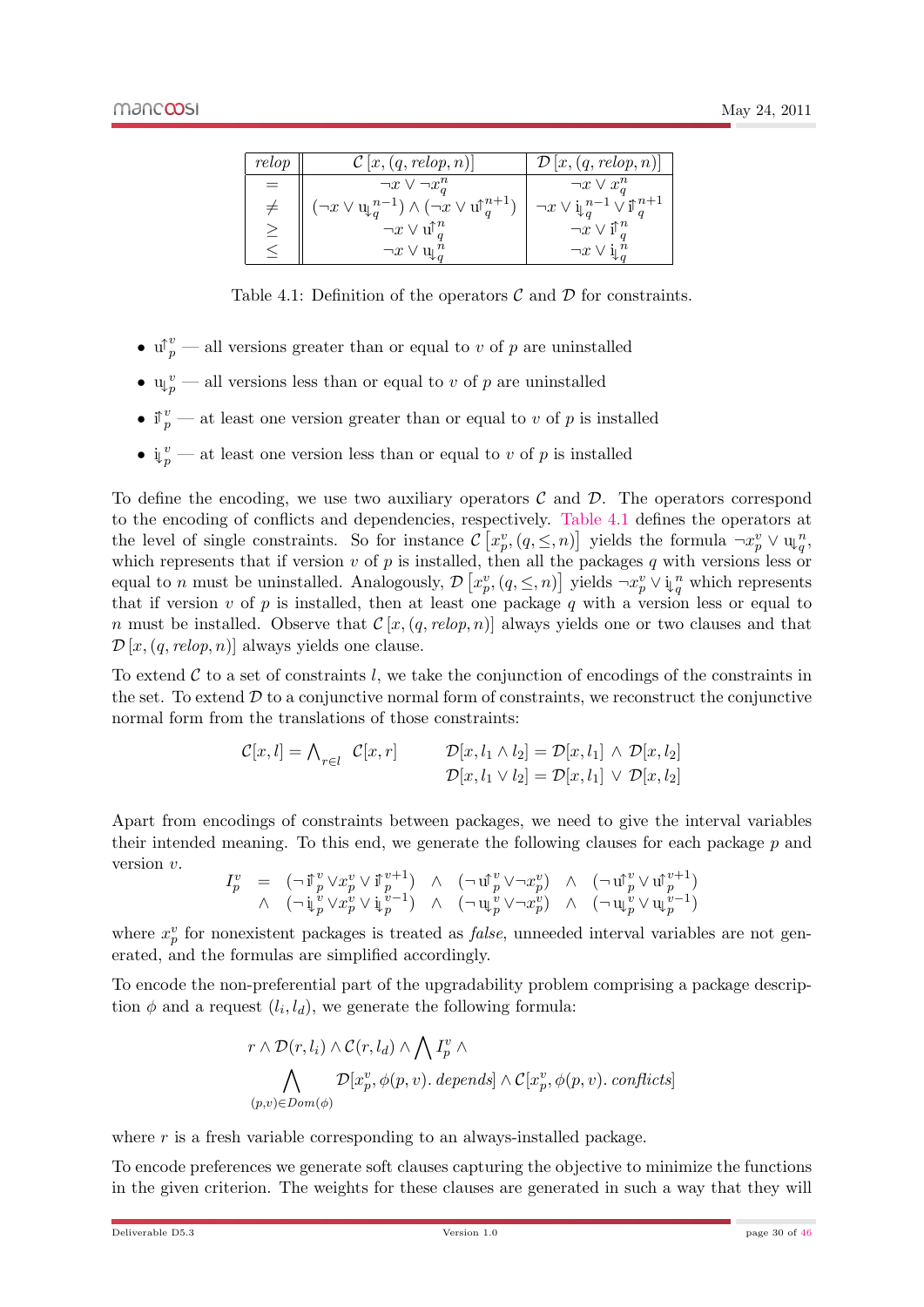#### Algorithm 1: Solving the problem with an external OPB solver

 $1 \omega \leftarrow$  constraints corresponding to hard clauses in the problem;

2 for  $i \leftarrow 1$  to n do  $\texttt{13} \quad \big| \quad (\textsf{outc}, s_i) \leftarrow \textsf{Optimize}(\omega, \Sigma_j k_j^i * x_j^i); \tag{\textit{10} } \label{11}$ 4  $C_i \leftarrow f_i(s_i);$  // compute  $i$ -th element score  $5 \mid \text{if outc} = \text{false then}$ 6 Teturn false;  $\frac{1}{2}$  return false;  $\frac{1}{2}$  return false;  $\begin{array}{rcl} \mathbf{z} & \left| & \omega \leftarrow \omega \wedge \left( \Sigma_j k_j^i * x_j^i \leq C_i \right); \end{array} \right. \hspace{2cm} \text{\hspace{1cm}} \text{\hspace{1cm}} \text{\hspace{1cm}} \text{\hspace{1cm}} \text{\hspace{1cm}} \text{\hspace{1cm}} \text{\hspace{1cm}} \text{\hspace{1cm}} \text{\hspace{1cm}} \text{\hspace{1cm}} \text{\hspace{1cm}} \text{\hspace{1cm}} \text{\hspace{1cm}} \text{\hspace{1cm}} \text{\hspace{1cm}} \text{\hspace{1cm}} \text{\hspace{1cm}}$ 8 return  $s_n$ 

capture the lexicographic ordering on the scores [\[Ehr05\]](#page-44-5), i.e. for a criterion  $\mathcal{T} = (f_1, \ldots, f_n)$  the weight for clauses capturing minimization of the function  $f_i$  is defined as  $W_i = 1 + \sum_{j < i} W_j \times c_j$ where  $c_j$  is the number of clauses generated for the function  $f_j$ . Hence, in the following we assume that for the functions *removed*, *new*, *changed* and *notuptodate* their corresponding weights  $W_r$ ,  $W_n$ ,  $W_c$ , and  $W_u$ , respectively, were generated for the given criterion  $\mathcal T$  with  $W_i = 0$  if  $f_i$  does not appear in  $\mathcal{T}$ .

Given a package description capturing the initial installation  $\phi$  for the individual functions we use the following rules.

For the function removed: If  $i_{\phi}(p) \neq \emptyset$  then generate the soft clause  $(W_r, \mathbb{I}_p^1)$ .

For the function *new:* If  $i_{\phi}(p) = \emptyset$  then generate the soft clause  $(W_n, \mathbf{u}_p^1)$ .

For the function changed: Let  $s_p$  be a fresh variable then generate the following hard clauses  $\neg s_p \vee x_p^v$  if  $\phi(p, v)$ . installed = true and  $\neg s_p \vee \neg x_p^v$  if  $\phi(p, v)$ . installed = false; add the soft clause  $(W_c, s_p)$ .

For the function *notuptodate:* Let  $t_p$  be a fresh variable; generate the hard clauses  $\neg x_p^v \vee t^p$  for all  $(p, v) \in Dom(\psi)$ ; generate the soft clause  $(W_n, \neg t_p \lor x_p^{v_{max}})$  where  $v_{max}$  is the maximal version of p appearing in  $\phi$ .

For the function unmet-recommends: For each clause in  $c \in \mathcal{D}(x_p^v, \phi(p, v)$ . recommends) generate the soft clause  $(W_u, c)$ .

#### <span id="page-30-0"></span>4.3 Computing a Solution

<span id="page-30-1"></span>Once the problem is encoded as a weighted partial MaxSAT formula, an out-of-the-box solver can be used to solve it. Then, an optimal solution to the upgradability problem is a solution that installs those packages whose corresponding variables have the value true in the solution to the formula.

Previous research showed that out-of-the-box solvers do not cope well with the large weights resulting from the lexicographic ordering  $[ABL+10]$  $[ABL+10]$ . Hence, PackUp uses solvers that are specially adapted to lexicographic optimization [\[ALMS09\]](#page-44-7). cudf2msu contains an extension of the solver msuncore and bmo-pblex is an extension of the solver WBO. The solver msuncore searches on the lower-bound of the optimization function [\[FM06,](#page-44-8) [MMSP09\]](#page-44-9) and therefore is suitable for problems where the optimum is not too far from the best theoretically result. In contrast, WBO searches on the upper-bound [\[BF98\]](#page-44-10) and therefore is expected to perform well on problems with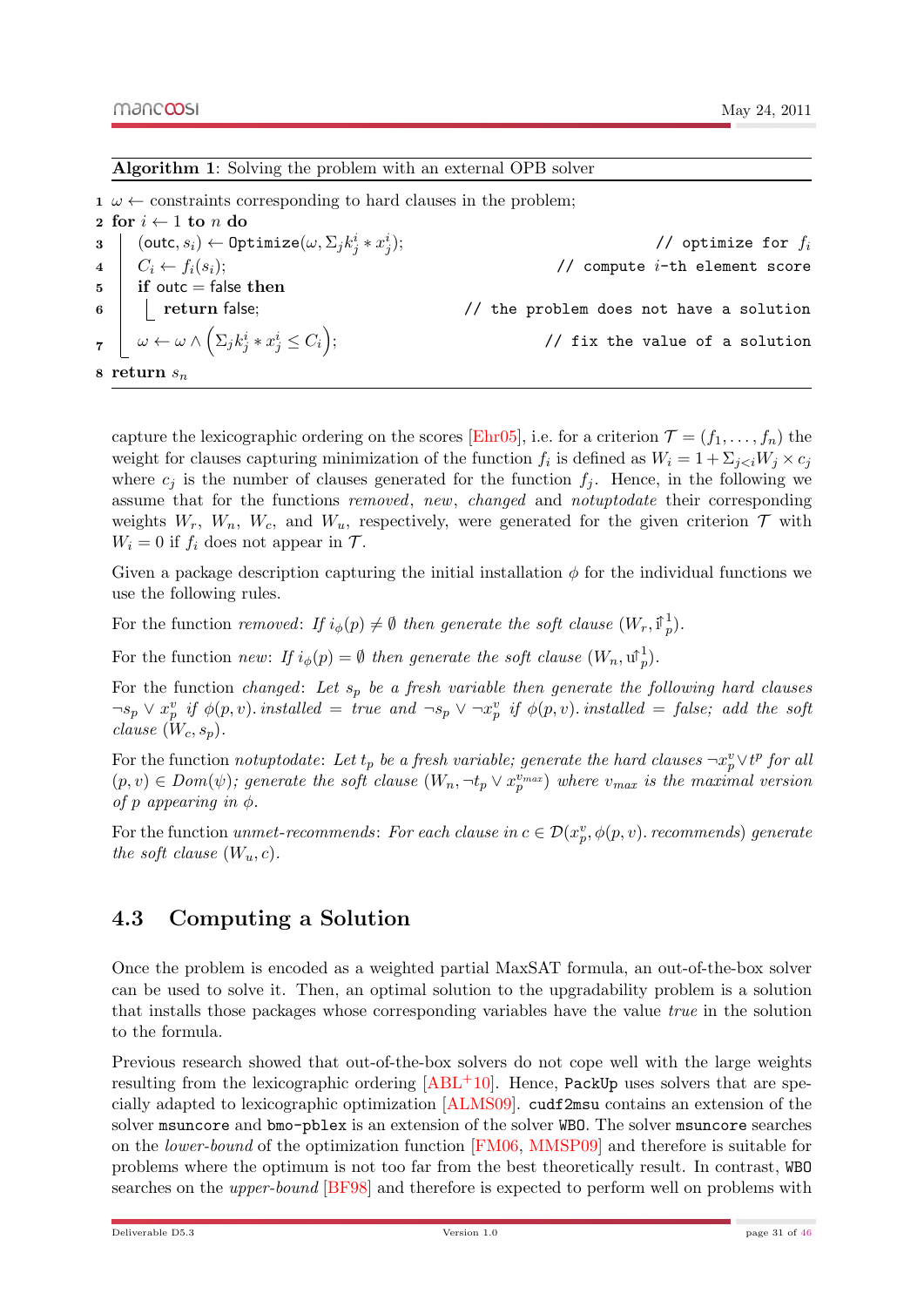high deviation from the best theoretical result.

When PackUp is used with an external OPB solver, it invokes the solver multiple times using the techniques from [\[ALMS09\]](#page-44-7). The weighted partial MaxSAT formula representing the upgradability problem is converted to OPB using standard conversion techniques [\[MMSP09\]](#page-44-9). Then, for a criterion  $(f_1, \ldots, f_n)$ , each  $f_i$  corresponds to a sum of the form  $\Sigma_j k_j^i * x_j^i$  for some integer coefficients  $k_j^i$  and variables  $x_j^i$ . [line 1](#page-30-1) presents in pseudo-code how the external OPB solver is called. PackUp maintains a set of constraints  $\omega$ , which are gradually strengthened. For each function in the criterion it calls the OPB solver [\(line 1\)](#page-30-1). In the pseudo-code, the solver is represented by the function  $\text{Optimize}(\tau, \xi)$  where  $\tau$  is an OPB constraint and  $\xi$  is a function to be optimized. The return value is a pair (outc, s) where outc represents whether the problem has a solution or not, and, s represents a solution if one was found. Once the optimum for  $f_i$  is found, its value is fixed [\(line 1\)](#page-30-1) and the algorithm moves onto the function that follows in the lexicographic ordering.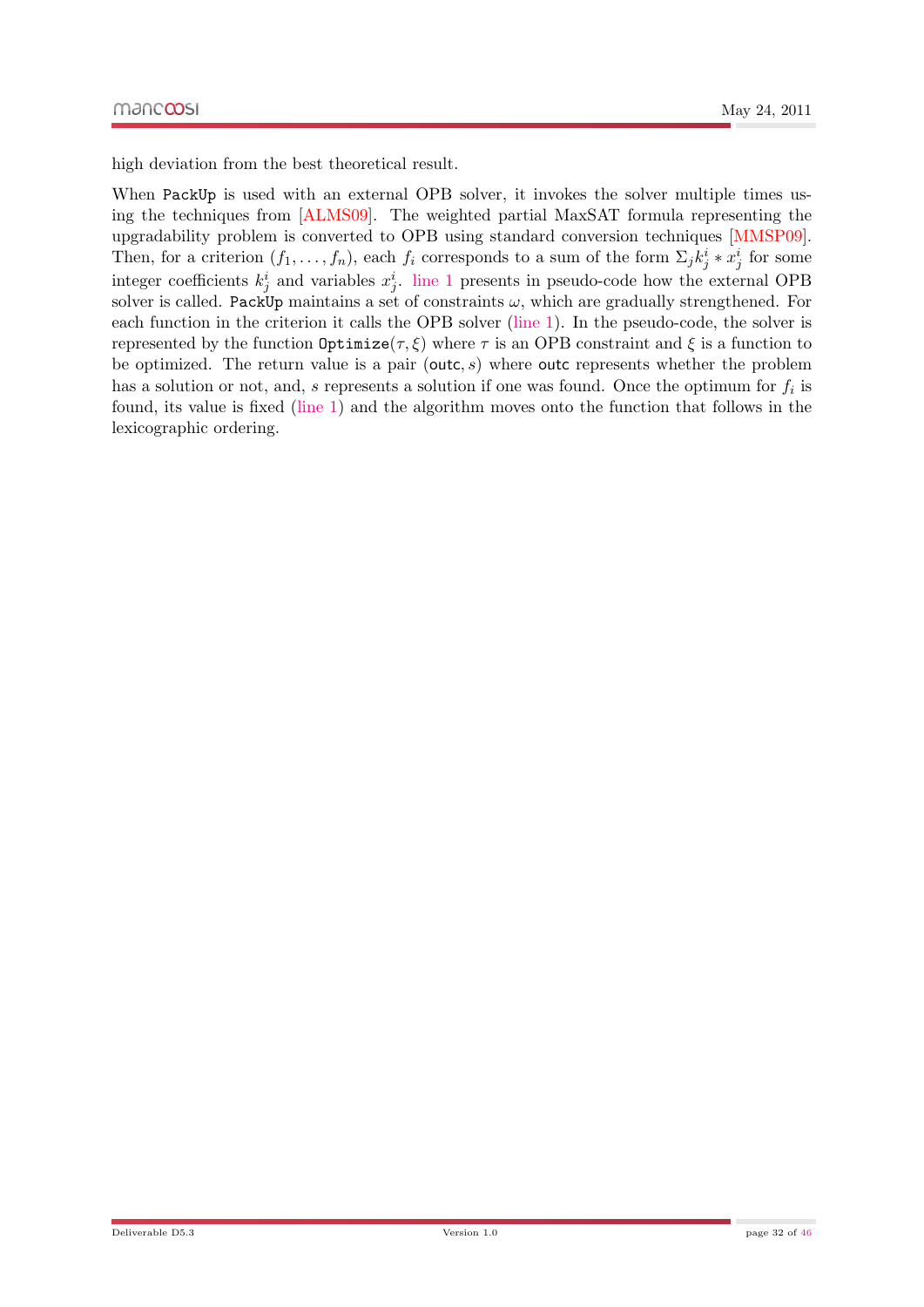## <span id="page-32-0"></span>Chapter 5

# Constraint programming and the package installability problem

This chapter presents the approach we used to solve the package installability problem by using constraint programming. It is divided into two main sections, the first one describing the process of taking a CUDF file and interpreting it and the second one describing the solving process itself: the modelling of the problem as a set of constraints and their semantic.

In the first section, we realized that a CUDF specification was still high level from a solver perspective. This is based on the fact that a big part of the solver process was dealing with interpreting the specification. As a result we decided to isolate and modularize this part and to establish an intermediate low level language that was easier to interpret for the solver. This language is KCUDF which stands for Kernel CUDF. It presents a simplified semantics still preserving the complete problem information. A set of tools were also developed in order to convert from and back to CUDF specifications.

The second section presents the constraint-based solver. After analyzing the problem, and the possible different ways in which constraint programming existing research could be used to solve, it was decided to use constraints on binary relations. This decision is based on two aspects: first, the core of the problem can be expressed (in natural language) as relations among packages. Second, the opportunity to compare how different approaches, that the research area offers, can tackle the problem and solve it.

### <span id="page-32-1"></span>5.1 The solver infrastructure

#### <span id="page-32-2"></span>5.1.1 KCUDF

CUDF is a great achievement promoted by this project and as such, it offers great compatibility and a common base to work in applications that rely on package information. However, the solvers by themselves work at a lower level of abstraction and a CUDF specification still needs some interpretation before being an input to a solver. This is why we propose KCUDF as a kernel language that is more suitable for the solvers.

The language is defined by the following grammar:

 $KCUDFSpec ::=$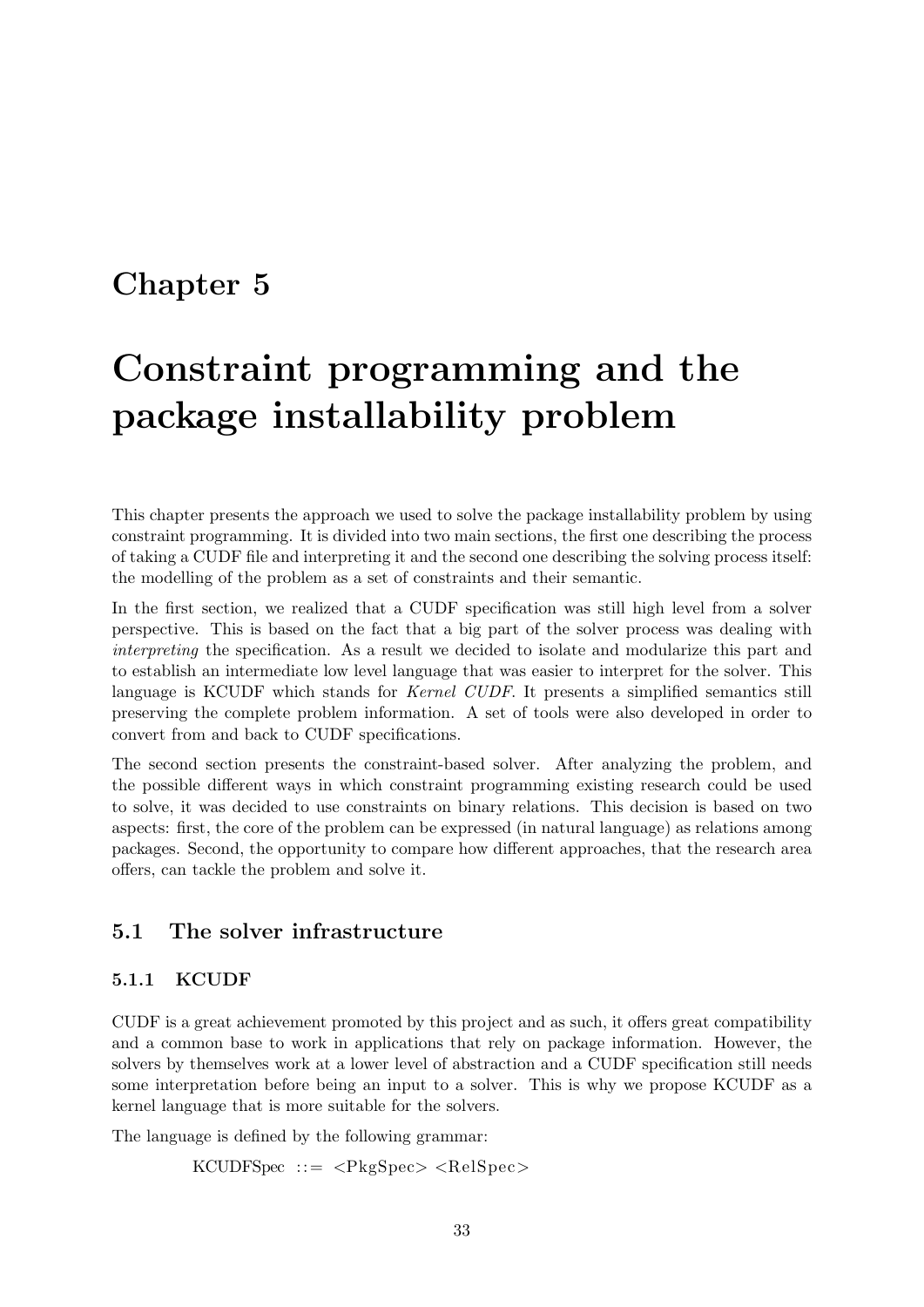PkgSpec ::= 'P'  $\langle$ Id>  $\langle$ Keep>  $\langle$ Install> RelSpec ::= <DepSpec>∗ <ConfSpec>∗ <PvdSpec>∗ DepSpec ::= 'D'  $\langle \text{Id} \rangle \langle \text{Id} \rangle$ ConfSpec ::= 'C'  $\langle \text{Id} \rangle \langle \text{Id} \rangle$ PvdSpec ::= 'R'  $\langle \text{Id} \rangle \langle \text{Id} \rangle$ Keep ::=  $'K'$  |  $'k'$ Install  $::= 'I' | 'i'$ Id ::=  $[0-9]+$ 

Every line in a KCUDF specification is either declaring the existence of a package or defining the relations among them. When a package is defined, the first character of the line contains the letter P followed by a numerical identifier and two letters specifying how the package must be treated by the solver regarding its presence in the system. K stands for Keep and its uppercase form indicates the solver, that whatever the installed state of this package is, has to remain at the end of the process. I represents an installed package while the same in lower case would represent that the package is not installed.

For instance, the statement P 42 K i will be interpreted by the solver as: the package with identifier 42 will be kept uninstalled from the system. In a similar way, P 54 K I will instruct the solver to install the package.

Additionally, statements starting with D represent the existence of a dependency relation between the two packages specified (the first one depending on the second one). In the case of a C a conflict relation between the two mentioned packages is defined. Finally, statements starting with R define that the first package provides the second one.

The benefits of having KCUDF as the input language for the solver are:

- No interpretation has to be performed at the solver level.
- The information can be parsed by a single traversal of the input file.
- The Installability problem is encoded in the install and keep attributes on the packages.

One of the most important drawbacks is that it does not offer a common way to encode the optimization criterion. However, it is extensible: new attributes can be defined in a per-package basis and a lexicographical search criterion can be expressed on them.

Apart from defining this format we also provide some tools that facilitate working with KCUDF files:

- A program called cudf2kcudf that takes a CUDF specification and translates it to KCUDF.
- kcudf-reduce which takes a KCUDF and outputs an equivalent problem (in KCUDF) that discards the packages that will not affect the solution of the solver.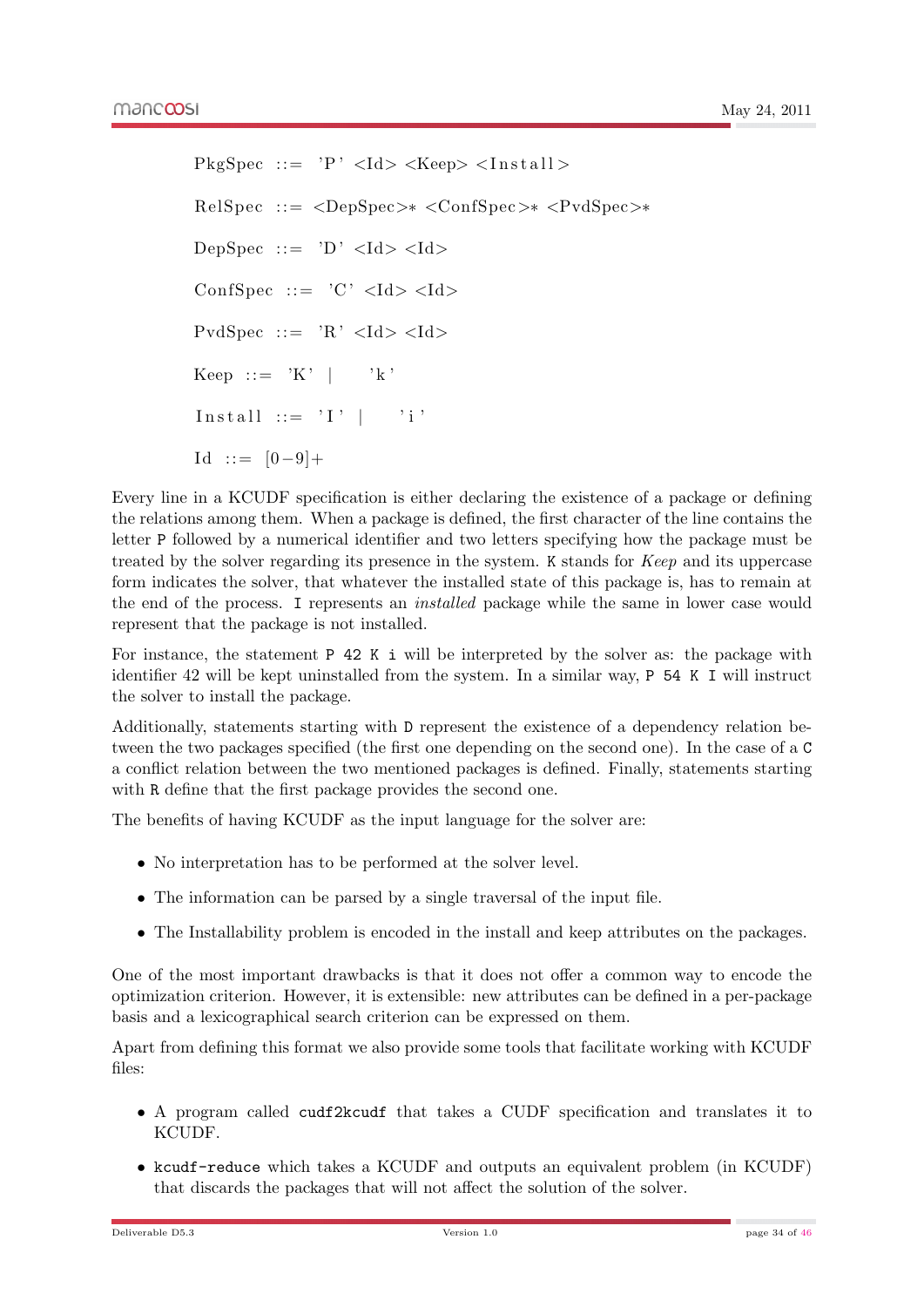This tool is fundamental in the case of our constraint based solvers because it eliminates the noise caused by packages that does not have an effect on the solution.

• kcudf2cudf that takes a KCUDF and an original CUDF specification and produces a CUDF. In this CUDF the packages have the state reported by the KCUDF specification. This program is useful to report solutions.

This set of tools allows a clean integration of KCUDF-based tools with others such as libcudf which is provided by other partners of the project and provides parsing functionalities on CUDF specifications.

Figure [5.1](#page-34-0) presents a graphical description of the interaction between the proposed components. The modules Translator, Reducer and Formatter are directly supported by the applications cudf2kcudf, kcudf-reduce and kcudf2cudf presented above. An important aspect of the presented infrastructure is that the communication between modules is done via KCUDF. The reducer module provides two outputs: a description with the packages and their corresponding states in the system that does not have to pass through the solver (tagged with  $E$  in the figure); and the equivalent sub-problem that needs to be solved. At the end, both solutions emitted by the solver and the output of the reducer are mixed by the formatter to produce a CUDF output to the installability problem.



<span id="page-34-0"></span>Figure 5.1: Solver infrastructure and supporting components.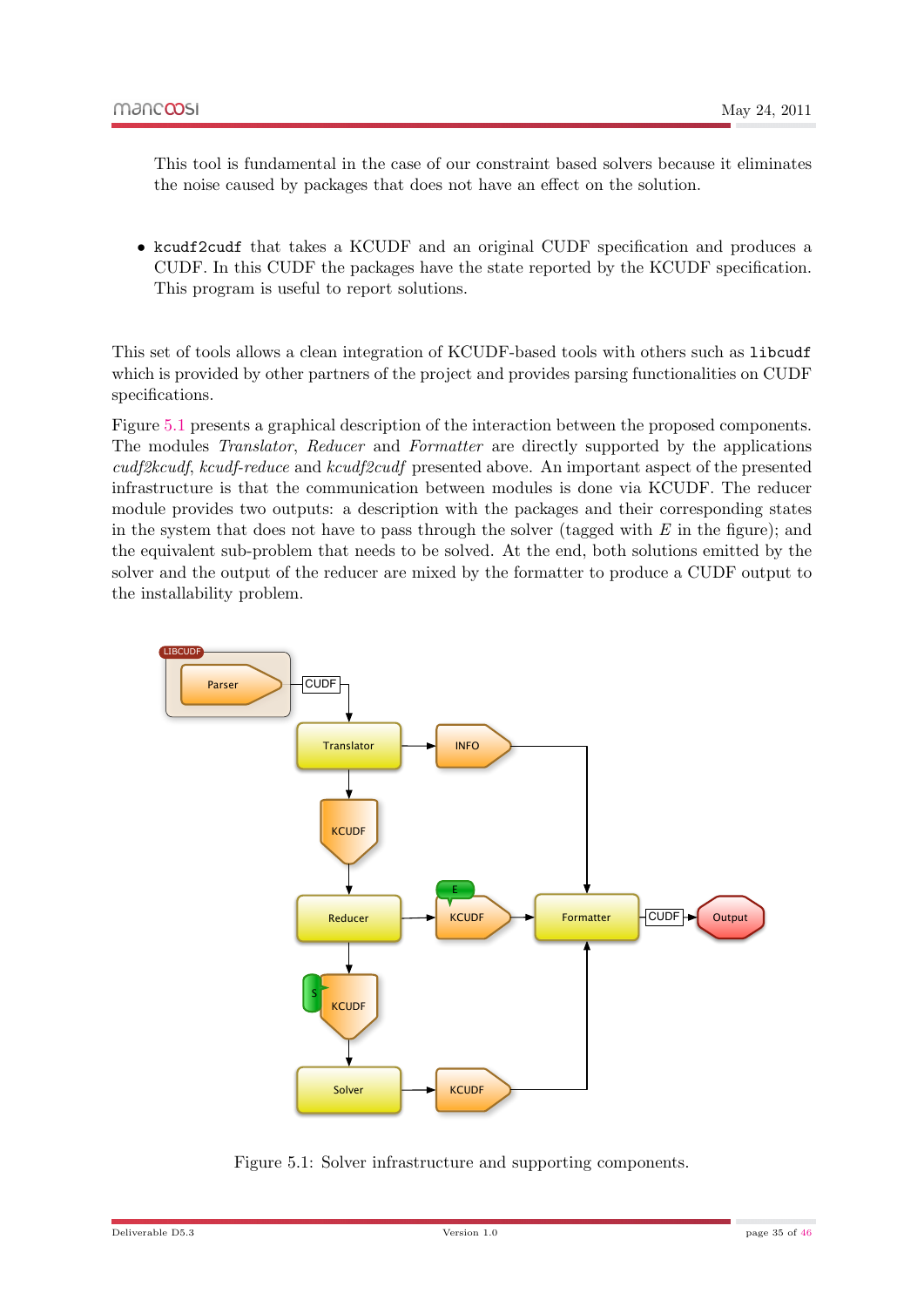#### <span id="page-35-0"></span>5.1.2 Reduction process

The process of reducing the input to only consider packages that need to be taken into account by the solver is crucial for the kind of solver we propose. The solving process uses a considerable amount of resources and its complexity depends on the domains of the constraint variables (this topic will be described in depth in the next part of this report). The reducer aims at trimming the input taking into account several aspects of the problem:

- User requests usually specify small changes compared to the set of available packages in the universe.
- Only packages marked to be kept installed or uninstalled need to be considered in addition with the packages related in some way with the packages in the request.

For these two reasons, there are a considerable number of packages that are not going to change due to the solving process. This is the set of packages that is extracted by the reducer algorithm. This algorithm works on the assumption that each package has an initial state (the first time it is considered by the reducer) and this state can change according to the diagram presented in Figure [5.2.](#page-35-1)



<span id="page-35-1"></span>Figure 5.2: Reducer state diagram.

The states labelled *CanInstall (CI)* and *CanUninstall (CU)* correspond to packages that, have k I and k i in the KCUDF specifications. Packages in *MustInstall (MI)* and *MustUninstall*  $(MU)$  correspond to K I and K i. During the reducing phase, packages change from one state to another, taking into their relations with other packages. For instance, if a package needs to be installed, it will get in the state MI and all its dependencies will have this state too. On the other hand, all its conflicts will go to state MU.

There are two other states that are considered by the reducer: a state labelled Search (SR) that contains part of the packages for which the solver needs to provide a solution. The state Fail indicates a failure or inconsistency detected by the reducer. In this case the reducer has found that the request and the current information make the problem unfeasible.

The reduction algorithm will apply the rules introduced by the relations among packages until no change of state is possible. At this point if there is any package in the failure state, the problem is known to have no solution. For all the packages that end up in the state SR the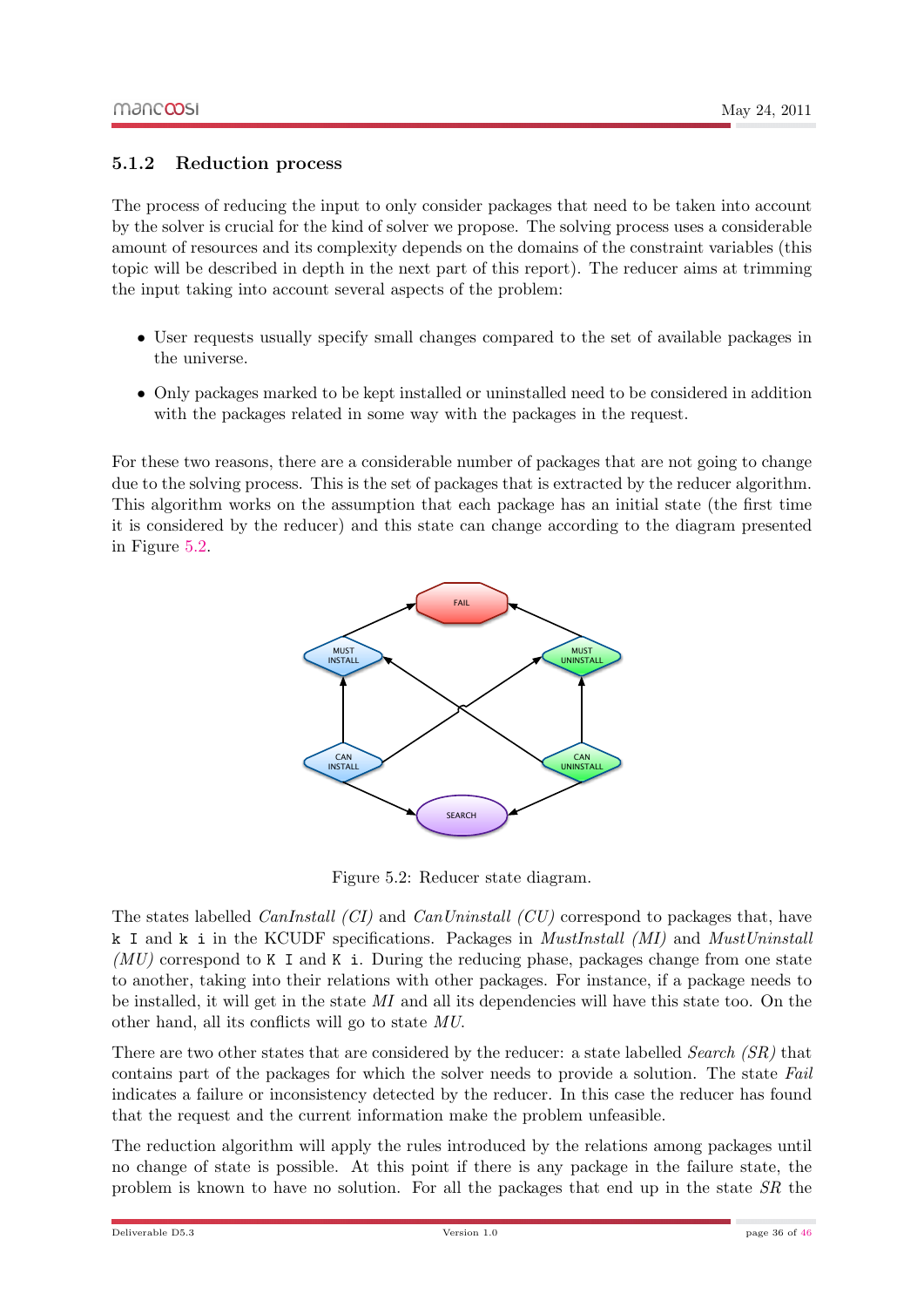solver has to find a solution. Enough information about this packages is provided in the output of the solver.

### <span id="page-36-0"></span>5.2 Constraint based solver for the PIP using binary relations

In the previous section we described the set of tools using around the solver component. This section is completely devoted to the solver itself and presents the way we solve the problem using constraints on binary relations.

Binary relations match perfectly with the existing relations among packages: Dependencies, Conflicts and Provides. In this part of the report we show how they are directly expressed in terms of decision variables that have relations as domain.

#### <span id="page-36-1"></span>5.2.1 Constraint model

The problem data can be naturally described in terms of relations among packages. This fact can be further exploited at the solving process by exploiting the relation concept to solve it. To do this, the constraint model includes variables with relation domains and constraints on them.

#### <span id="page-36-2"></span>Variables

• Inst: The goal of the solver is to find a set of packages to be installed that fulfills the user request and this is exactly what the *Inst* variable represents. It is a set variable with domain:

$$
MI \subseteq Inst \subseteq U \setminus MU
$$

where  $U$  is the set of all possible packages defined by the number of repositories accessible from the user system.

• Dep represents the dependency relation, its domain is:

$$
Dep_0\subseteq Dep\subseteq Dep_{max}
$$

The argument for having the dependencies as variables in our model is that new dependencies can be inferred by constraint propagation. For instance, only direct dependencies are given by the input.  $Dep_{max}$  is computed with the information in the input. Basically when a package  $p$  depends on a virtual package  $v$ , the dependencies of  $v$  are considered as *possible* dependencies of  $p$ . Note that this property is transitive.

• Conf represents the conflict relation, its domain is:

$$
\mathit{Conf}_0 \subseteq \mathit{Conf} \subseteq \mathit{Conf}_{\max}
$$

In the same way as new dependencies can be inferred by constraint propagation it is possible to do the same for the conflicts.  $Conf_{max}$  is computed with the information of the input and a similar process as the one described for  $Dep_{max}$ . However in this case it is not a transitive property.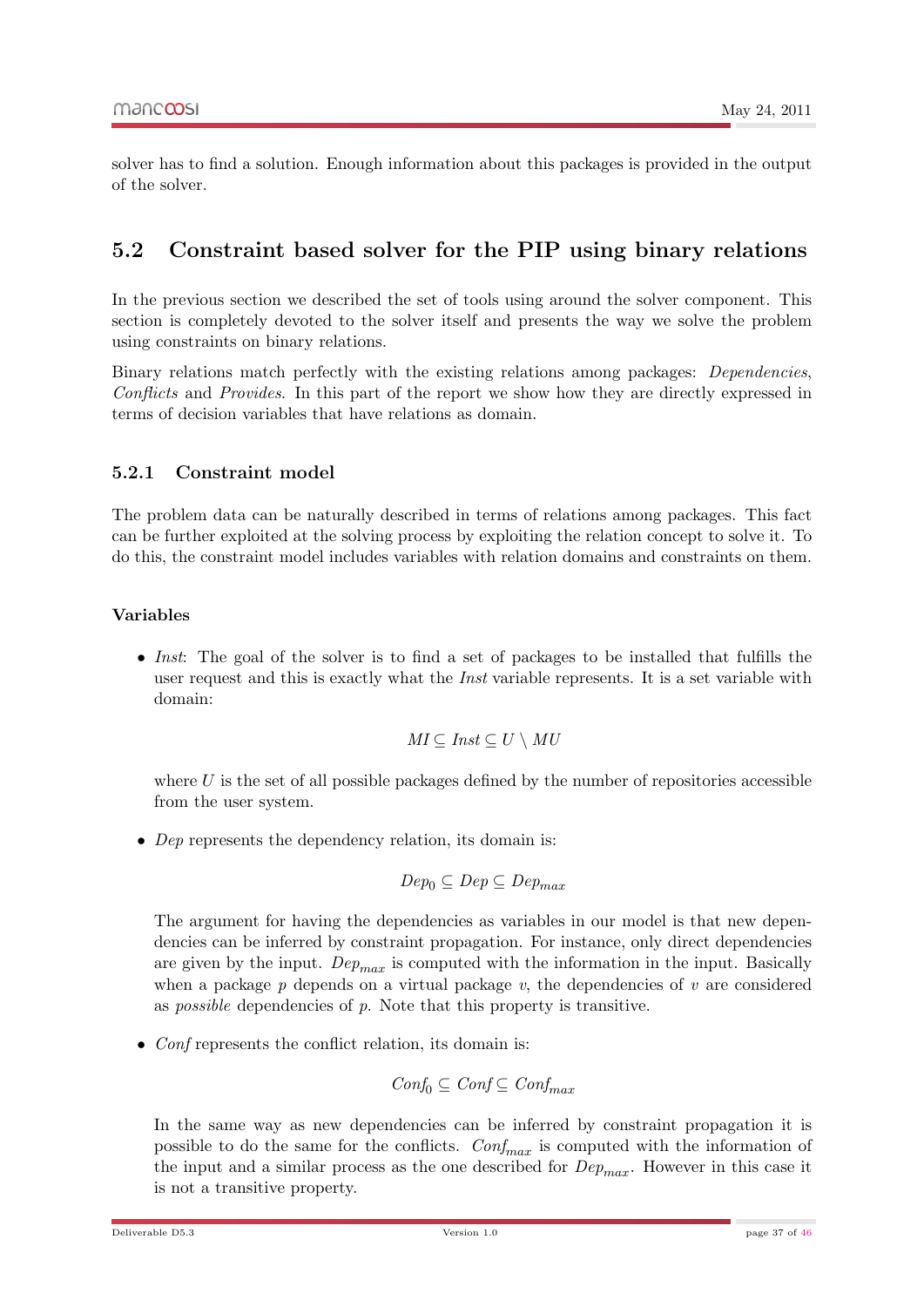• Prov represents the provides relation. It is a binary relation with domain:

$$
\emptyset \subseteq \mathit{Prov} \subseteq \mathit{Prov}_0
$$

This is the only relation variable with an empty lower bound. The reason for this is that only when packages get installed the variable will change with the provided virtual packages.

The argument for considering the relations as variables and not just as raw input data is that during the solving process new information can be inferred. At first sight this looks like something that is not possible since package relations are there from the very early stages of their design, however, the request and particular user configurations can change this aspect dramatically. Just to give an example, suppose that installing package  $p$  requires some functionality  $q$ that is provided by packages r and s. As soon as one of the packages r or s become uninstallable for any reason, a new element of the dependency relation emerges, this time between  $p$  and the remaining package.

The current installation plays no role in the domains of the variables and will not be used for the constraints either. This guarantees that the full search space is considered without artificial restrictions and that any inconsistency in the current installation will not propagate to the solution. By contrast, we will use the information about the current installation to guide the search and to evaluate the quality of solutions.

#### **Constraints**

<span id="page-37-0"></span>To enforce the conflict relation the following constraint imposes that two conflicting packages cannot be installed together.

conflicts(*Conf*, *Inst*) 
$$
\equiv \forall x, y : x \in Inst \land (x, y) \in Conf \implies y \notin Inst
$$

The constraint enforcing the dependency relation among installed packages is presented below. It ensures that the dependencies of an installed package are installed. Conversely, if a package  $p$  depends on a package  $q$  that will not be installed,  $p$  will not be installed as well.

$$
dependence(Dep, Inst) \equiv \forall x, y : x \in Inst \land (x, y) \in Dep \implies y \in Inst
$$

The following constraint states that any installed package must have a provider. If an installed package has a unique candidate provider left, the pair representing this becomes part of Prov. Conversely, when a package is marked as not installed, all the pairs leading to it can be excluded from Prov.

$$
provides (Prov, Inst) \equiv \forall x : x \in Inst \implies \exists y \in Inst \land (y, x) \in Prov
$$

Concrete packages (the ones that really install files on the computer) are self-providing. Virtual packages are not. Generally, Prov is a subset of Dep since if concrete package p provides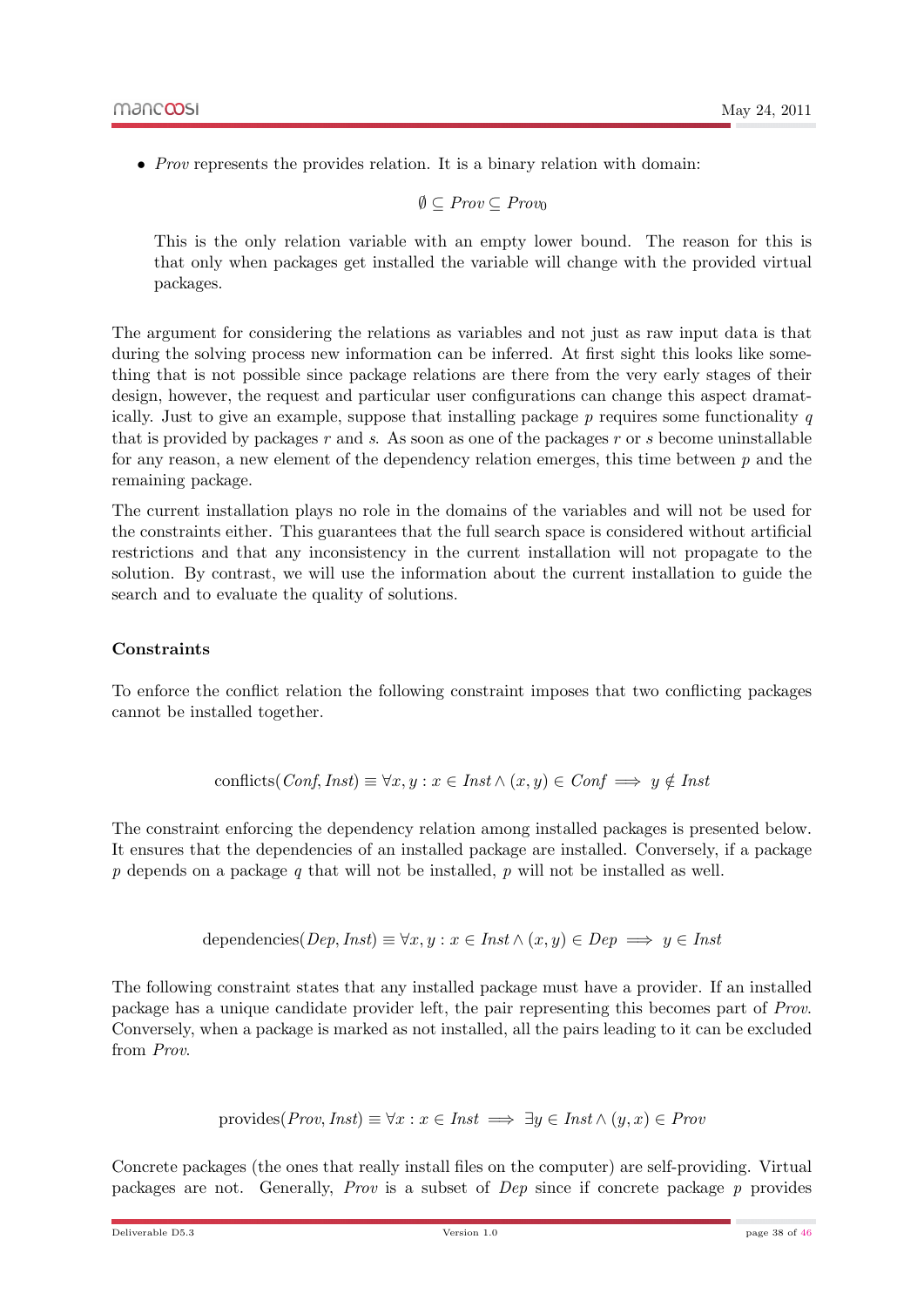functionality q, it is impossible to install p without also having q available. Because of the inherent disjunction that it represents, the implementation of this constraint only propagates when a package has only one provider or no provider at all.

These constraints do not exploit much the fact that we have relation variables and not values. Redundant constraints will be added later and will provide further propagation and pruning of the search space.

#### <span id="page-38-0"></span>5.2.2 Traversal of the search space

The constraints previously presented are enough to represent and solve the PIP. However, because of the search strategy we need to add one more constraint to the problem.

The natural search strategy would be to add basic constraints to *Inst* as it is the variable whose value is the result we are searching for. However, there is no natural criterion to decide on which package to include or exclude at any point in the search. A far better approach is to decide to include or exclude a potential provider of a package that is known to be installed in the solution, but which as not yet a known installed provider. Packages that are not installed do not need a provider. By adding the following constraint, we can simply search on Prov and have Inst be determined as a side-effect. Note that the decisions will be taken on Prov and will be propagated to Inst by this constraint.

$$
Image(Inst, Prov) \equiv \forall x, y : (x, y) \in Prov \implies y \in Inst
$$

Adding a pair to *Prov* will include the *provided* package in *Inst*; removing all pairs leading to a package, will remove it from Inst. Therefore, when Prov is determined, Inst is also completely known. The propagation between Inst and Prov is bidirectional.

Here is the branching algorithm. The choice point is created as described above by including or excluding a pair from Prov. That leads to a package that is known to be installed and not provided by an installed package. Which candidate provider gets selected is decided by the selectProvider procedure that allows the use of different criterion to compute the provider. In this algorithm ProvI stands for the *provider* relation (i.e.  $Prov^{-1}$ )

```
branch (ProvI, Inst)for all (p in domain (P_{\text{rov}}) :
           Inst. contains (p) & Prov. minCard (p) = 0 {
     v = select<mark>Provider(p, ProvI);</mark>
     try \; Provl. \; include(p,v) \; | \; Provl. \; exclude(p,v);}
}
```
So far we have presented the constraints used to solve the PIP. From the problem perspective they are enough to bring correct solutions. Note that these are not necessarily the only constraints we use to solve the problem. The next section presents redundant constraints that are considered as part of the model.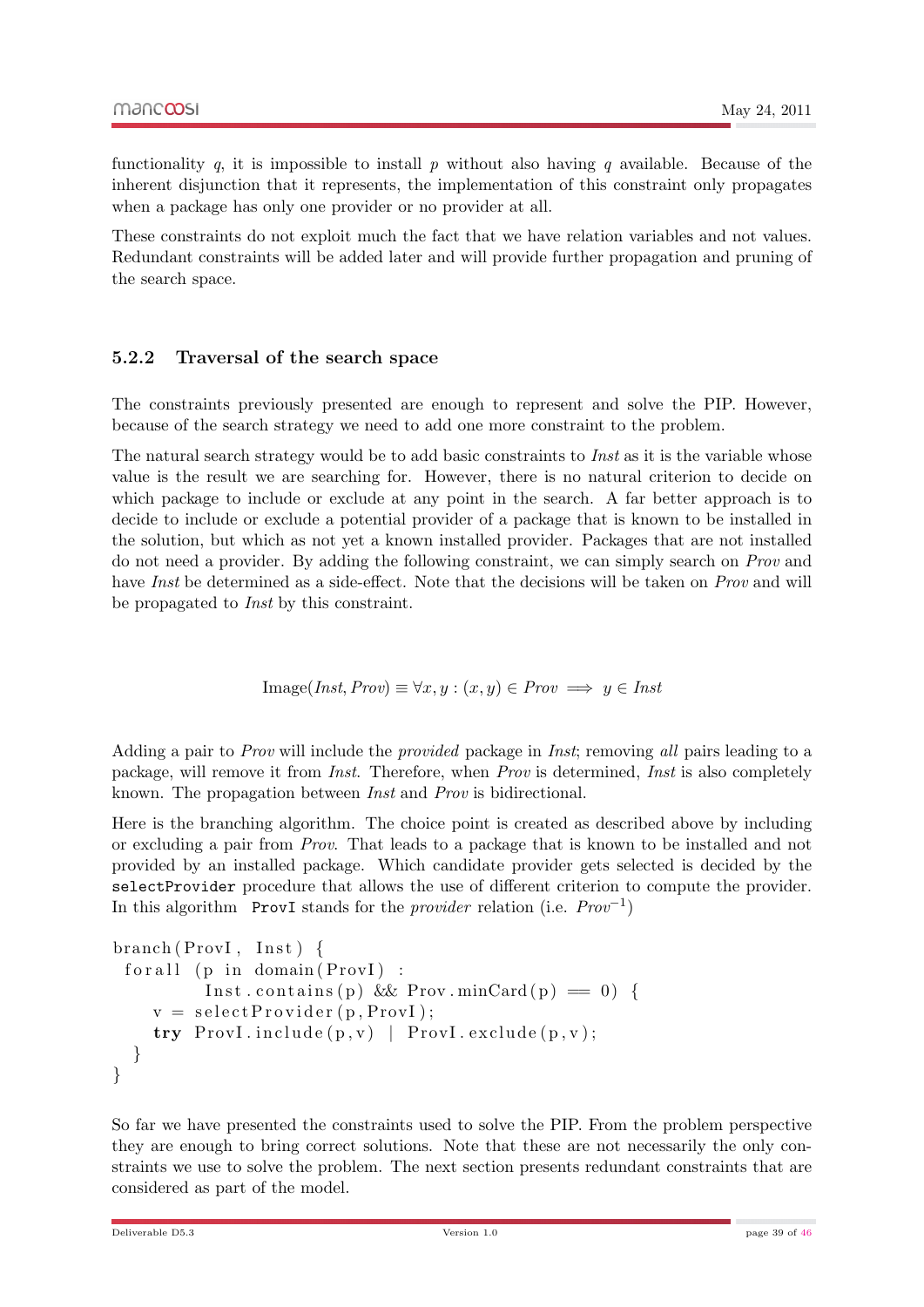#### <span id="page-39-0"></span>5.2.3 Redundant constraints

The constraints presented so far are not taking much advantage of the fact that we have relational variables. However, many deductions can be done that will increase propagation and pruning and therefore reduce the need for search.

A first batch of redundant constraints derives from the fact that if  $p$  depends on  $q$ , any installation in which  $p$  is present will necessarily also include  $q$ . Because of this, any dependency of q can be seen as a dependency of p and any conflict of q is a conflict of p. These properties are translated into two constraints. The first one ensuring that Dep is transitively closed. While the second enforces that the conflicts of the dependencies of a given package are also conflicts of the package itself.

> TransitivelyClosed(Dep) Follow(Dep, Conf, Conf)

These two constraints are effective but stop at the same point: virtual packages have generally no dependencies or conflicts. Their providers do, but because of the disjunction that the virtual package represents the conflicts and dependencies of a provider cannot be safely considered as conflicts and dependencies of the virtual package itself.

However, the providers of a virtual package are generally different versions of a same program or several similar programs. It is common for them to have the same dependencies and conflicts. And if all the candidate providers of a virtual package have a conflict or dependency in common, then that conflict or dependency can safely be considered as applying to the virtual package itself. In essence, this is a specific form of constructive disjunction. This could be represented in the model by the following constraints.

> $\text{FollowAll}(Prov^{-1}, Dep, Dep)$ FollowAll $(Prov^{-1}, Conf, Conf)$

Informally, FollowAll captures the notion of transitivity between two relations to deduce more information about a third one. For instance, it allows us to reason about packages in the provides and in the *dependency* relation to possibly deduce new dependencies: when all the providers of a package share the same dependency then this becomes a dependency of the package itself.

The FollowAll constraint brings some implementation challenges that in some cases render it unpractical. The FAAA constraint overcomes this problem at the price of an extra argument. It still captures the notion of transitivity but this time limiting it to the elements that appear in its first argument. For our problem we use  $Prov_0$  (only the ones that have a provider) to limit the action of the constraint instead of considering all the packages in the repository.

> $FAAA(Prow_0^{-1}, Prov^{-1}, Dep, Dep)$  $FAAA(Prow_0^{-1}, Prov^{-1}, Conf, Conf)$

By  $Prov_0^{-1}$  we mean the inverse relation: Prov<sub>0</sub> denotes the provides relation and Prov<sub>0</sub><sup>-1</sup> the provider one.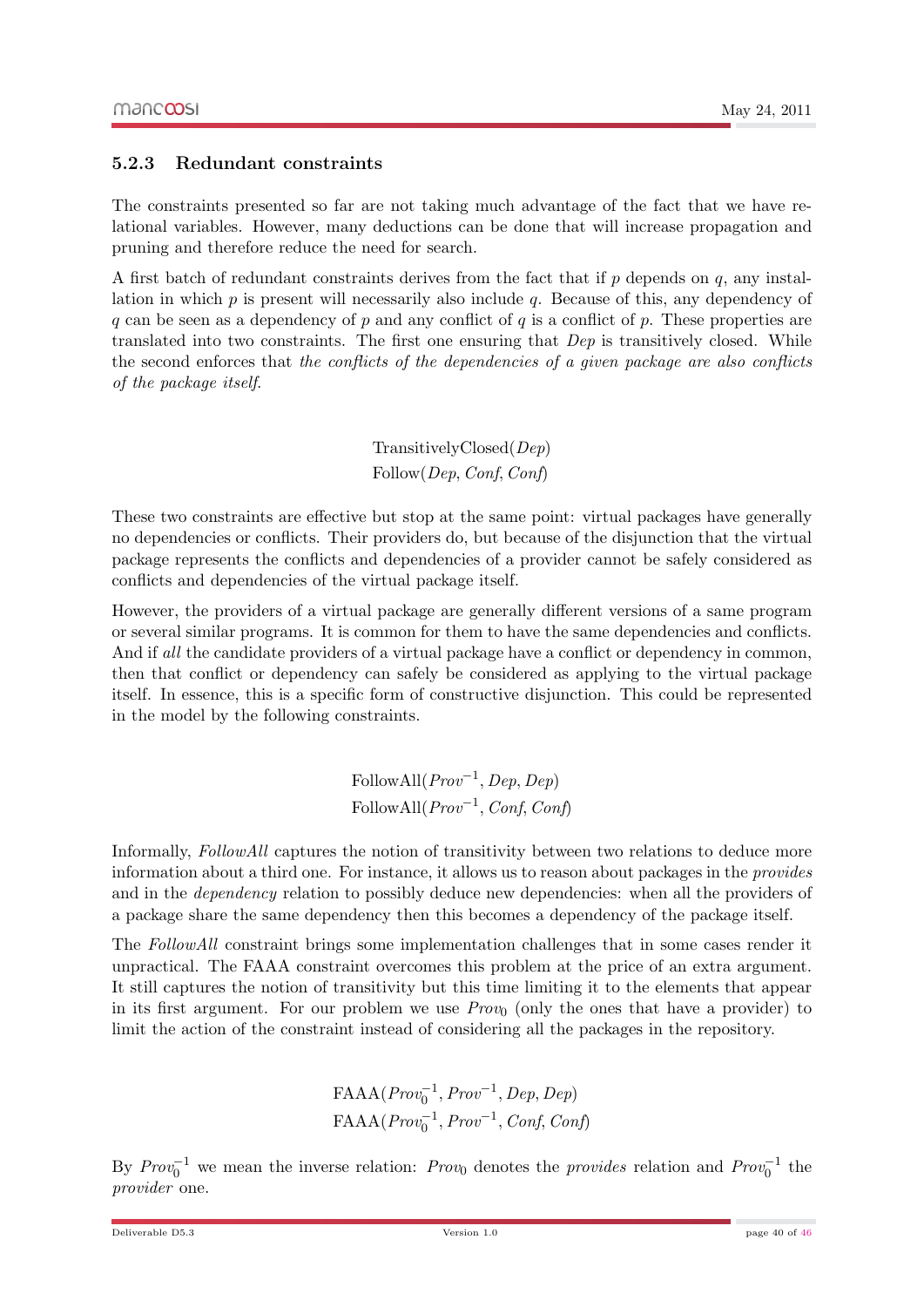#### **Heuristics**

<span id="page-40-0"></span>The definition of selectProvider in Section [5.2.2](#page-38-0) is purely heuristic, it could be for instance selecting the first provider available:

```
\text{int} \ \text{selectProvider} \left( p, \ \text{ProvI} \right) \ \{return ProvI(p). begin ();
}
```
In this implementation the first possible provider of p is returned. This heuristic does not lead to good solutions for the user. When a user installs a package it is expected that solutions describe installations that are close to the current system state. A solution that calls for the removal of many packages might be a solution to the problem but will not be acceptable for the user. Taking into account the current setup in the heuristic will help provide better solutions. This is done by:

```
\text{int} \ \text{selectProvider} \left( \mathbf{p}, \ \text{ProvI}, \ \text{Inst0} \right) \ \{set <int> c = intersect (ProvI(p), Inst0);
   if (c . empty()) return ProvI(p) . begin ();else
      return c \cdot \text{begin}();
}
```
This time the heuristic checks for providers of p already present in the initial installation (Inst0) and considers them first. If there is no provider installed, any package that can provide p is selected. Even if the initial installation is not consistent for the reasons mentioned in Section [5.2.1,](#page-36-2) we are not risking correctness as this information is only used as an heuristic.

When there are no possible providers of **p** that are part of Inst0 there is still an heuristic to apply. We can associate a rank to every package given how difficult it is to install. This difficulty can be measured by the number of conflicts it has and by the number of dependencies. We can consider packages with bigger number of conflicts and dependencies as packages that should be installed first and then get more pruning of the search space. The following heuristic implementation integrates this concept:

```
\int int select Provider (p, ProvI, Dep, Conf, Inst0) {
  set\langle int \rangle c = intersect(ProvI(p), Inst0);if ( c . empty () )return ProvI(p). begin ();
  return difficult (p, Provl, Dep, Conf);}
```
The implementation of difficult is straightforward, it just consists of traversing all the providers of p and returning the one for which the number of dependencies and conflicts is maximal. Rather than considering static information, this heuristic will consider the current state of the dependencies and the conflicts. That is, it will consider dependencies and conflicts that were deduced.

### <span id="page-40-1"></span>5.2.4 Optimization

Instances of PIP are typically under-constrained and have many solutions. We use heuristics to provide user-acceptable solutions but this is generally not enough. In most cases an optimization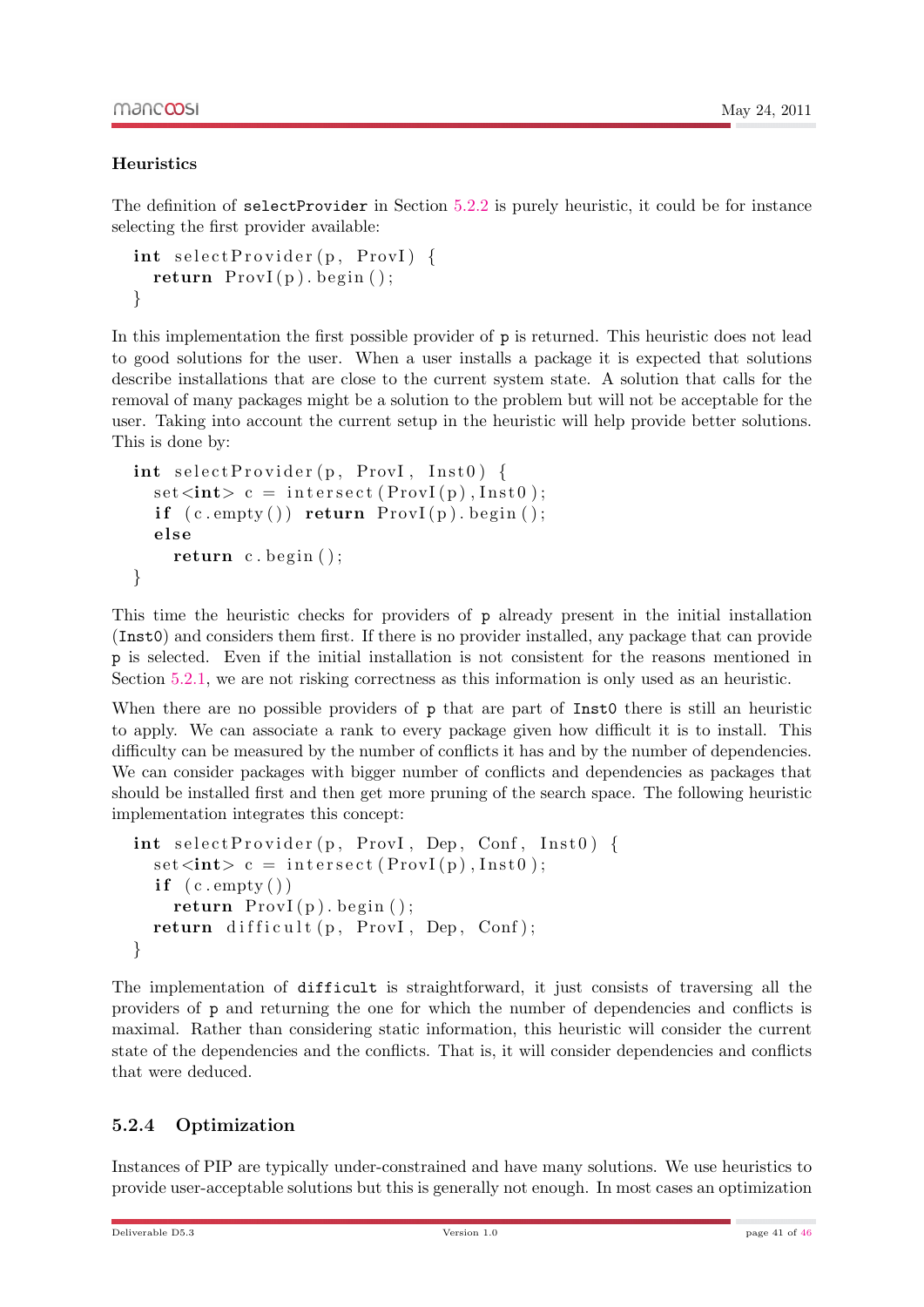criterion can be defined. Different users will have different ideal functions. As an example, we can define the paranoid criterion for users who want to avoid removing currently installed packages as much as possible.

To express this criterion, we introduce two new variables. The first is a set, defined as the intersection of the solution installation with the actual installation. The other is an integer and is simply defined as the cardinality of the first one.

> Common =  $Inst \cap Inst_0$  $Close = card(Common)$

Of course the optimization criterion and the heuristic have to be closely matched to have good performances. However, even if each user has a different view on the prefect solution, the basic ideas are common. In the optimization algorithm below, BestSF represents the best solution found so far and Curr represents the current search space.

```
void optimize (BestSF, Curr) {
  Curr. Close > BestSF. Close ;}
```
#### <span id="page-41-0"></span>5.2.5 Current results

To measure the performance of the implemented solver we use data from the Mancoosi project. This project aims at integrating new technologies in FOSS distributions. In particular, it focuses on the development of efficient algorithms and tools to plan system upgrades based on various information sources about software packages and optimization criteria. Part of this project consists of a solver competition where different technologies are used to tackle the PIP.

The experiments we have done with instances of the solver competition provide evidence that our approach to tackle PIP can be competitive. This section presents a description of the data used and the times we got with our solver.

The data consists of a universe from a Debian distribution using stable, testing and unstable branches. On some of the instances a random package is selected to be installed (this is where the instance name cameos from). The state of the packages is inconsistent. This means that the installation is broken and that the solver will have to fix it. As an optimization criterion a system closer to the current is requested.

Table [5.2.5](#page-41-0) shows the name of the instance, the time used by the solver to find a first solution (TFFS) using as heuristic the installation of the packages already present in the system. The third column presents the time for the solver start proving optimality (TOP), the fourth column presents the number of solutions found when the search was stopped (Sols.) and finally the last column presents the time spent by a SAT based solver to solve the problem. All times are in seconds.

Due to the size of the search space our solver is not able to finish in a practical time (e.g. 5 minutes is the maximum time in the solver competition). The time to find the first solution is around 8 minutes (average). In most of the benchmarks it takes 2 minutes more to find about 30 solutions to the instance. After that time the number of failures start increasingly very fast. Because of this, and the way the search tree looks like we think that the huge amount of failures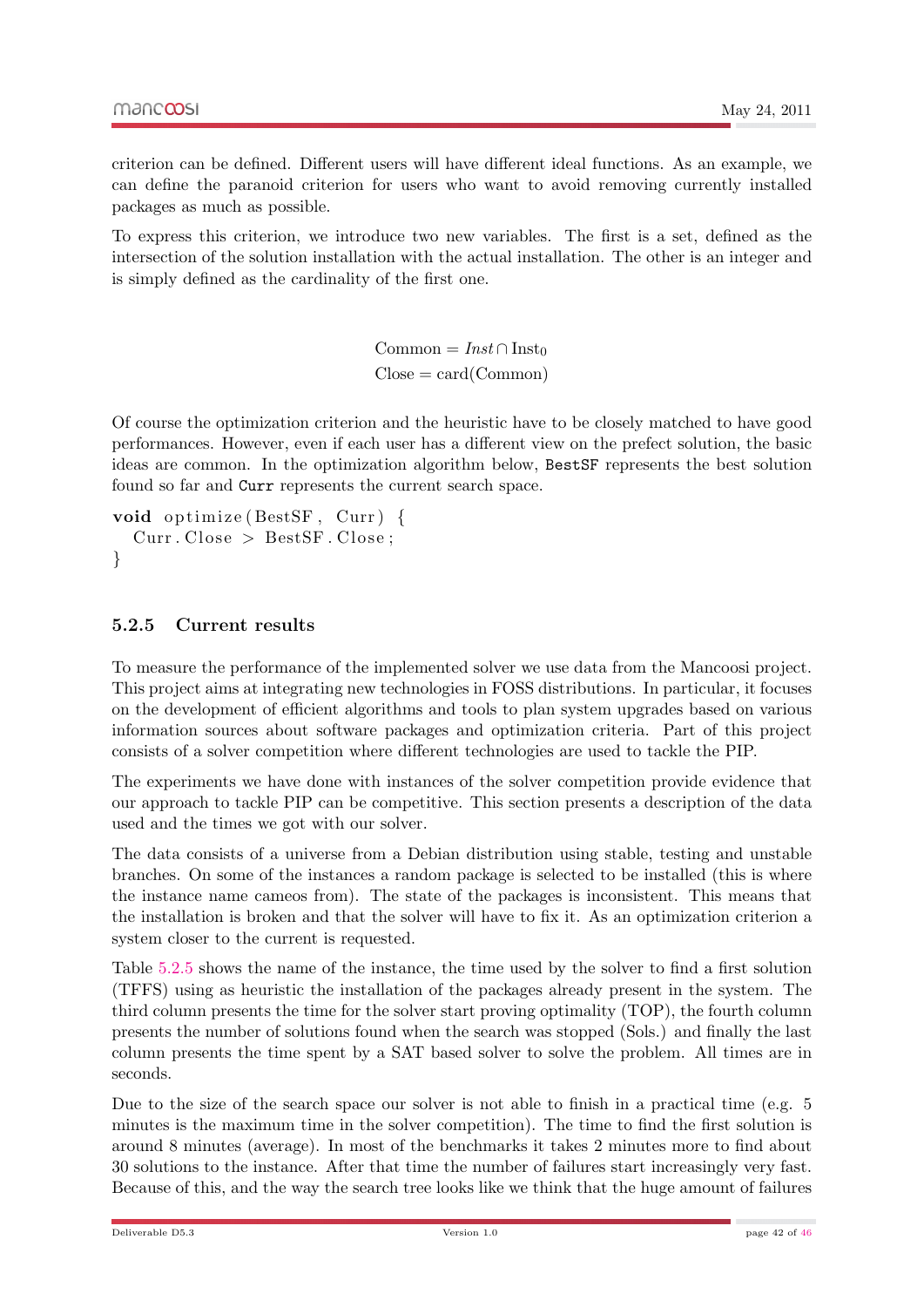| <b>Instance</b>               | <b>TFFS</b> | <b>TOP</b> | Sols. | SAT |
|-------------------------------|-------------|------------|-------|-----|
| ark                           | 408         | 470        | 27    | 282 |
| codebreaker                   | 400         | 502        | 32    | 282 |
| $d$ <sub>p</sub> $kg$ - $dev$ | 408         | 507        | 30    | 285 |
| libnss3-ld                    | 410         | 495        | 29    | 289 |
| libgnokii4                    | 413         | 510        | 33    | 283 |
| mercurial-common              | 411         | 521        | 30    | 292 |
| mono-gac                      | 411         | 535        | 31    | 291 |
| openoffice.org-110n-da        | 411         | 519        | 29    | 284 |

is due to the fact that the solver is traversing the search space proving optimality. In fact the last solution found differs only by 70 (average) packages from the initial one. The fact that the initial installation is inconsistent could imply that those packages cannot be installed. It is important to highlight that the SAT solver is able to proof the optimality of the solution.

In conclusion, to reduce the time to check the optimality of a solution we need to improve the complexity of domain operations (by a profiler analysis, most of the time is consumed by the execution of domain iteration done by Follow and FAAA). We wrongly believe that a better domain representation will change the way constraints modify the domain and will leaf to better times. The times presented in this section were taken on an explicit domain representation. These times are an argument to design the new domain representation. For space reasons that part of the work is not presented here but it is available on the Mancoosi repository<sup>[1](#page-42-0)</sup>.

<span id="page-42-0"></span><sup>1</sup> https://gforge.info.ucl.ac.be/svn/mancoosi/trunk/PIPsolvers/ccp-kcudf/docs/confirmation.pdf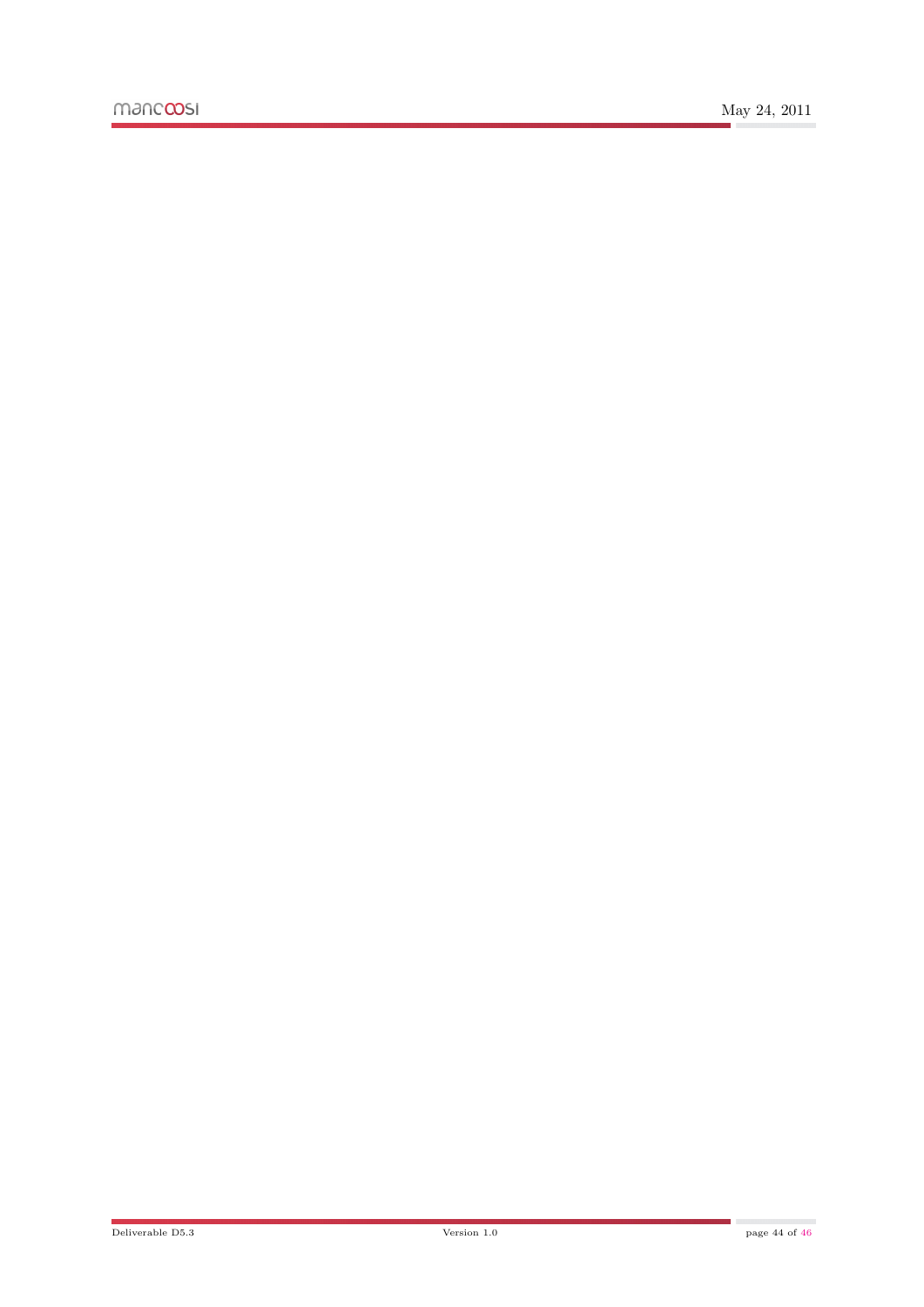## Bibliography

- <span id="page-44-6"></span>[ABL<sup>+</sup>10] Josep Argelich, Daniel Le Berre, Inês Lynce, João P. Marques-Silva, and Pascal Rapicault. Solving Linux upgradeability problems using Boolean optimization. In Inês Lynce and Ralf Treinen, editors,  $LoCoCo$ , volume 29 of *EPTCS*, pages 11–22, 2010.
- <span id="page-44-0"></span>[ALLM10] Josep Argelich, Inês Lynce, Olivier Lhomme, and Claude Michel. First version of the Mancoosi specialised cudf solver plugin for the modular platform manager. Deliverable 4.2, The Mancoosi Project, February 2010. [http://www.mancoosi.org/](http://www.mancoosi.org/reports/d4.2.pdf) [reports/d4.2.pdf](http://www.mancoosi.org/reports/d4.2.pdf).
- <span id="page-44-7"></span>[ALMS09] Josep Argelich, Inês Lynce, and João P. Marques-Silva. On solving boolean multilevel optimization problemse. In Craig Boutilier, editor, IJCAI, pages 393–398, 2009.
- <span id="page-44-10"></span>[BF98] Brian Borchers and Judith Furman. A two-phase exact algorithm for MAX-SAT and Weighted MAX-SAT problems. J. Comb. Optim., 2(4):299–306, 1998.
- <span id="page-44-3"></span>[BL09] Sylvain Bouveret and Michel Lemaˆıtre. Computing leximin-optimal solutions in constraint networks. Artif. Intell., 173(2):343–364, 2009.
- <span id="page-44-2"></span>[Ehr00] M. Ehrgott. Multicriteria optimization. Lecture Notes in Economics and Mathematical Systems. Springer-Verlag, 2000.
- <span id="page-44-5"></span>[Ehr05] Matthias Ehrgott. Multicriteria Optimization (2. ed.). Springer, 2005.
- <span id="page-44-8"></span>[FM06] Zhaohui Fu and Sharad Malik. On solving the partial MAX-SAT problem. In Armin Biere and Carla P. Gomes, editors, SAT, volume 4121, pages 252–265. Springer, 2006.
- <span id="page-44-4"></span>[LM09] Chu Min Li and Felip Manyà. MaxSAT, hard and soft constraints. In Armin Biere, Marijn Heule, Hans van Maaren, and Toby Walsh, editors, Handbook of Satisfiability, pages 613–631. IOS Press, 2009.
- <span id="page-44-1"></span>[MBC+06] Fabio Mancinelli, Jaap Boender, Roberto Di Cosmo, Jerome Vouillon, Berke Durak, Xavier Leroy, and Ralf Treinen. Managing the complexity of large free and open source package-based software distributions. In ASE'2006,21st IEEE/ACM International Conference on Automated Software Engineering, pages 199–208. IEEE Computer Society, 2006.
- <span id="page-44-9"></span>[MMSP09] Vasco M. Manquinho, João P. Marques-Silva, and Jordi Planes. Algorithms for weighted Boolean optimization. In Oliver Kullmann, editor, SAT, pages 495–508. Springer, 2009.